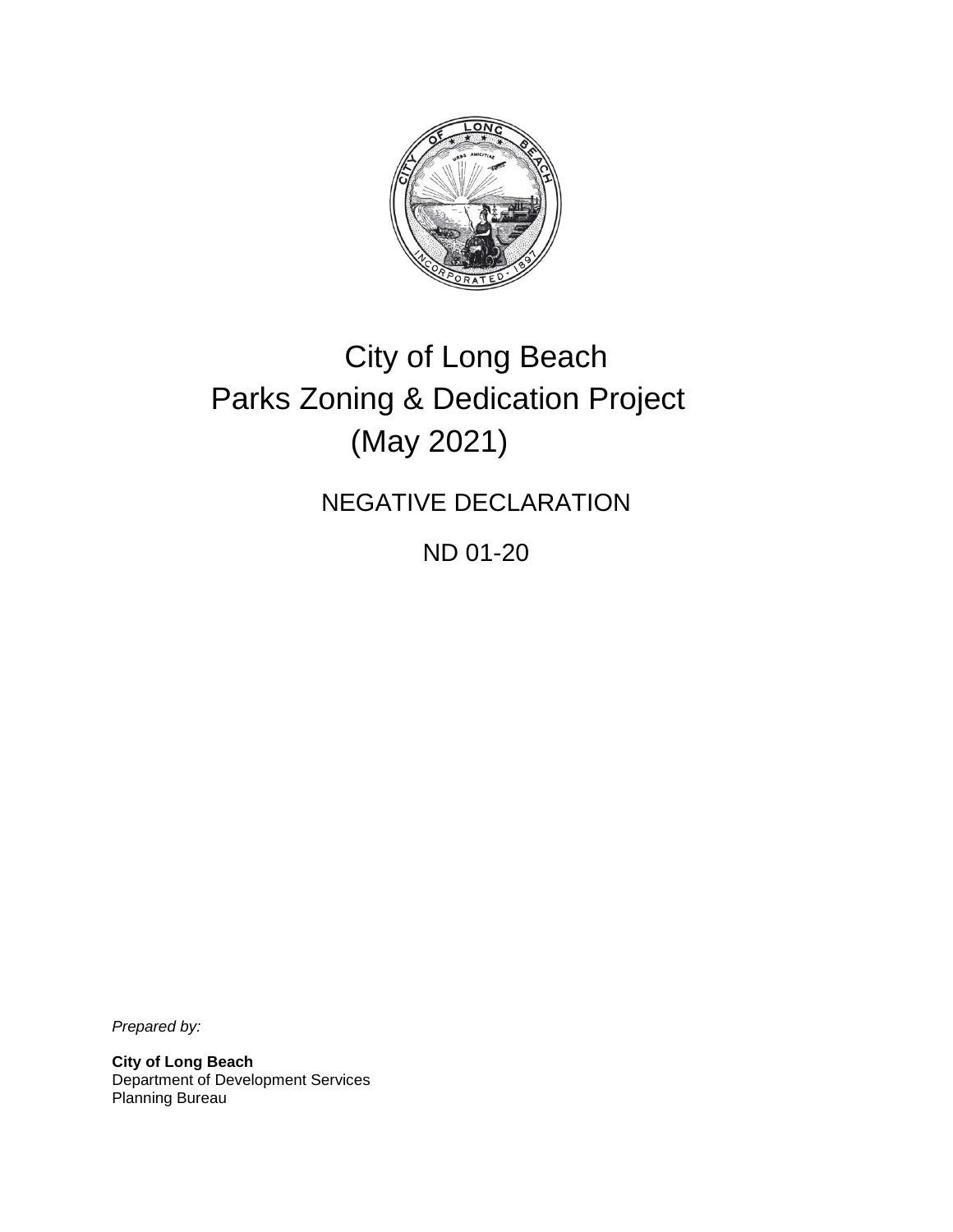**This page intentionally left blank.**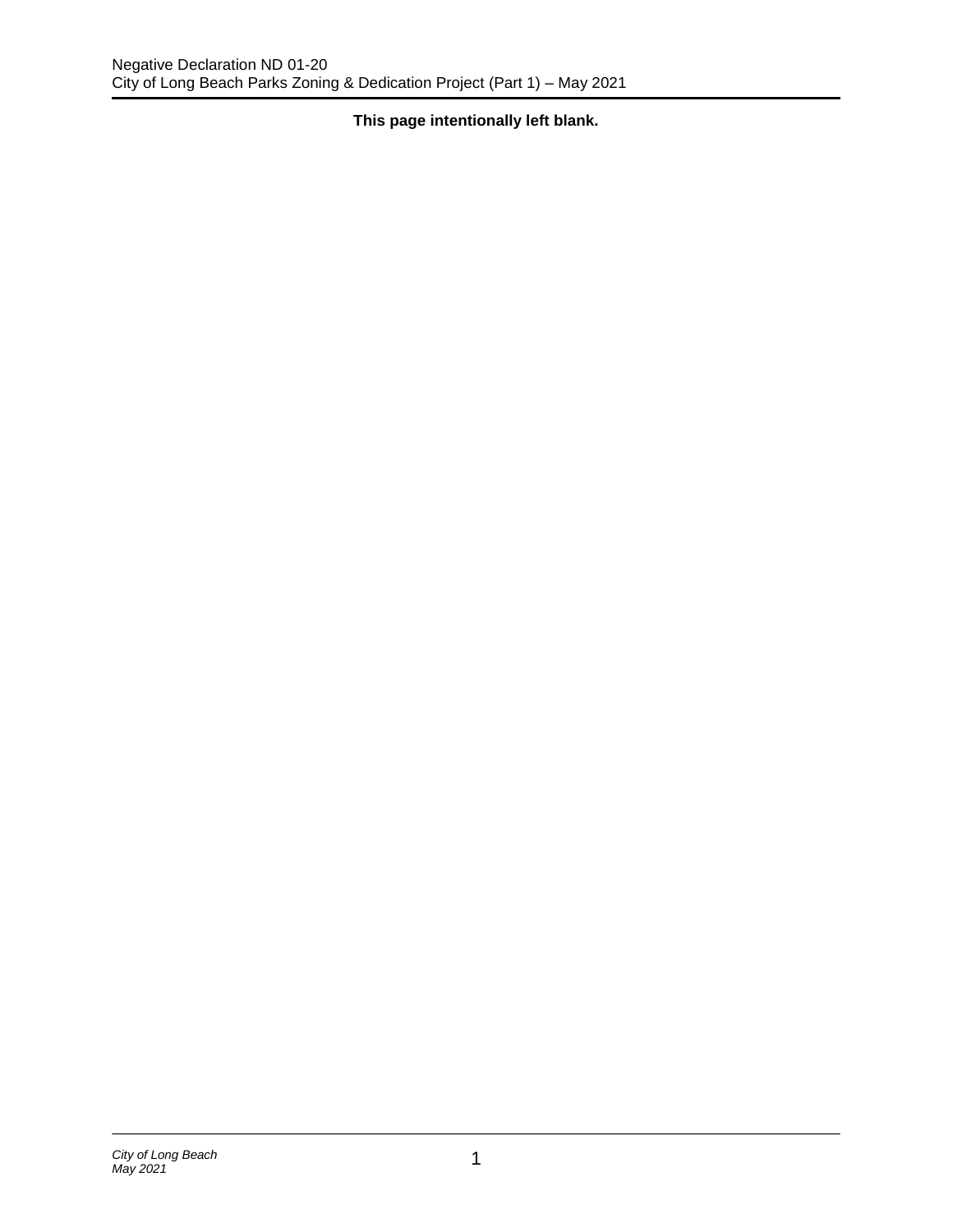## **INITIAL STUDY**

## **Project Title:**

City of Long Beach Parks Zoning & Dedication (Part 1) – May 2021

#### **Lead agency name and address:**

City of Long Beach 411 W. Ocean Boulevard, 3rd Floor Long Beach, CA 90802

## **Contact person and phone number:**

Jennifer Ly, Planner (562) 570-6368

## **Project Location:**

City of Long Beach, County of Los Angeles, California

#### **Project Sponsor's name and contact information:**

City of Long Beach, Long Beach Development Services c/o Patricia Diefenderfer, Planning Bureau Manager 411 W. Ocean Boulevard, 3<sup>rd</sup> Floor Long Beach, CA 90802 (562) 570-6261

#### **General Plan:**

The proposed Parks Zoning and Dedication Project would cover various General Plan land use designations (PlaceTypes) that apply to various zoning districts and Planned Development (PD) districts in the City of Long Beach.

#### **Zoning:**

The proposed Parks Zoning and Dedication Project would cover various zoning districts and Planned Development Districts in the City of Long Beach.

#### **Project Description:**

The proposed Parks Zoning and Dedication Project (Part 1) – May 2021 (Project) would consist of: General Plan amendments to change land use designations (PlaceTypes) of specific City-owned parks from their current General Plan Land Use Element PlaceTypes to the Open Space (OS) PlaceType; zone changes from existing zoning districts to the Park (P) zoning district; lot mergers to consolidate parcels; and dedications, as appropriate, for the purpose of protecting them in perpetuity for public open space use, consistent with the policies of the Open Space and Recreation Element (OSRE) of the City's General Plan.<sup>1</sup> Other land use actions may be required to correct park boundaries in land titles to bring the parks' General Plan PlaceTypes and zoning into consistency

 $\overline{a}$ <sup>1</sup>Program 4.4. Formally dedicate all City owned parks and designate them to be preserved in perpetuity. Program 4.5. Require that any conversion of parkland be replaced amenity-for-amenity and acre-for-acre at a 2:1 ratio. Long Beach General Plan OSRE 2002.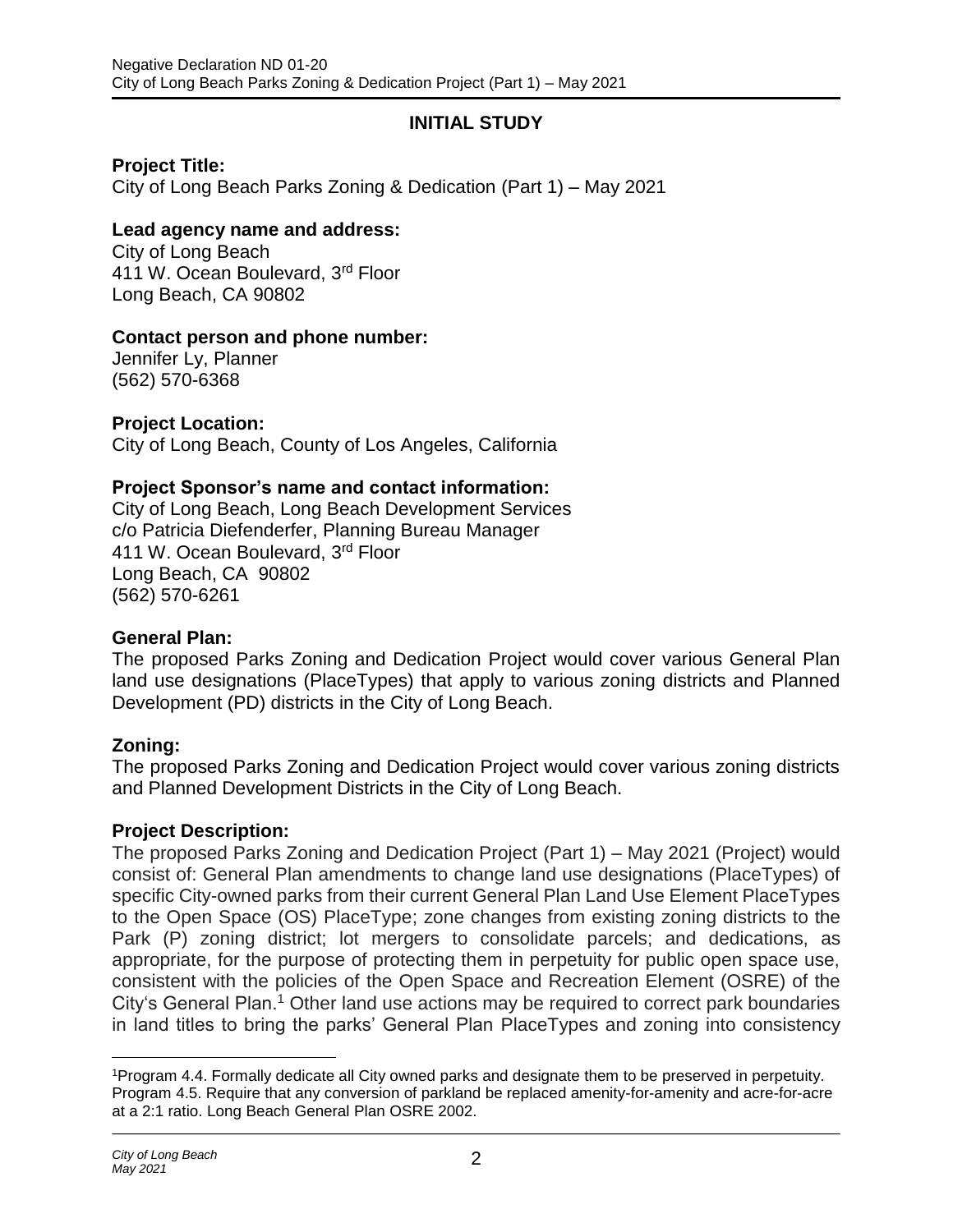with each other. The Project will facilitate cleanup of land use and zoning designations of existing parks so that they have the appropriate Open Space (OS) PlaceType and Park (P) zoning designation, in order both to appropriately reflect the existing land use and to protect the park use by ensuring development regulations that are aligned with park uses.

The affected parks are categorized as the following<sup>2</sup>:

## Mini-Park

A small park serving neighbors within 1/8 mile, generally less than two acres in size:

- Craftsman Village Park General Plan Amendment to change the Founding & Contemporary Neighborhood (FCN) to Open Space (OS) PlaceType; Rezone from two-family residential (R-2-N) to Park (P); and Dedicate.
- Donald Douglas Park General Plan Amendment to change the Regional Serving Facility (RSF) to Open Space (OS) PlaceType; Rezone from Douglas Park (PD-32) to Park (P); and Dedicate.
- Locust Tot Lot General Plan Amendment to change the Founding & Contemporary Neighborhood (FCN) to Open Space (OS) PlaceType; Rezone from two-family residential (R-2-N) to Park (P); and Dedicate.
- Mary Molina Community Garden General Plan Amendment to change the Founding & Contemporary Neighborhood (FCN) to Open Space (OS) PlaceType; Rezone from two-family residential (R-2-N) to Park (P); and Dedicate.
- $\bullet$  Miracle on  $4<sup>th</sup>$  Street Park Rezone from neighborhood commercial & residential (CNR) to Park (P); and Dedicate.
- Pacific &  $6<sup>th</sup>$  Community Garden Rezone from Downtown Specific Plan (PD-30) to Park (P); and Dedicate.

## Park

A tract of land, most often publicly held, accessible to the general public, for purposes of preserving natural areas and/or promoting the mental and physical health of the community through recreational, cultural and relaxation pursuits:

- C. David Molina Park Dedicate.
- Grace Park General Plan Amendment to change the Founding & Contemporary Neighborhood (FCN) to Open Space (OS) PlaceType; Merge three (3) lots; and Dedicate.
- Orizaba Park General Plan Amendment to change the Neighborhood Serving Center or Corridor Low Density (NSC-L) to Open Space (OS) PlaceType; Rezone from two-family residential (R-2-N) to Park (P); Untie remnant portion of parcel in southwest corner; Merge six (6) lots; and Dedicate.

# Greenway Park

A largely undeveloped green space, often a remnant or odd shaped piece of land left over from development, which can be used for casual recreation uses. Greenways can serve to connect or link recreation opportunities throughout a community:

 $\overline{a}$ <sup>2</sup> Long Beach General Plan Open Space and Recreation Element, 2002.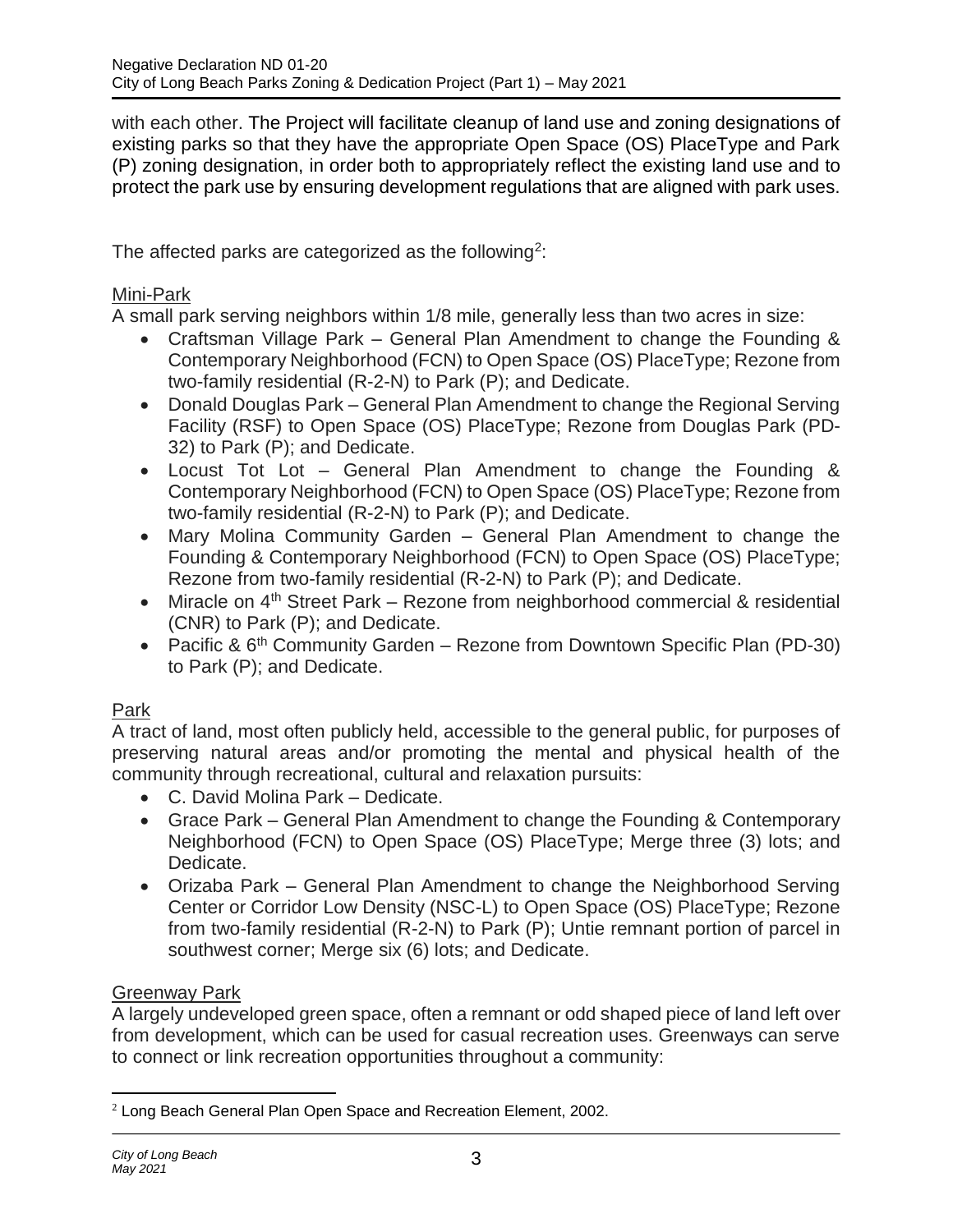- Jenni Rivera Memorial Park Rezone from Commercial Storage (CS) to Park (P); and Dedicate.
- Pacific Electric Railway Greenbelt Rezone from two-family residential (R-2-N) to Park (P); and Dedicate.

#### Natural Resource Open Space

Open space is any area of land or water that is essentially unimproved and largely devoted to an undeveloped or unconstructed type of use:

 Willow Springs Park – Rezone from Medium industrial (IM) to Park (P) consistent with parcel boundary; and Dedicate.

## **Surrounding land uses and settings:**

The affected parks are located throughout the City of Long Beach and abut various land uses. The City of Long Beach is adjacent to the following municipalities: City of Los Angeles (Wilmington, Port of Los Angeles), Carson, Compton, Paramount, Bellflower, Lakewood, Hawaiian Gardens, Cypress, Los Alamitos and Seal Beach. It is also adjacent to the unincorporated communities of Rancho Dominguez and Rossmoor. In addition, the City of Signal Hill is completed surrounded by the City of Long Beach.

## **Public agencies whose approval is required:**

Long Beach Planning Commission (recommend City Council adopt Negative Declaration 01-20 and approve land use actions associated with the Parks Zoning and Dedication Project – May 2021)

Long Beach City Council (adopt Negative Declaration 01-20, adopt General Plan amendments, zoning district changes, and other actions, as applicable, and Dedicate Parks, as appropriate, associated with the Parks Zoning & Dedication Project – May 2021)

Long Beach Zoning Administrator (approve and record lot mergers associated with the Parks Zoning & Dedication Project – May 2021)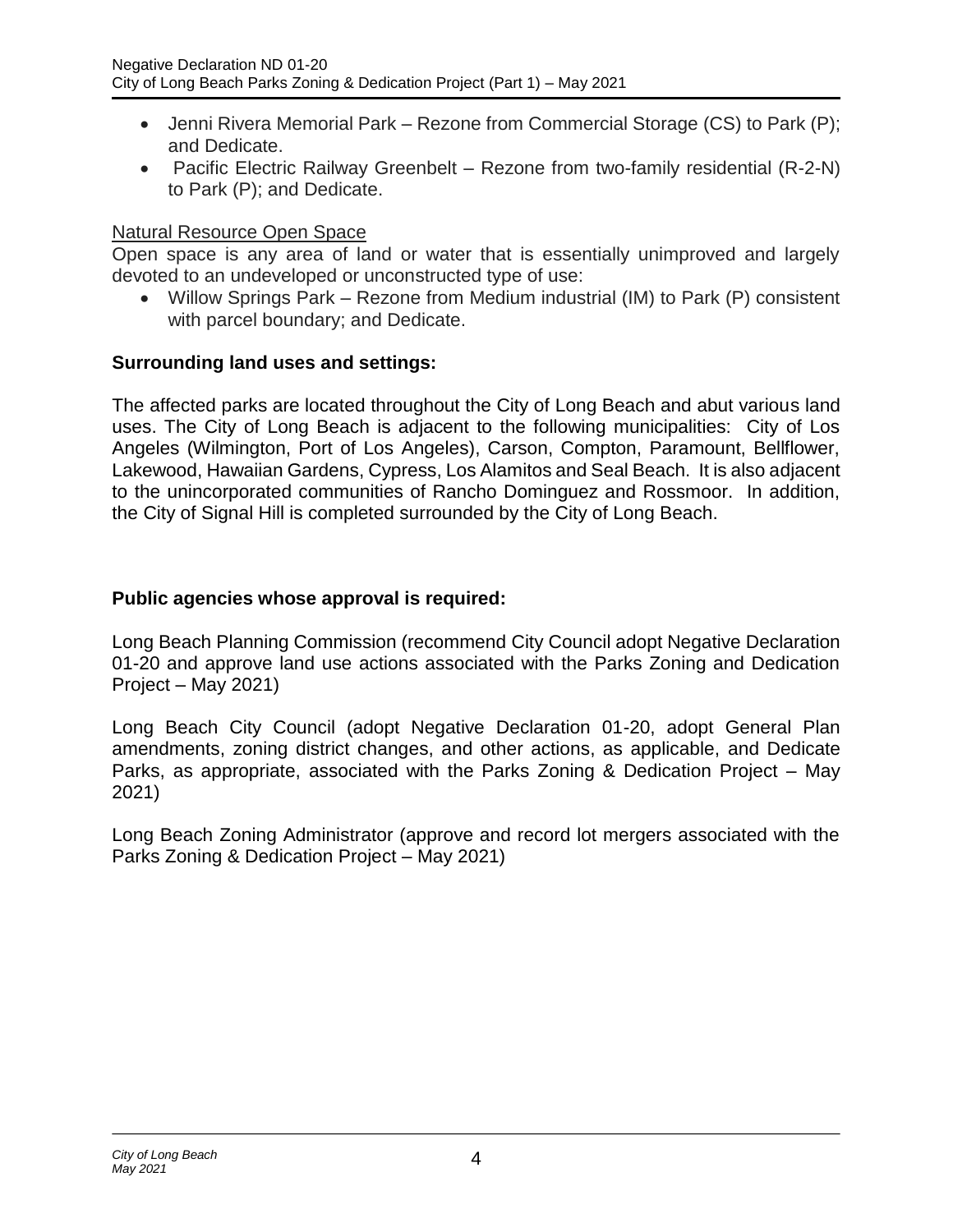## **ENVIRONMENTAL FACTORS POTENTIALLY AFFECTED:**

The environmental factors checked below would be potentially affected by this project, involving at least one impact that is a "Potentially Significant Impact," as indicated by the checklist on the following pages:

| Aesthetics                                 | <b>Greenhouse Gas</b><br><b>Emissions</b>        | <b>Public Services</b>                |
|--------------------------------------------|--------------------------------------------------|---------------------------------------|
| Agriculture / Forestry<br><b>Resources</b> | <b>Hazards and Hazardous</b><br><b>Materials</b> | Recreation                            |
| <b>Air Quality</b>                         | Hydrology / Water Quality                        | Transportation                        |
| <b>Biological Resources</b>                | Land Use / Planning                              | <b>Tribal Cultural</b><br>Resources   |
| <b>Cultural Resources</b>                  | <b>Mineral Resources</b>                         | Utilities / Service<br><b>Systems</b> |
| Energy                                     | <b>Noise</b>                                     | Wildfire                              |
| Geology / Soils                            | Population / Housing                             | Mandatory Findings of<br>Significance |

#### **DETERMINATION:**

On the basis of this initial evaluation:

- $\boxtimes$ I find that the proposed project COULD NOT have a significant effect on the environment and a NEGATIVE DECLARATION will be prepared.
- $\Box$ I find that although the proposed project could have a significant effect on the environment, there will not be a significant effect in this case because revisions in the project have been made by or agreed to by the project proponent. A MITIGATED NEGATIVE DECLARATION will be prepared.
- $\Box$ I find that the proposed project MAY have a significant effect on the environment and an ENVIRONMENTAL IMPACT REPORT is required.
- $\Box$ I find that the proposed project MAY have a "potentially significant impact" or "potentially significant unless mitigated" impact on the environment, but at least one effect 1) has been adequately analyzed in an earlier document pursuant to applicable legal standards, and 2) has been addressed by mitigation measures based on the earlier analysis, as described on attached sheets. An ENVIRONMENTAL IMPACT REPORT is required, but it must analyze only the effects that remain to be addressed.
- $\Box$ I find that although the proposed project could have a significant effect on the environment, because all potentially significant effects (a) have been analyzed adequately in an earlier EIR or NEGATIAVE DECLARATION pursuant to applicable standards, and (b) have been avoided or mitigated pursuant to that earlier EIR or NEGATIVE DECLARATION, including revisions or mitigation measures that are imposed upon the proposed project, nothing further is required.

Jennifer Ly  $\qquad$  /

5/26/2021

Planner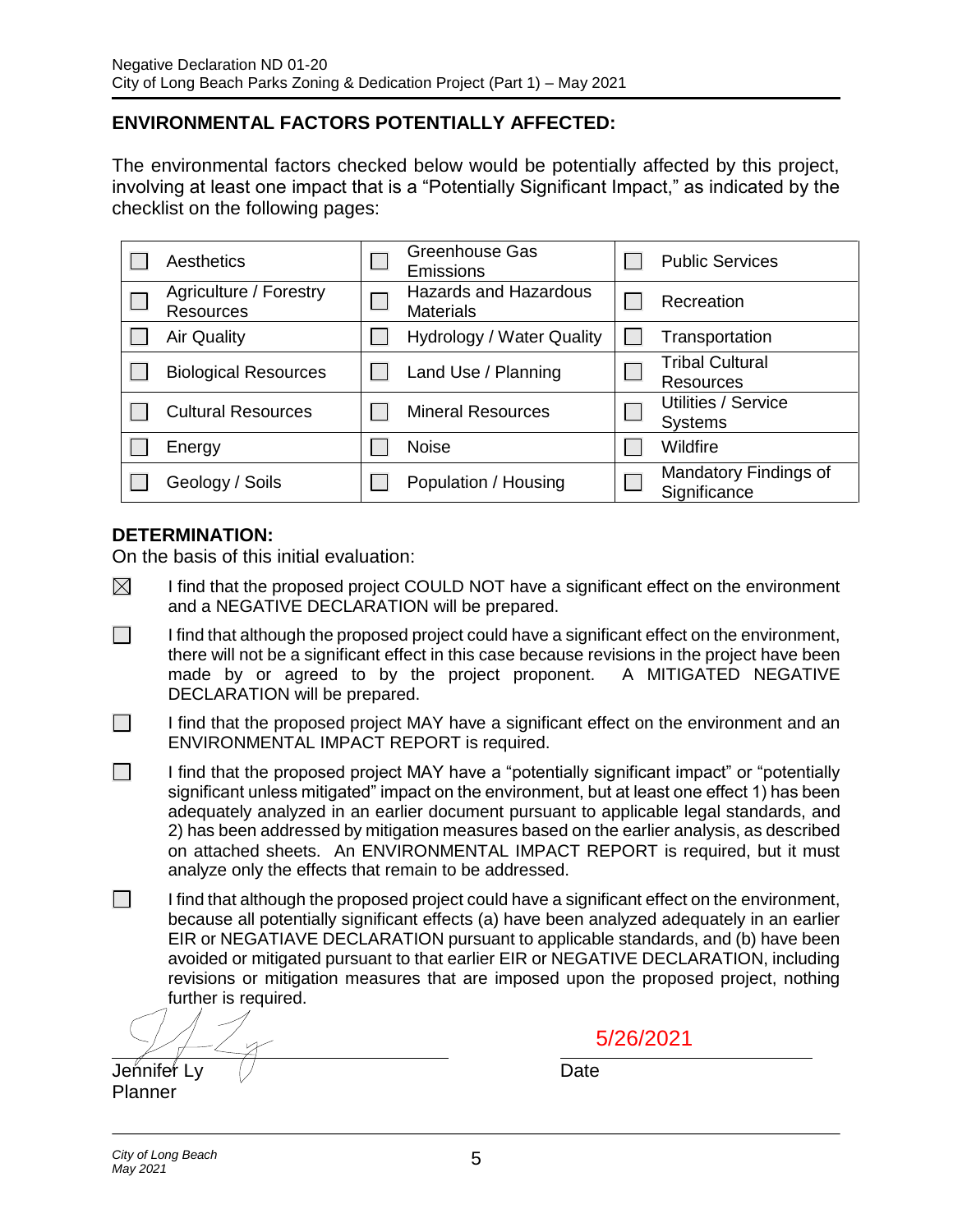## **EVALUATION OF ENVIRONMENTAL IMPACTS**

- 1) A brief explanation is required for all answers except "No Impact" answers that are supported adequately by the information sources a lead agency cites in the parenthesis following each question. A "No Impact" answer is adequately supported if the referenced information sources show that the impact simply does not apply to projects like the one involved (e.g. the project falls outside a fault rupture zone). A "No Impact" answer should be explained where it is based on project-specific factors as well as general standards (e.g. the project will not expose sensitive receptors to pollutants, based on a project specific screening analysis).
- 2) All answers must take account of the whole action involved, including off-site as well as on-site, cumulative as well as project-level, indirect as well as direct, and construction as well as operational impacts.
- 3) Once the lead agency has determined that a particular physical impact may occur, then the checklist answers must indicate whether the impact is potentially significant, less than significant with mitigation, or less than significant. "Potentially Significant Impact" is appropriate if there is substantial evidence that an effect may be significant. If there are one or more "Potentially Significant Impact" entries when the determination is made, an EIR is required.
- 4) "Negative Declaration; Less Than Significant With Mitigation Incorporation" applies where the incorporation of mitigation measures has reduced an effect from "Potentially Significant Impact" to a "Less Than Significant Impact." The lead agency must describe the mitigation measures, and briefly explain how they reduce the effect to a less than significant level (mitigation measures from "Earlier Analysis," as described in (5) below, may be cross-referenced).
- 5) Earlier analyses may be used where, pursuant to the tiering, program EIR, or other California Environmental Quality Act (CEQA) process, an effect has been adequately analyzed in an earlier EIR or Negative Declaration (per Section 15063(c)(3)(D)). In this case, a brief discussion should identify the following:
	- a) Earlier Analysis Used. Identify and state where they are available for review.
	- b) Impacts Adequately Addressed. Identify which effects from the above checklist were within the scope of and adequately analyzed in an earlier document pursuant to applicable legal standards, and state whether such effect were addressed by mitigation measures based on the earlier analysis.
	- c) Mitigation Measures. For effects that are "Less that Significant with Mitigation Measures Incorporated," describe the mitigation measures which were incorporated or refined from the earlier document and the extent to which they address site-specific conditions for the project.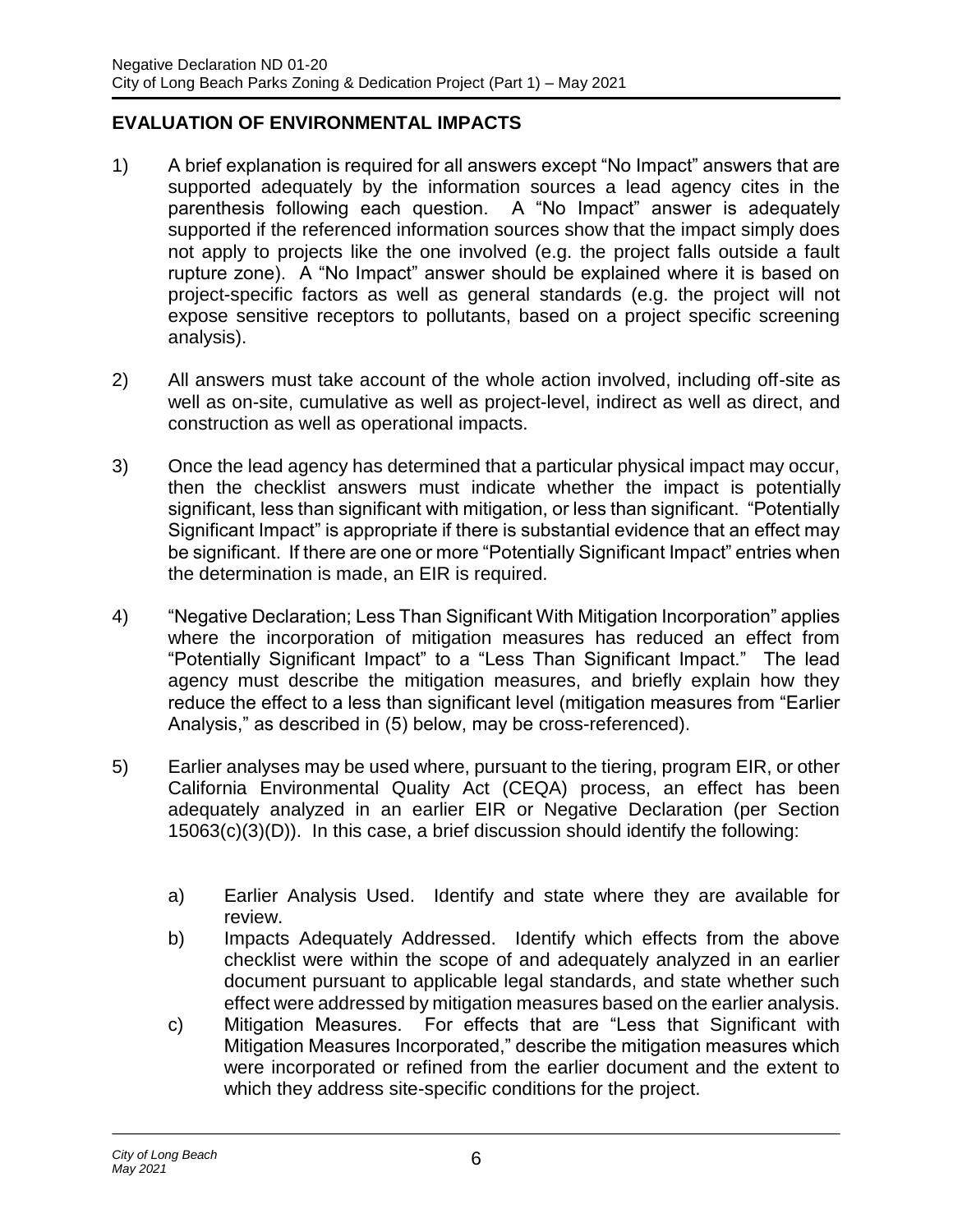- 6) Lead agencies are encouraged to incorporate into the checklist references to information sources for potential impacts (e.g., general plans, zoning ordinances). Reference to a previously prepared or outside document should, where appropriate, include a reference to the page or pages where the statement is substantiated.
- 7) Supporting Information Sources: A source list should be attached, and other sources used or individuals contacted should be cited in the discussion.
- 8) This is only a suggested form, and lead agencies are free to use different formats; however, lead agencies should normally address the questions from this checklist that are relevant to a project's environmental effects in whatever format is selected.
- 9) The explanation of each issue should identify:
	- a) the significance criteria or threshold, if any, used to evaluate each question; and
	- b) the mitigation measure identified, if any, to reduce the impact to less than significance.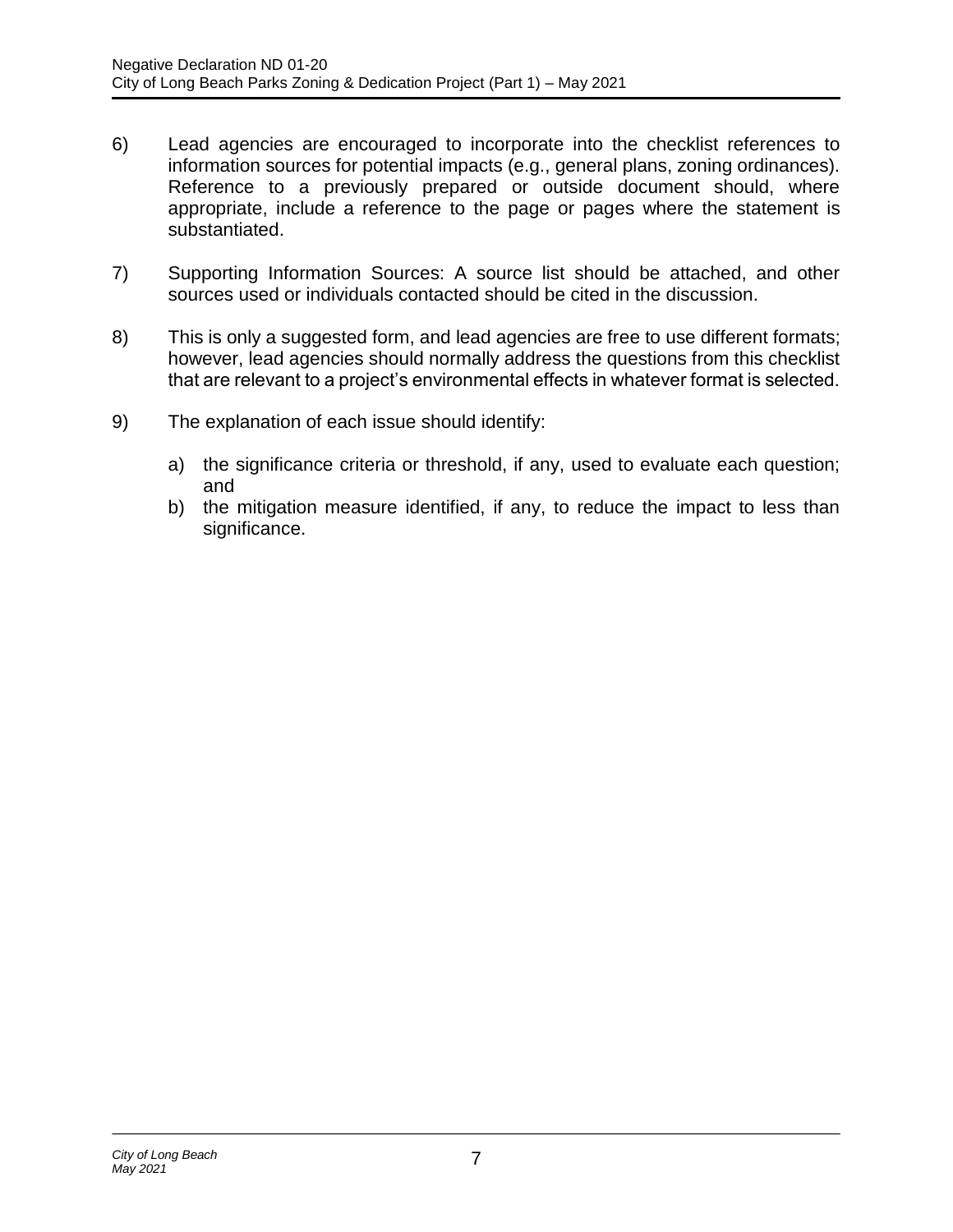**I. AESTHETICS.** Except as provided in Public Resources Code Section 21099, would the project:

#### **a. Have a substantial adverse effect on a scenic vista?**

- **Potentially Significant** Impact
- Less Than Significant with Mitigation Incorporation
- Less Than **Significant** Impact

 $\boxtimes$ No Impact

The Project would not result in substantial adverse effects to any scenic vistas. The City's topography is relatively flat, with scenic vistas of the ocean to the south and Palos Verdes Hills to the west. In addition, distant views of the San Gabriel and San Bernardino Mountains to the north, as well as the Santa Ana Mountains to the east are occasionally available to the public on days of clear visibility (primarily during the winter months).

The Project involves changes to General Plan PlaceTypes and zoning districts for properties that are currently being used as parks and open space (refer to the Project Description on page 1). While zoning districts provide the specific standards and regulations that guide the use and physical development of land, General Plan land use designations or "PlaceTypes" established by the General Plan Land Use Element, adopted in December 2019, provide policy guidance on land use, form and character-defining features. The Project will facilitate cleanup of land use designations of existing parks so that they have the appropriate Open Space (OS) PlaceType and Park (P) zoning designation, in order both to appropriately reflect the existing land use and to protect the park uses by ensuring development regulations that are aligned with park uses..

The Open Space PlaceType provides for the preservation of land that has distinctive scenic, natural or cultural features and supports recreational open space, applying to areas that are undeveloped, generally free from development or developed with very low-intensity uses. The purpose of the proposed changes to parks zoning and PlaceType designations is to facilitate consistency between the existing park uses and their General Plan Land Use Element PlaceType and Zoning designations, and ultimately dedicate existing parks and open space to be preserved in perpetuity for public open space use, consistent with the policies of the Open Space and Recreation Element (OSRE) of the City's General Plan. The Project has the potential to facilitate protection of scenic vistas through changing the PlaceTypes and zoning districts of existing parks to reflect their park land uses, to designations that are lower-intensity and more protective of scenic and other natural features.

The Park zoning district is a low-intensity zoning designation that limits site coverage to a percentage of total park area and allows limited park-serving development such as recreation spaces or restrooms. These updates do not modify the existing height limitation in the Park zoning district of 30 feet and in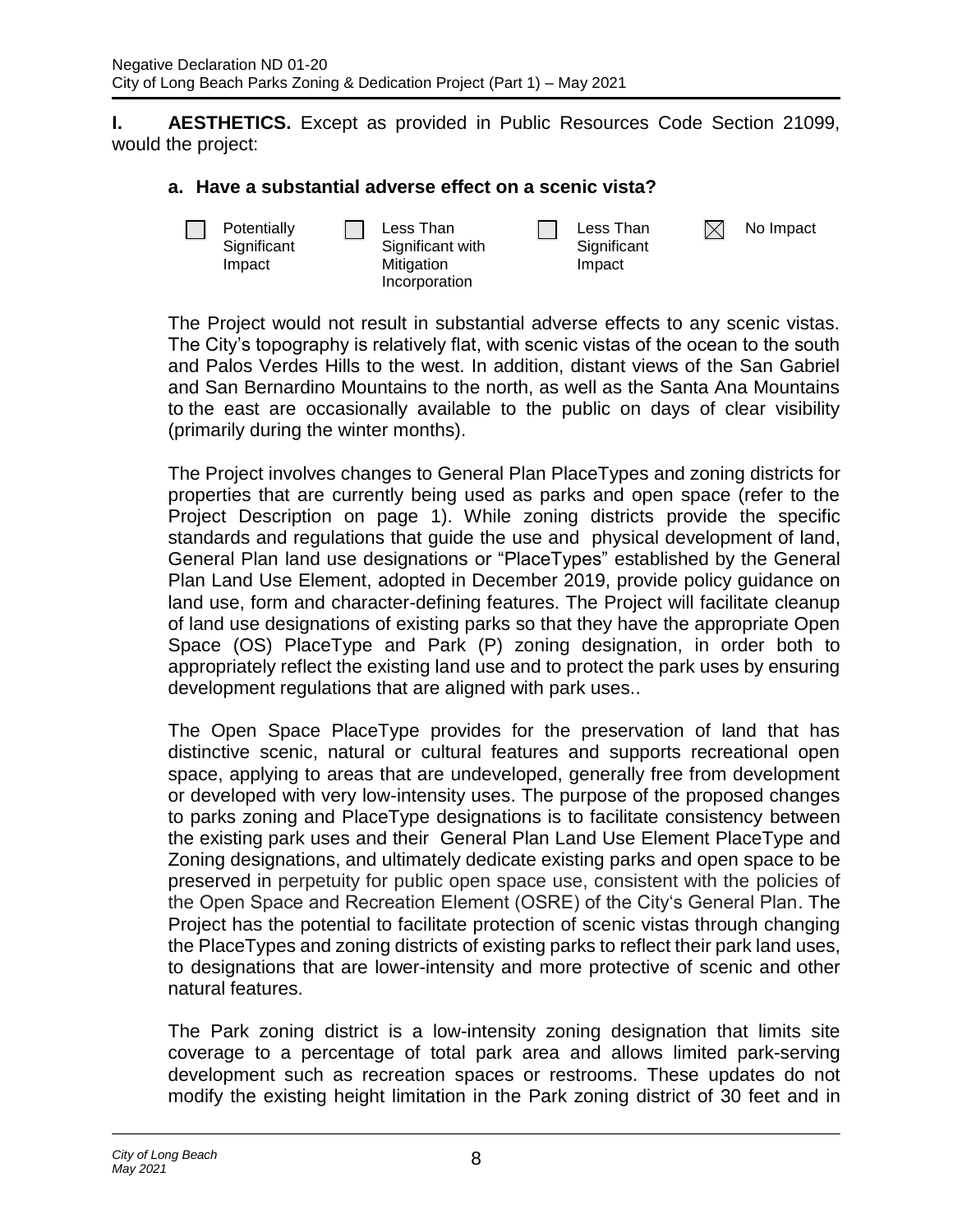some cases the rezoning will lower the maximum heights compared to existing zoning designations.

Overall, the Project does not include or facilitate any new physical improvements and therefore would not facilitate any physical improvements that would result in adverse impacts to scenic vistas. Any future discretionary project within the City would be evaluated individually at each location and undergo environmental clearance as required. While every future development scenario cannot be anticipated at this time, the Project is not anticipated to result in negative impacts to the City's visual environment. Therefore, no further analysis is required.

#### **b. Substantially damage scenic resources, including, but not limited to, trees, rock outcroppings, and historic buildings within a state scenic highway?**



The proposed Project does not include or facilitate any physical improvements that would result in impacts to scenic resources. Furthermore, the Project is a policy action that would not result in changes physical improvements including changes in height or density of development at subject locations, and consequently, the project would not impact views of scenic resources in the planning area. No scenic resources, trees or rock outcroppings would be damaged due to Project implementation. There would, therefore, be no impact to any scenic resource and no further analysis is required.

**c. In nonurbanized areas, substantially degrade the existing visual character or quality of public views of the site and its surroundings? (Public views are those that are experienced from publicly accessible vantage point). If the project is in an urbanized area, would the project conflict with applicable zoning and other regulations governing scenic quality?**



The Project applies to all properties within the City of Long Beach, which is an urbanized area, and is surrounded by other urbanized areas. The proposed Project does not include or facilitate any physical improvements that would conflict with applicable zoning or other regulations governing scenic quality. As a result of implementation of the proposed Project, the existing scenic quality of the planning area would remain unchanged. Any future discretionary project within the City would be evaluated individually, on a site by site basis, and project-specific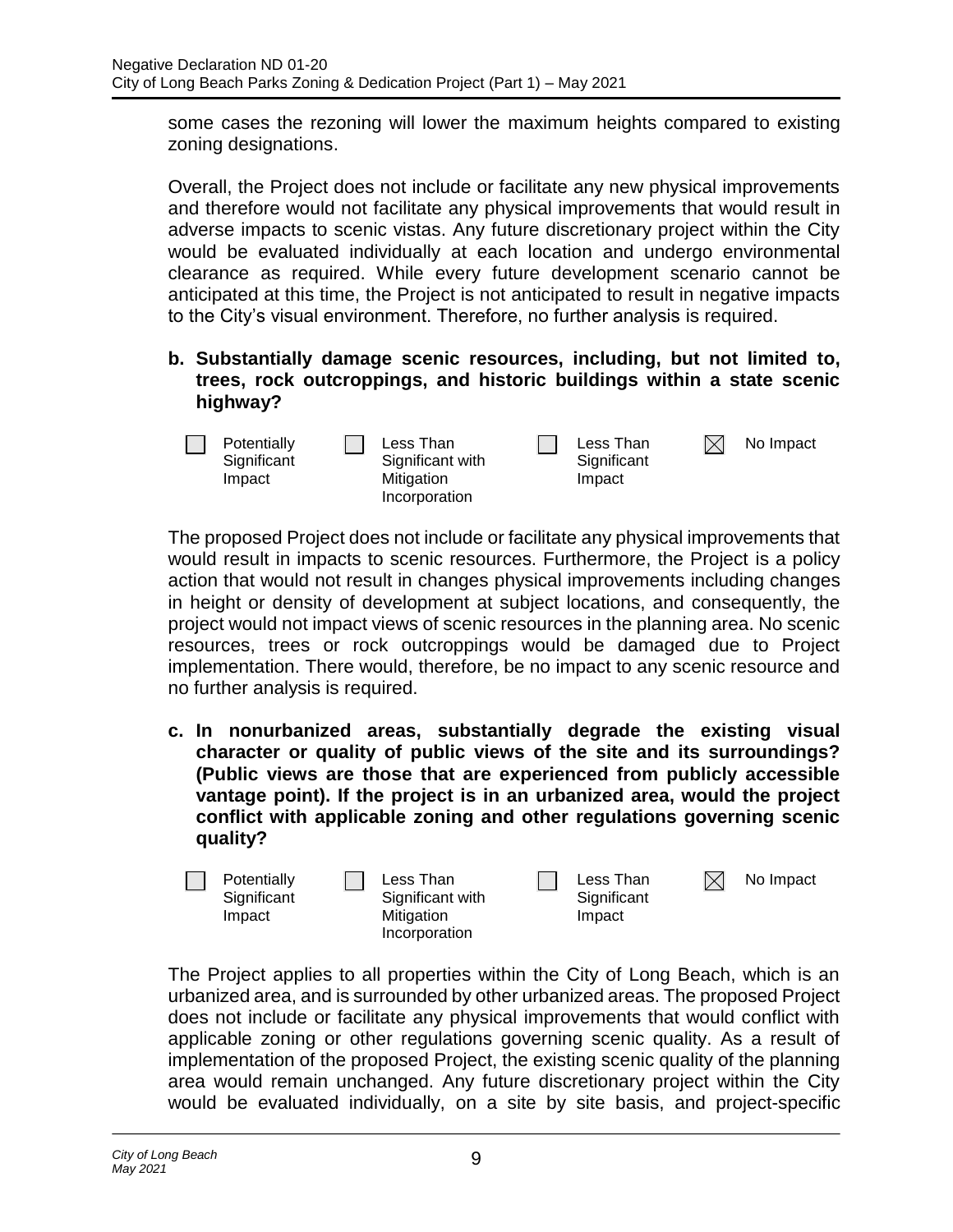mitigation would be proposed as needed. Therefore, the proposed Project would not substantially degrade the existing scenic quality of the planning area and its surroundings. The Project is not anticipated to degrade the existing visual character or quality of public views and is not in conflict with applicable zoning or other regulations governing scenic quality.

#### **d. Create a new source of substantial light or glare which would adversely affect day or nighttime views in the area?**



The proposed Project does not include or facilitate any physical improvements that would result in new impacts to day or nighttime views in the area. There would not be any new sources of substantial light or glare as a result of project implementation. Any future developments and land use activities would be required to undergo environmental clearance and comply with all applicable regulations, including Title 21 of the Long Beach Municipal Code (Zoning Ordinance). Title 21 includes development standards that prevent and reduce light and glare and future projects would be required to comply with these standards. Further, should any new sources of light be proposed as part of future projects, each future project within the City would be evaluated individually, and projectspecific mitigation would be proposed as needed. No impacts related to substantial light or glare are anticipated, and no further analysis is required.

## **II. AGRICULTURE AND FORESTRY RESOURCES**

In determining whether impacts to agricultural resources are significant environmental effects, lead agencies may refer to the California Agricultural Land Evaluation and Site Assessment Model (1997) prepared by the California Dept. of Conservation as an optional model to use in assessing impacts on agriculture and farmland. In determining whether impacts to forest resources, including timberland, are significant environmental effects, lead agencies may refer to information compiled by the California Department of Forestry and Fire Protection regarding the state's inventory of forest land, including the Forest and Range Assessment Project and the Forest Legacy Assessment project; and forest carbon measurement methodology provided in Forest Protocols adopted by the California Air Resources Board. Would the project:

**a. Convert Prime Farmland, Unique Farmland, or Farmland of Statewide Importance (Farmland), as shown on the maps prepared pursuant to the Farmland Mapping and Monitoring Program of the California Resources Agency, to nonagricultural use?**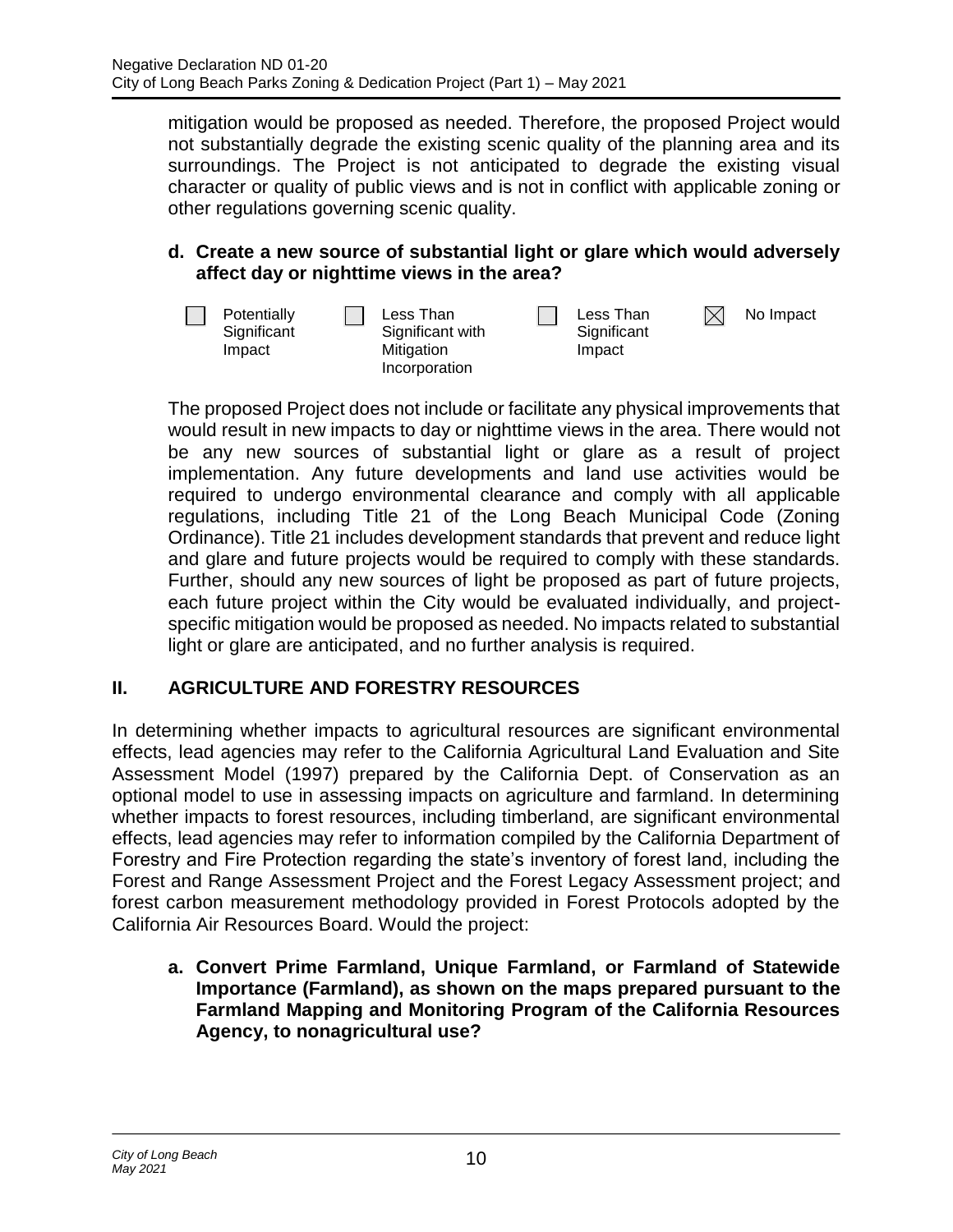

The City is highly urbanized and is almost entirely developed. As such, there are no areas within the City that are designated as Prime Farmland, Unique Farmland, or Farmland of Statewide Importance on maps prepared as part of the Farmland Mapping and Monitoring Program of the California Resources Agency. The proposed project would not convert farmland to a nonagricultural use or result in the conversion of farmland to a nonagricultural use. Therefore, no adverse impacts to agricultural resources would occur, and no mitigation would be required.

**b. Conflict with existing zoning for agricultural use, or a Williamson Act contract?**



There are no areas currently zoned in the City for traditional agricultural uses. The City allows urban agriculture including in parks and other zoning districts, however this project does not have any impact on those allowances. Therefore, approval of the proposed project would not conflict with existing zoning for agricultural uses or a Williamson Act contract or contribute to environmental changes that would result in the conversion of farmland to a nonagricultural use. Therefore, no impacts to zoning for agricultural resources would occur, and no mitigation would be required.

**c. Conflict with existing zoning for, or cause rezoning of, forest land (as defined in Public Resources Code Section 12220(g)), timberland (as defined by Public Resources Code Section 4526), or timberland zoned Timberland Production (as defined by Government Code Section 51104(g))?**



Less Than Significant with Mitigation Incorporation

Less Than **Significant** Impact

No Impact  $\boxtimes$ 

As previously stated, the City of Long Beach is highly urbanized and is almost entirely developed. As such, there are no properties within the City that are currently being used for timberland production, are zoned as forest land or timberland, or contain forest land or timberland. Therefore, no impacts to forest land resources would occur, and no mitigation would be required.

**d. Result in the loss of forest land or conversion of forest land to non-forest use?**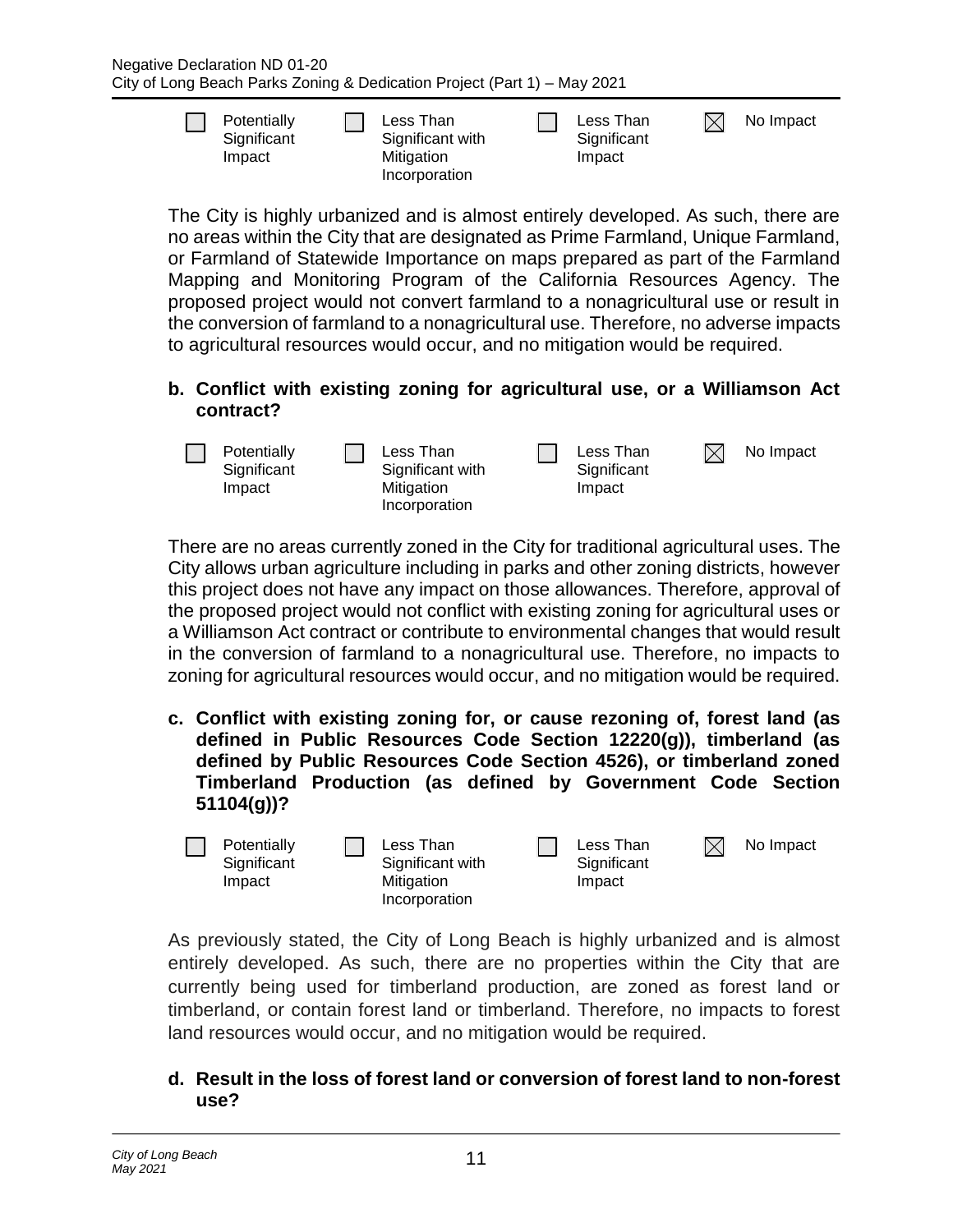

As previously stated, there are no properties within the City that contain forest land. As such, approval of the proposed project would not contribute to environmental changes that could result in conversion of forest land to a non-forest use. Therefore, no impacts to forest land would occur.

- **e. Involve other changes in the existing environment which, due to their location or nature, could result in conversion of Farmland, to nonagricultural use or conversion of forest land to non-forest use?**
	- **Potentially Significant** Impact

| Less Than  |                  |
|------------|------------------|
|            | Significant with |
| Mitigation |                  |
|            | Incorporation    |

 $\Box$ 

Less Than **Significant** Impact

No Impact  $\boxtimes$ 

The City does not contain any agricultural uses; therefore, approval of the proposed project would not convert farmland to a nonagricultural use. Likewise, the proposed project would not contribute to environmental changes that would indirectly result in conversion of farmland to nonagricultural use. Therefore, no impacts to agricultural resources would occur, and no mitigation would be required.

## **III. AIR QUALITY**

The South Coast Air Basin is subject to some of the worst air pollution in the nation, attributable to its topography, climate, meteorological conditions, large population base, and dispersed urban land use patterns.

Air quality conditions are affected by the rate and location of pollutant emissions and by climatic conditions that influence the movement and dispersion of pollutants. Atmospheric forces such as wind speed, wind direction, and air temperature gradients, along with local and regional topography, determine how air pollutant emissions affect air quality.

The South Coast Air Basin has a limited capability to disperse air contaminants because of its low wind speeds and persistent temperature inversions. In the Long Beach area, predominantly daily winds consist of morning onshore airflow from the southwest at a mean speed of 7.3 miles per hour and afternoon and evening offshore airflow from the northwest at 0.2 to 4.7 miles per hour with little variability between seasons. Summer wind speeds average slightly higher than winter wind speeds. The prevailing winds carry air contaminants northward and then eastward over Whittier, Covina, Pomona and Riverside.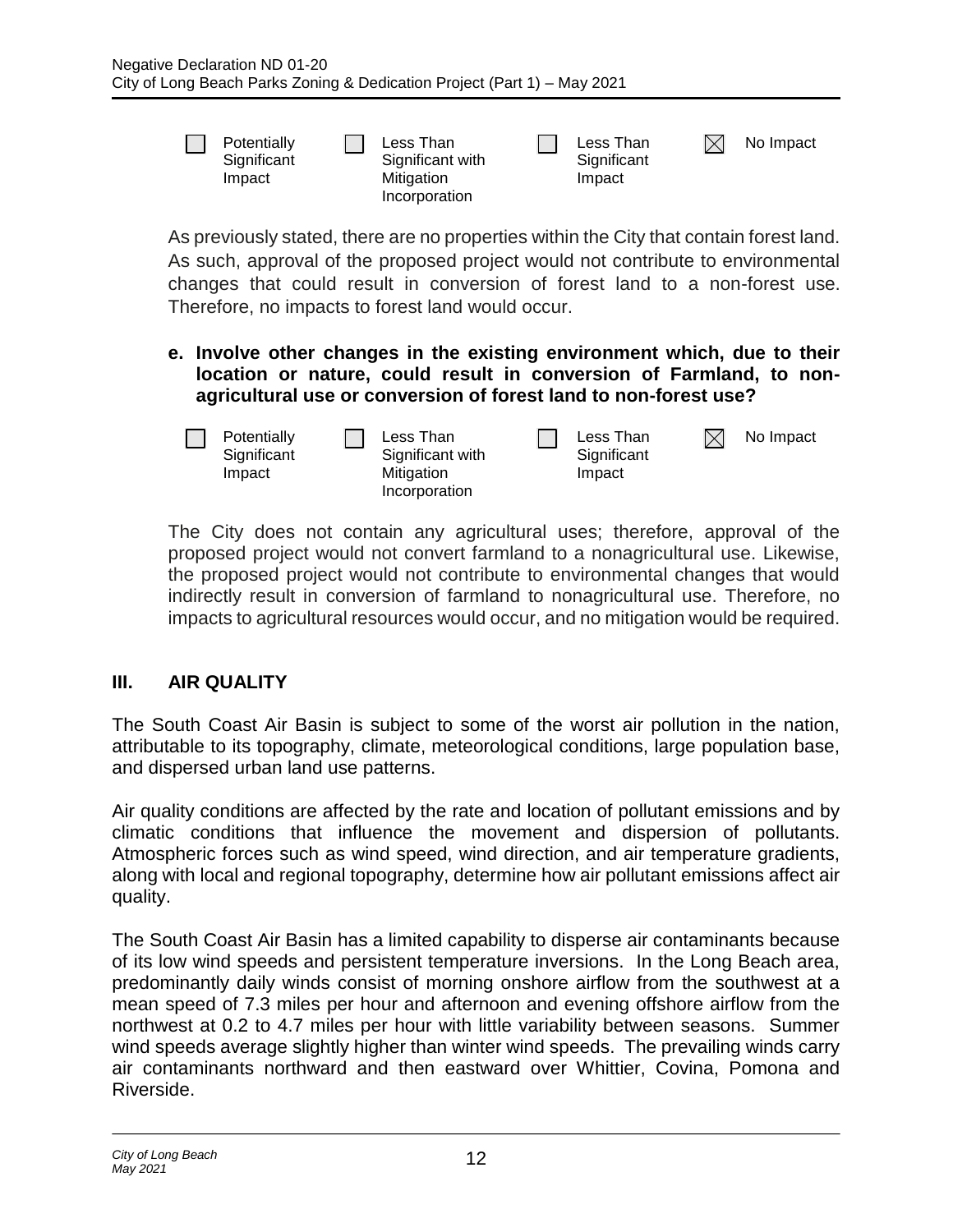The majority of pollutants found in the Los Angeles County atmosphere originate from automobile exhausts as unburned hydrocarbons, carbon monoxide, oxides of nitrogen and other materials. Of the five major pollutant types (carbon monoxide, nitrogen oxides, reactive organic gases, sulfur oxides, and particulates), only sulfur oxide emissions are produced mostly by sources other than automobile exhaust.

Where available, the significance criteria established by the applicable air quality management district or air pollution control district may be relied upon to make the following determinations. Would the project:

- **a. Conflict with or obstruct implementation of the applicable air quality plan?**
	- **Potentially** Less Than Less Than No Impact  $\boxtimes$ **Significant Significant** Significant with Impact Mitigation Impact Incorporation

The Southern California Association of Governments (SCAG) has determined that if a project is consistent with the growth forecasts for the subregion in which it is located, it is consistent with the South Coast Air Quality Management District (SCAQMD) Air Quality Management Plan (AQMP), and regional emissions are mitigated by the control strategies specified in the AQMP. The purpose of the Project isto facilitate consistency between the existing park uses and their General Plan PlaceType and Zoning designations and ultimately dedicate existing parks to be preserved in perpetuity for public open space use, consistent with the policies of the Open Space and Recreation Element (OSRE) of the City's General Plan.

The Project would better align appropriate development regulations with existing park uses. Overall, the proposed Open Space (OS) PlaceType and Park (P) zoning district are more reflective of existing park uses and would facilitate dedication to preserve in perpetuity for public open space use. For example, the Park (P) zoning district is a low-intensity zoning designation that limits site coverage to a percentage of total park area. The Project does not include or facilitate any physical improvements that would conflict with the AQMP. Any future discretionary project within the City would be evaluated individually and be required to propose project-specific mitigation as needed.

The Project will not increase development potential, rather the Project is generally more protective of the environment. For example, portions of Willow Springs Park and Jenni Rivera Memorial Park are zoned Medium Industrial (IM) or Commercial Storage (CS) respectively. Rezoning these areas to Park will replace IM and CS development standards with those of the Park zoning designation. This will limit site coverage to a percentage of total park area and will facilitate their dedication, helping preserve them in perpetuity for public open space use. Overall, it is anticipated that the Project will facilitate the dedication of parks and open space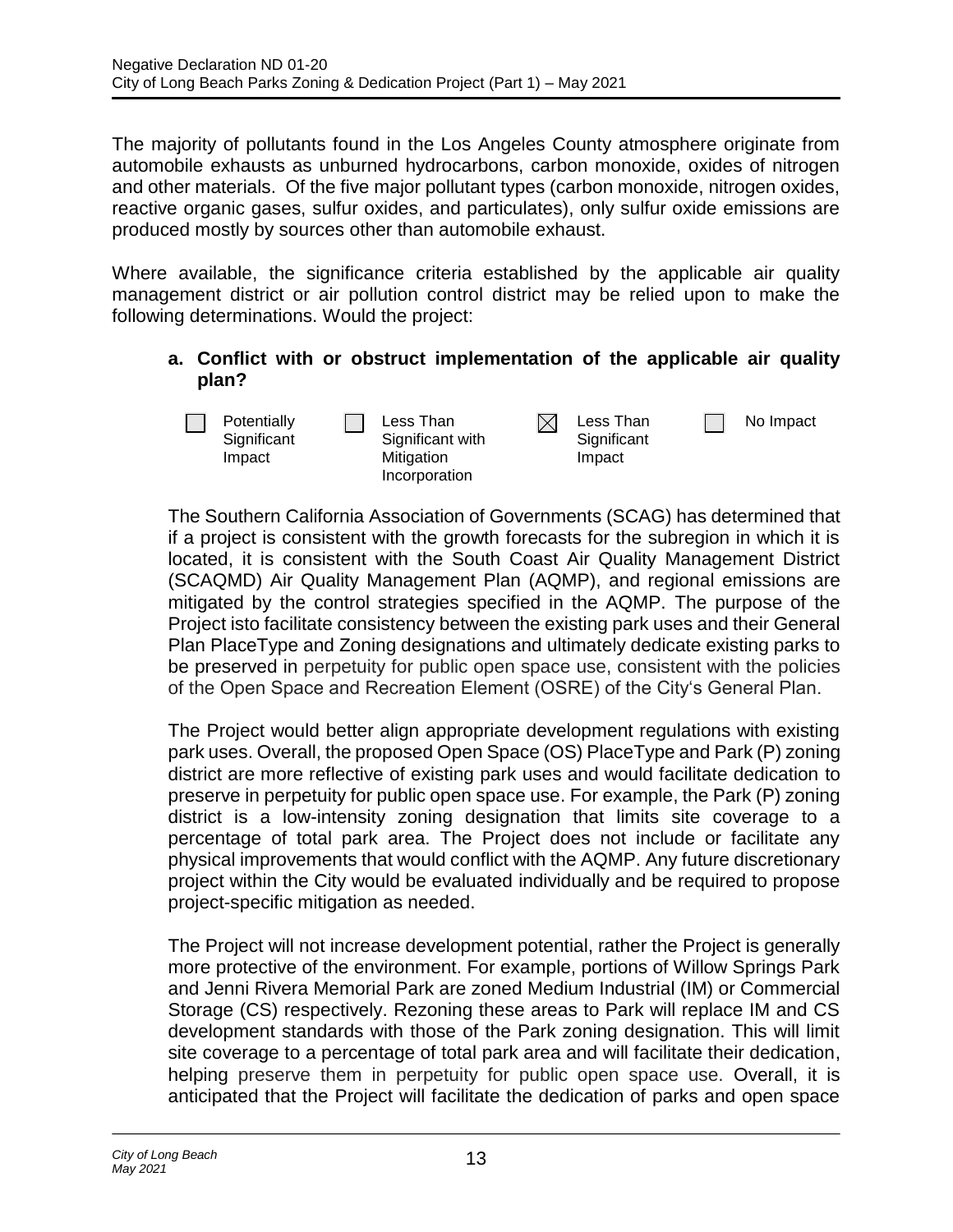that may enable less pollution being generated by development. For example, the Park (P) zoning designation would discourage building development and associated energy use consistent with IM and CS zoning districts. Additionally, trees and vegetation in parks can help reduce air pollution by directly removing pollutants and reducing temperatures. Poor air quality is a secondary impact of extreme heat, and the Long Beach Climate Change Vulnerability Assessment Results indicates that the number of extreme heat days in Long Beach per year is projected to increase. This Project is consistent with programs contained in the General Plan Open Space and Recreation Element that protect park and open space, in particular 1) formally dedicating City-owned parks to be preserved in perpetuity for public open space use 2) helping the City achieve the established goal of eight (8) acres of parkland per 1,000 residents and 3) requiring that any conversion of parkland to another use be replaced at a 2:1 ratio.

The total amount of future development was contemplated in the General Plan, SCAG Regional Transportation Plan/Sustainable Communities Strategy (RTP/SCS), and the resulting AQMP which was based on the RTP/SCS. Build-out consistent with the projections within the AQMP does not create impacts beyond those already analyzed in the RTP/SCS and AQMP. Since this Project does not propose any specific developments or increases in height, density or intensity of land uses in a manner that would conflict with the SCAG growth forecasts, it would be consistent with the AQMP and therefore no further analysis is required.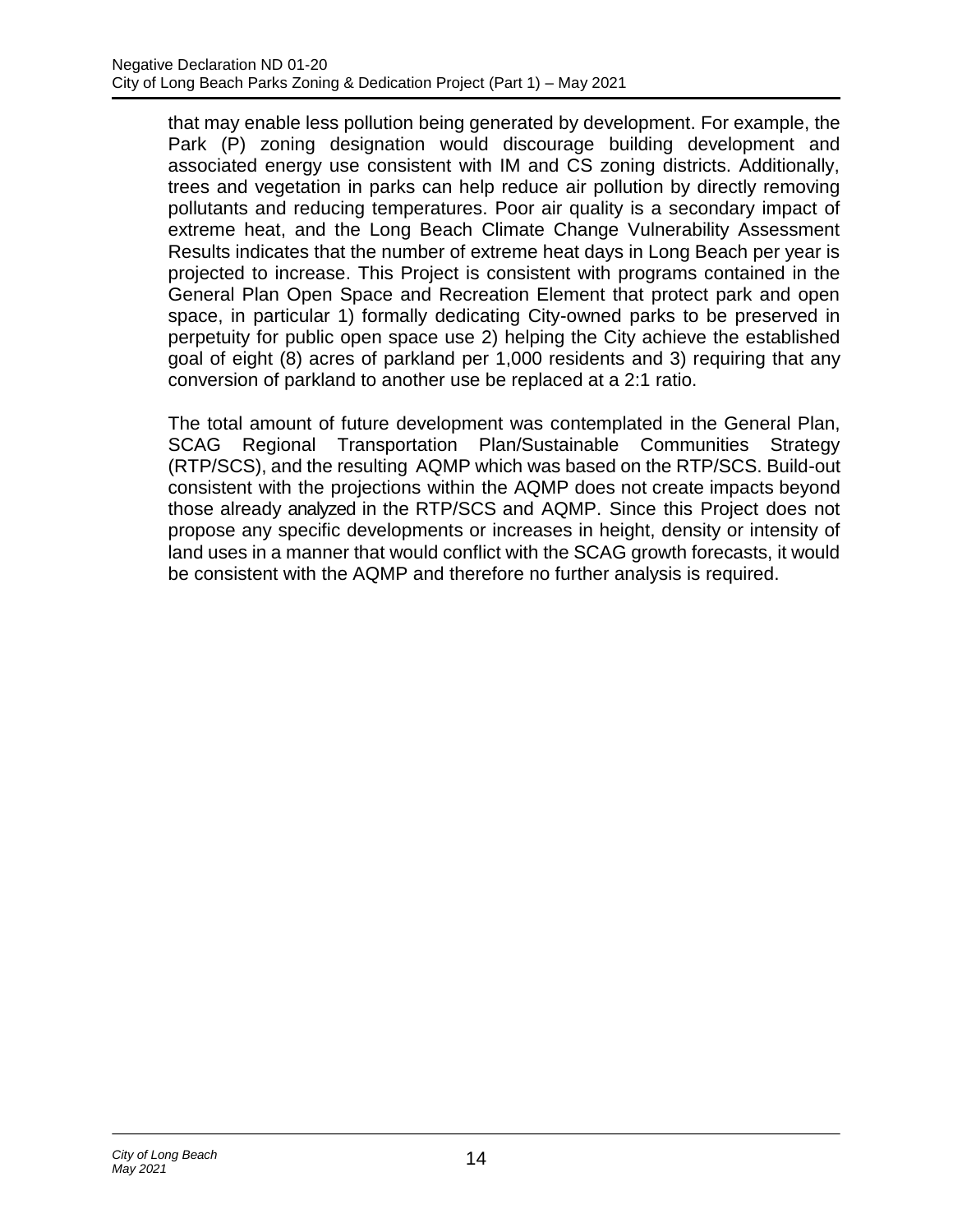## **IV. BIOLOGICAL RESOURCES.** Would the project?

**a. Have a substantial adverse impact, either directly or through habitat modifications, on any species identified as a candidate, sensitive, or special status species in local or regional plans, policies, or regulations, or by the California Department of Fish and Game or U.S. Fish and Wildlife Service?**

| Significant<br>Significant<br>Significant with<br>Mitigation<br>Impact<br>Impact<br>Incorporation |  | Potentially |  | Less Than |  | Less Than |  | No Impact |  |
|---------------------------------------------------------------------------------------------------|--|-------------|--|-----------|--|-----------|--|-----------|--|
|---------------------------------------------------------------------------------------------------|--|-------------|--|-----------|--|-----------|--|-----------|--|

The Project does not include any physical development that would remove or impact any existing or planned natural habitats. Instead, the Project is more protective of the natural habitat on existing parks and open space by changing PlaceTypes to Open Space (OS) and rezoning parcels to Park (P). Of the parks that are affected by this Project, Willow Springs Park is a Natural Resource Open Space that consists of restored natural habitat. The Project consists of rezoning approximately 1.5 acres on the eastern portion of the park from Medium Industrial (IM) to Park (P) consistent with the parcel boundary, and dedicating the 48 acres of existing open space for preservation in perpetuity for public open space use. Rezoning these acres to Park will facilitate consistency between existing park uses and the respective zoning, as well as help protect park land in perpetuity for public open space use. The Project involves adopting General Plan amendments to change current PlaceTypes to the Open Space (OS) PlaceType, rezoning sites to Park (P), and dedicating to be preserved in perpetuity for public open space use several largely undeveloped ribbons of green spaces (Greenway Parks) and small neighborhood parks generally less than two acres in size (Mini-Parks). Mini-Parks parks are modestly sized and generally located in highly urbanized areas but may provide the benefit of natural habitat. The Project would protect existing park land and limit future uses to those that are very low-intensity, respect natural environmental characteristics, and is compatible with the open space uses. The Long Beach Municipal Code limits site coverage in the Parks zoning district to ten percent (10%) in community parks, seven percent (7%) in neighborhood parks, two percent (2%) in regional parks, and one percent (1%) in mini and greenway parks. No further environmental analysis is required.

**b. Have a substantial adverse effect on any riparian habitat or other sensitive natural community identified in local or regional plans, policies, regulations or by the California Department of Fish and Game or U.S. Fish and Wildlife Service?**

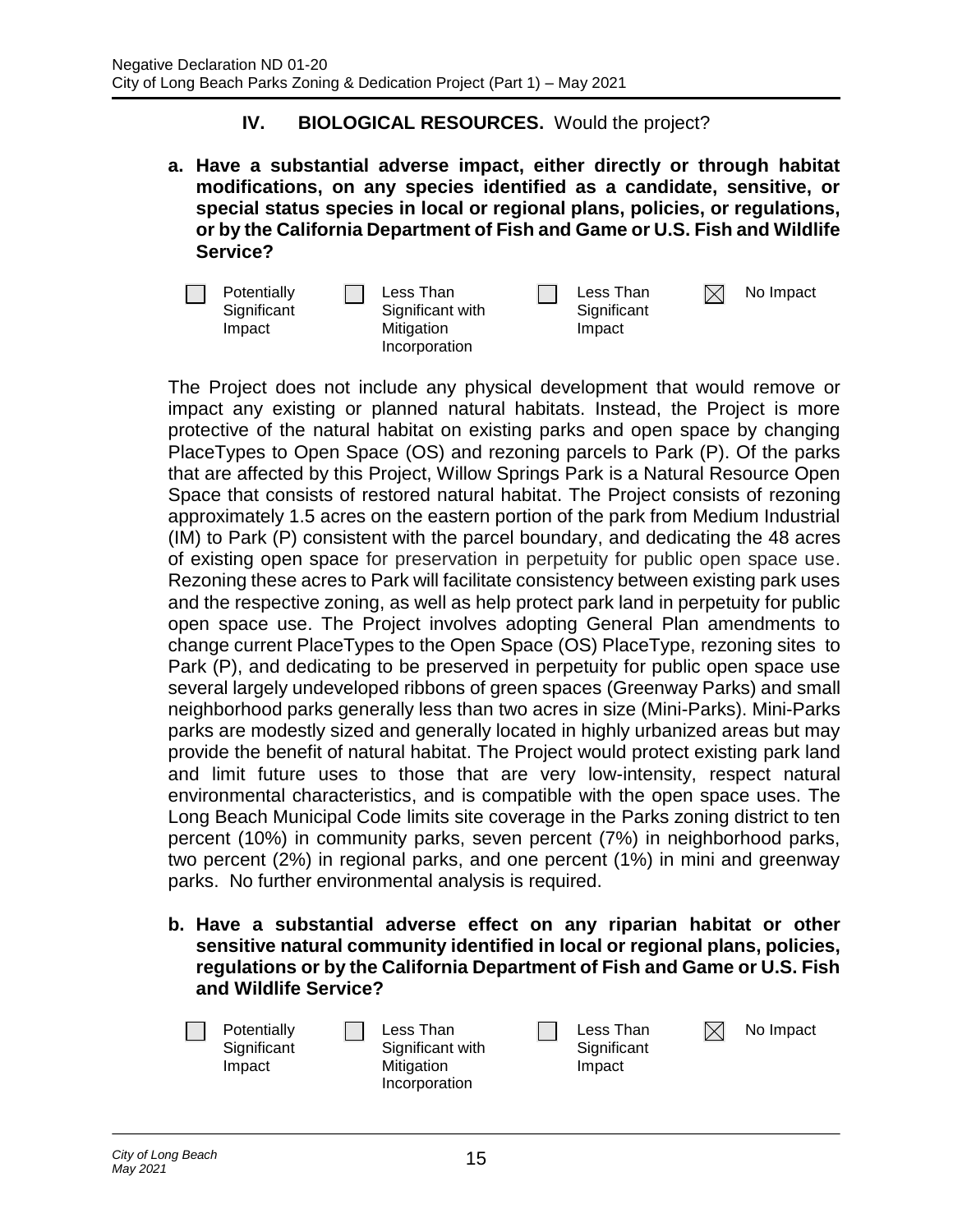The Project does not include any physical development that would remove or impact any riparian habitat or other sensitive natural community. Of the parks that are affected by this Project, Willow Springs Park is a Natural Resource Open Space that consists of restored riparian habitat. The Project consists of dedicating the 48 acres of existing open space to be preserved in perpetuity for public open space use, as well as rezoning approximately 1.5 acres on the eastern portion of the park from Medium Industrial (IM) to Park (P) consistent with the parcel boundary. Rezoning these acres to Park will facilitate consistency between existing park uses and the respective zoning and PlaceType designation, limit the allowed development intensity for the purposes of preserving natural areas thereby helping protect park land in perpetuity for public open space use. This will be more protective of riparian habitat at Willow Springs Park. Please see Section IV.a. above for further discussion. No further environmental analysis is required.

**c. Have a substantial adverse effect on federally protected wetlands as defined by Section 404 of the Clean Water Act (including, but not limited to, marsh, vernal pool, coastal, etc.) through direct removal, filling, hydrological interruption, or other means?**



The Project does not include any physical development that would have adverse effect on wetland areas. Of the parks that are affected by this Project, Willow Springs Park is a Natural Resource Open Space that consists of wetlands. The Project consists of rezoning approximately 1.5 acres on the eastern portion of the park from Medium Industrial (IM) to Park (P) consistent with the parcel boundary, and dedicating the 48 acres of existing open space to be preserved in perpetuity for public open space use. Rezoning these acres to Park will facilitate consistency between existing park uses and the respective zoning, as well as help protect park land in perpetuity. These land use actions will be more protective of Willow Springs Park which includes a historic riparian wetland zone. Please see Section IV.a. above for further discussion. No further environmental analysis is required.

**d. Interfere substantially with the movement of any native resident or migratory fish or wildlife species or with established native resident or migratory wildlife corridors, or impede the use of native wildlife nursery sites?**



 $\boxtimes$ No Impact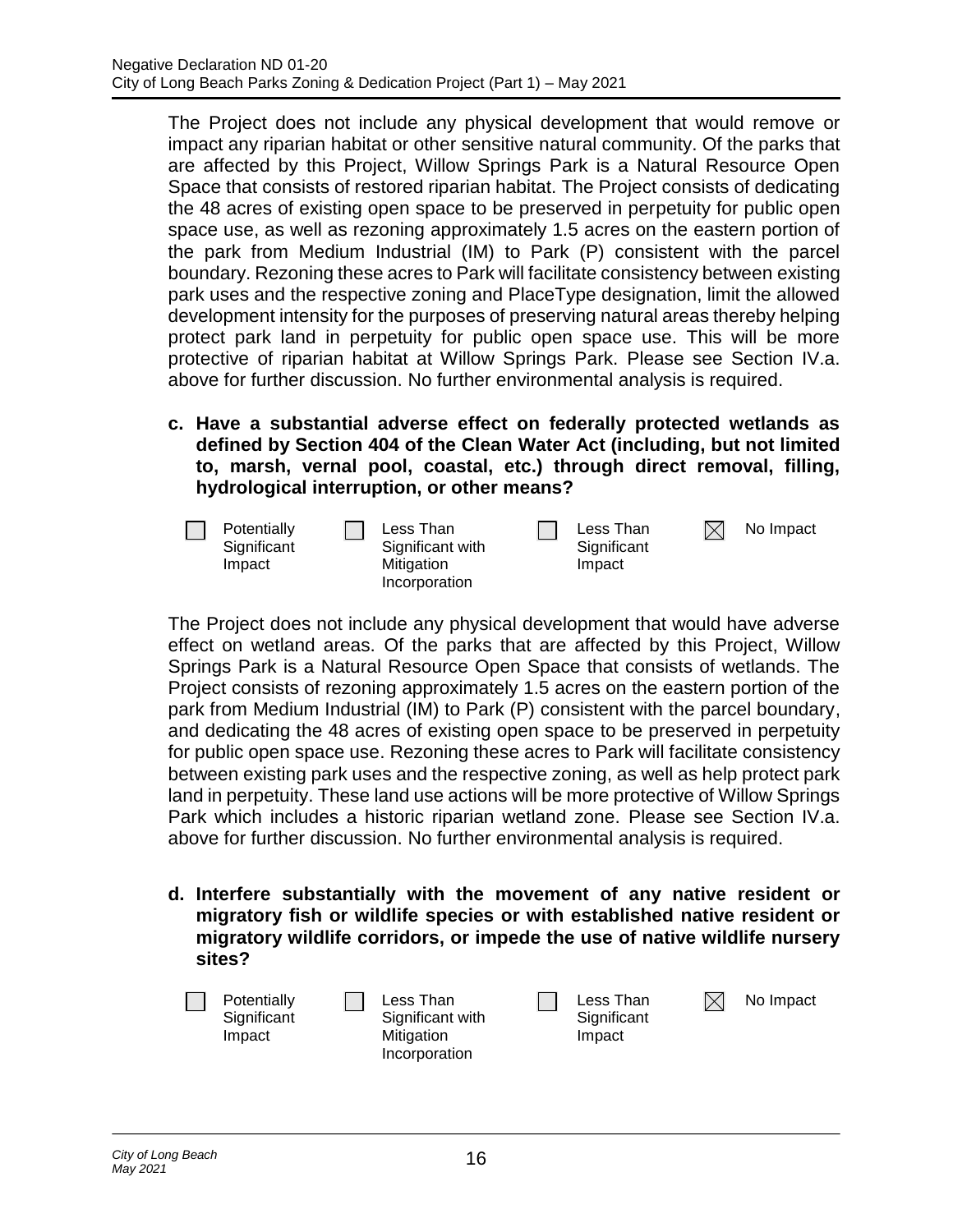The Project does not include any physical development that would alter or adversely impact any native resident or migratory fish or wildlife species, corridors, or nursery sites. Of the parks that are affected by this Project, Willow Springs Park is a Natural Resource Open Space that provides wildlife habitat. The Project consists of rezoning approximately 1.5 acres on the eastern portion of the park from Medium Industrial (IM) to Park (P) consistent with the parcel boundary and dedicating the 48 acres of existing open space to be preserved in perpetuity for public open space use. Rezoning these acres to Park will facilitate consistency between existing park uses and the respective zoning, as well as help protect park land in perpetuity for public open space use. These land use actions will be more protective of Willow Springs Park which includes a historic riparian wetland zone. Please see Section IV.a. above for further discussion. No further environmental analysis is required.

#### **e. Conflict with any local policies or ordinances protecting biological resources, such as a tree preservation policy or ordinance?**

| Potentially<br>Significant<br>Impact | Less Than<br>Significant with<br>Mitigation<br>Incorporation | Less Than<br>Significant<br>Impact | No Impact |
|--------------------------------------|--------------------------------------------------------------|------------------------------------|-----------|
|                                      |                                                              |                                    |           |

The Project is consistent with the General Plan and in conformity with all local policies and regulations. The Project helps implement the General Plan Open Space and Recreation Element (OSRE), which calls for formal dedication of parkland so that acreage is preserved in perpetuity for public open space use. The Project would not alter or eliminate any existing or future policy or ordinance protecting biological resources. No further environmental analysis is required.

**f. Conflict with the provisions of an adopted Habitat Conservation Plan, or other approved local, regional, or state habitat conservation plan?**

|  | Potentially<br>Significant<br>Impact |  | Less Than<br>Significant with<br>Mitigation<br>Incorporation |  | Less Than<br>Significant<br>Impact |  | No Impact |
|--|--------------------------------------|--|--------------------------------------------------------------|--|------------------------------------|--|-----------|
|--|--------------------------------------|--|--------------------------------------------------------------|--|------------------------------------|--|-----------|

The Project would not have any adverse effects on any existing or future habitat conservation plans. Instead, the Project helps implement the Open Space and Recreation Element (OSRE) which calls for formal dedication of parkland so that acreage is preserved in perpetuity for public open space use. Please see Sections IV.a. through e. above for further discussion.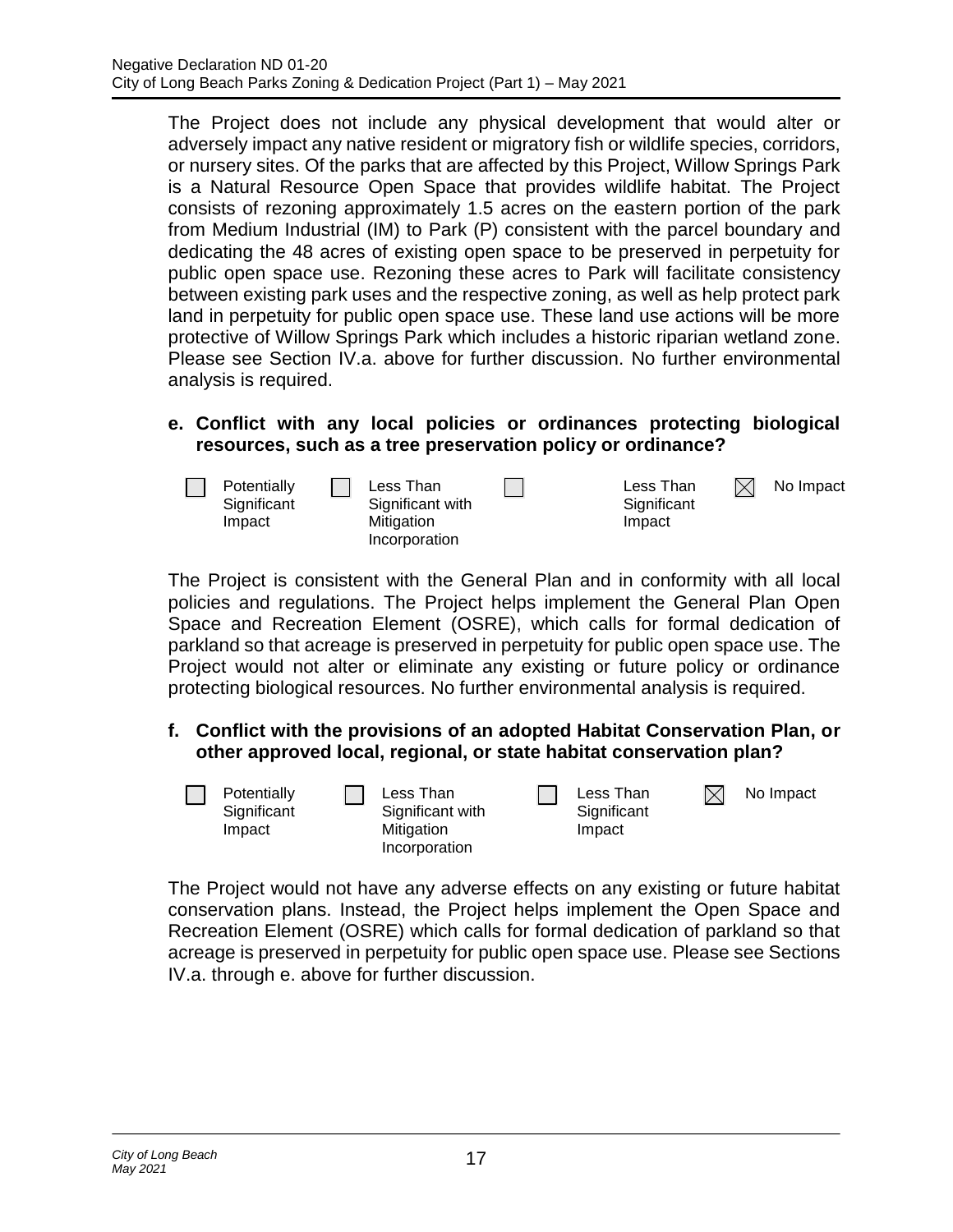## **V. CULTURAL RESOURCES.** Would the project:

#### **a. Cause a substantial adverse change in the significance of a historical resource pursuant to Section §15064.5?**

- **Potentially Significant** Impact
- Less Than Significant with Mitigation Incorporation
- Less Than **Significant** Impact

 $\boxtimes$ No Impact

The City of Long Beach is an urbanized community and nearly all properties within the City (except for areas such as protected park lands) have been previously disturbed and/or developed. This Project does not propose any construction and would not promote, encourage, or enable activities that could remove, degrade, or in any way adversely impact local historic resources. Instead, the Project would better protect any existing historic resources located on parks by significantly limiting development potential as consistent with the Open Space (OS) PlaceType and Park (P) zoning district and through dedication in perpetuity for public open space use. For example, Willow Springs Park and Jenni Rivera Memorial Park both represent and illustrate aspects of the historical and cultural significance of the City. Willow Springs Park preserves the unique topography of the site and restores the wetlands that played a pivotal role in the City of Long Beach's establishment in the late 1800s. Jenni Rivera Memorial Park provides open space along the Pacific Electric Right of Way, which was once a major interurban railway that operated between Los Angeles and Long Beach, and is named after Jenni Rivera, a Long Beach native and Latin Grammy nominated singer. The Project protects historical resources associated with parks and open space. No further environmental analysis is required.

#### **b. Cause a substantial adverse change in the significance of an archaeological resource pursuant to Section §15064.5?**

- **Potentially Significant** Impact
- Less Than Significant with Mitigation Incorporation

Less Than  $\boxtimes$ No Impact **Significant** Impact

Implementation of the Project does not include any construction and therefore would not result in any specific construction activities involving extensive excavation. Therefore it is not anticipated to affect or destroy any archaeological resources due to its geographic location. The Project does not lessen existing legal protections of archaeological resources nor tribal consultation requirements on individual projects. Please see Section V.a. above for further discussion.

**c. Disturb any human remains, including those interred outside of formal cemeteries?**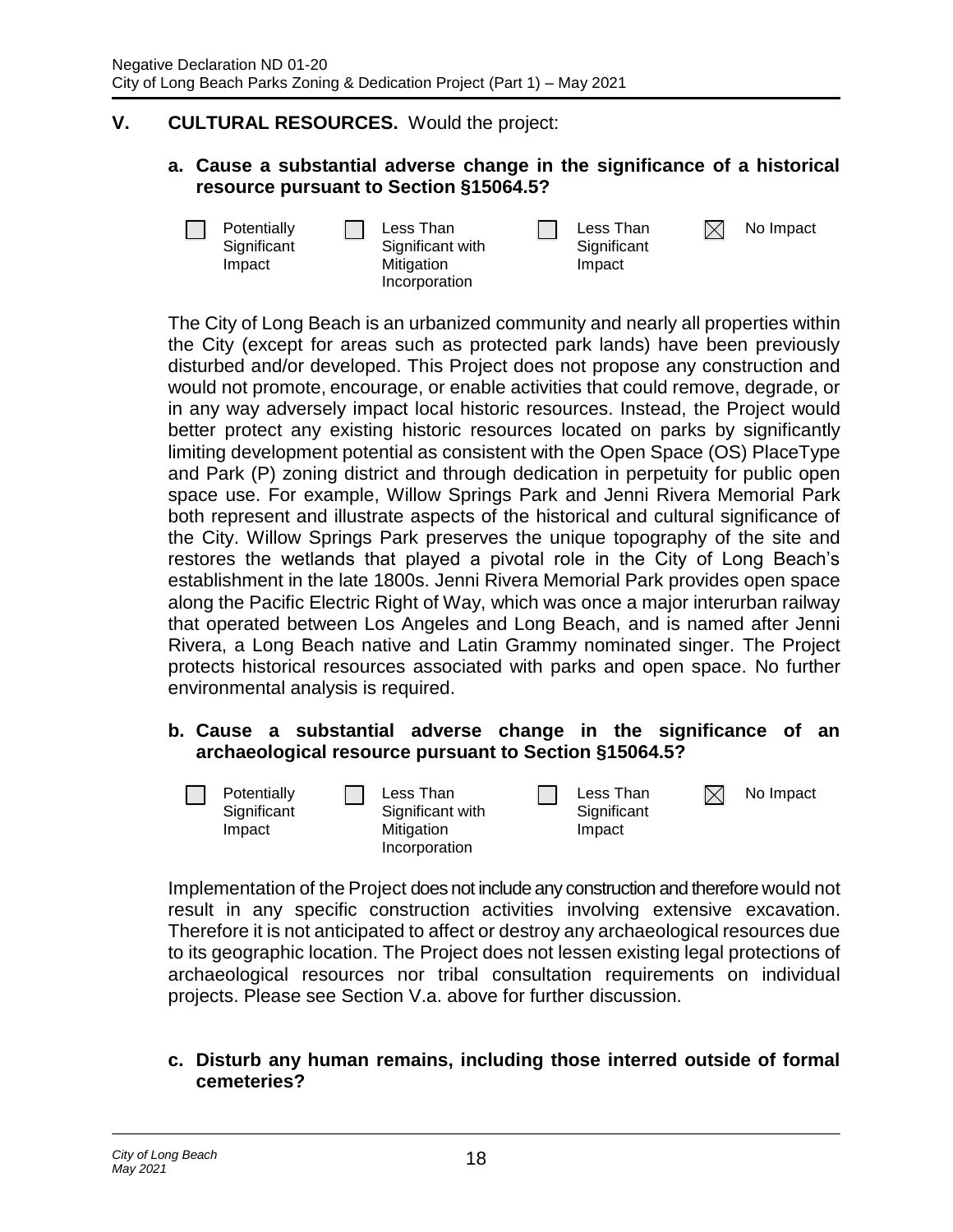

The Project does not propose any activities that would involve extensive excavation that could result in the disturbance of any designated cemetery or other burial ground or place of interment. Please see Sections V.a. through b. for further discussion.

#### **VI. ENERGY.** Would the project:

**a. Result in potentially significant environmental impact due to wasteful, inefficient, or unnecessary consumption of energy resources, during project construction or operation?**

| Potentially<br>Significant<br>Impact | Less Than<br>Significant with<br>Mitigation | Less Than<br>Significant<br>Impact | No Impact |
|--------------------------------------|---------------------------------------------|------------------------------------|-----------|
|                                      | Incorporation                               |                                    |           |

The Project involves adopting General Plan amendments to change PlaceTypes to the Open Space (OS) PlaceType, rezoning existing parks and open space to the Park (P) zoning district, merging lots to consolidate park parcels, and dedicating parks to be preserved in perpetuity for public open space use. The Project would help preserve parks and open space, potentially reducing the urban heat island effect. Trees, grasses, and other vegetation cool the air, whereas impervious surfaces absorb more sunlight. Reducing the urban heat island effect may reduce the need for energy resources for air conditioning. Any future development projects and land use activities on park sites would be limited consistent with the Open Space (OS) PlaceType and Park (P) zoning and would be required to comply with all applicable regulations, including Long Beach Municipal Code Title 21 (Long Beach Zoning Ordinance) and Part 6 (California Energy Code) of Title 24 (California Building Standards Code). Since Project implementation would not directly or indirectly result in wasteful, inefficient, or unnecessary consumption of energy resources, during project construction or operation, no further analysis is required.

#### **b. Conflict with or obstruct a state or local plan for renewable energy efficiency?**

**Potentially Significant** Impact

Less Than Significant with **Mitigation** Incorporation

| $\bowtie$ | Less Than   |
|-----------|-------------|
|           | Significant |
|           | Impact      |

No Impact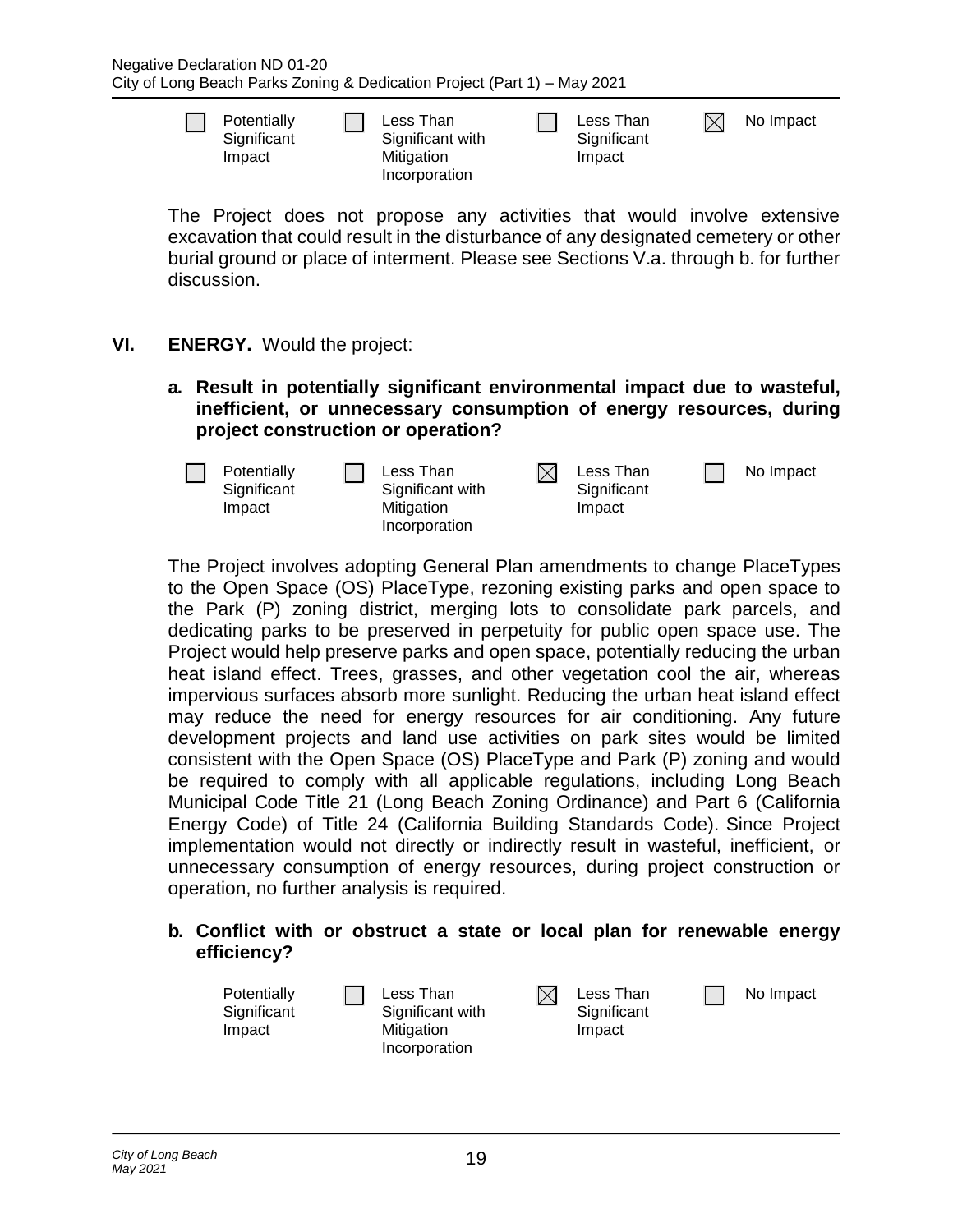The Project would not conflict with or obstruct a state or local plan for renewable energy or energy efficiency—see Section VI.a. above.

## **VII. GEOLOGY AND SOILS.** Would the project:

- **a. Directly or indirectly cause potential adverse effects, including the risk of loss, injury, or death involving:**
	- **i) Rupture of a known earthquake fault, as delineated on the most recent Alquist-Priolo Earthquake Fault Zoning Map issued by the State Geologist for the area or based on other substantial evidence of a known fault? Refer to Division of Mines and Geology Special Publication 42.**

|  | Potentially<br>Significant<br>Impact |  | Less Than<br>Significant with<br>Mitigation<br>Incorporation |  | Less Than<br>Significant<br>Impact |  | No Impact |
|--|--------------------------------------|--|--------------------------------------------------------------|--|------------------------------------|--|-----------|
|--|--------------------------------------|--|--------------------------------------------------------------|--|------------------------------------|--|-----------|

Per Plate 2, Fault Map with Special Study Zones, of the Seismic Safety Element of the General Plan, the most significant fault system in the City is the Newport-Inglewood fault zone. This fault zone runs in a northwest to southeast angle across the southern half of the City. The Project involves land use actions that result in the dedication of park land in perpetuity for public open space use and does not involve any proposed development or construction.

#### **ii) Strong seismic ground shaking?**

**Potentially** Less Than  $\boxtimes$ Less Than No Impact **Significant** Significant with **Significant** Impact Mitigation Impact Incorporation

The Newport-Inglewood fault zone could create substantial ground shaking if a seismic event occurred along that fault. Similarly, a strong seismic event on any other fault system in Southern California has the potential to create considerable levels of ground shaking throughout the City. However, numerous variables determine the level of damage to a specific location. Given these variables, it is not possible to determine the level of damage that may occur on the site during a seismic event. Additionally, the Project is a policy action that would not result in physical development, including changes in height or density of development, at subject locations. Any future land uses must conform to all applicable State and local building codes relative to seismic safety. Please see Section VII.a.i. above for further discussion.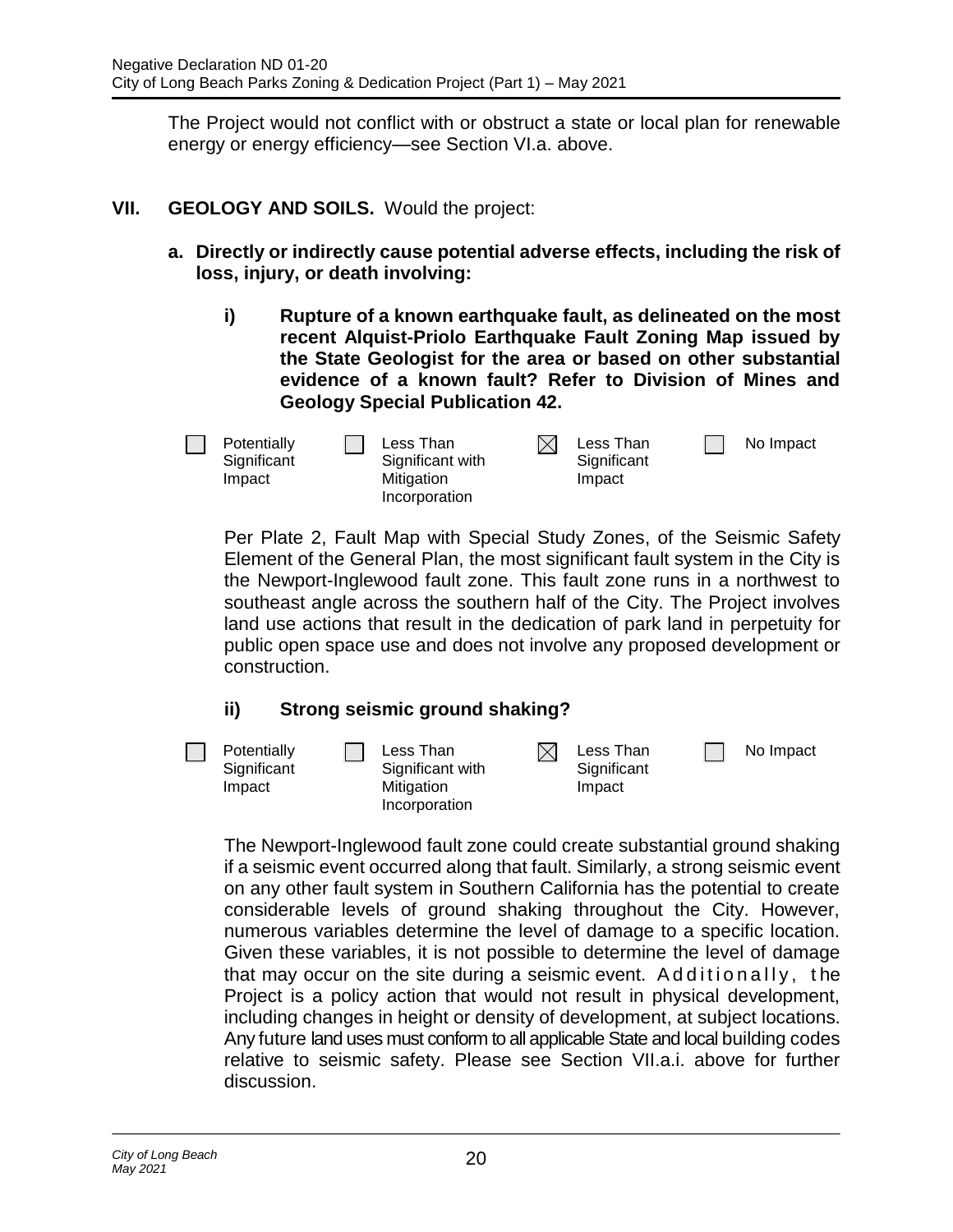## **iii) Seismic-related ground failure, including liquefaction?**

| Potentially |
|-------------|
| Significant |
| Impact      |

| Less Than        |
|------------------|
| Significant with |
| Mitigation       |
| Incorporation    |

Less Than **Significant** Impact

No Impact

Per Plate 7, Liquefaction Potential Areas, of the Seismic Safety Element, most of the City is in areas of either minimal or low liquefaction potential. The only exceptions are in the southeastern portion of the City, where there is significant liquefaction potential, and the western portion (most of the area west of Pacific Avenue and south of the 405 freeway), where there is either moderate or significant liquefaction potential. Furthermore, the Project is a policy action that would not result in any physical development at subject locations.

 $\boxtimes$ 

Please see Section VII.a.i. through ii. above for further discussion.

# **iv) Landslides?**

**Potentially** Less Than  $\boxtimes$ Less Than No Impact **Significant** Significant with **Significant** Impact **Mitigation** Impact Incorporation

Per the Seismic Safety Element, the City is relatively flat and characterized by slopes that are not high (less than 50 feet) or steep (generally sloping flatter than 1-1/2:1, horizontal to vertical). The State Seismic Hazard Zone map of the Long Beach Quadrangle indicates that the lack of steep terrain (except for a few slopes on Signal Hill and Reservoir Hill) results in only about 0.1 percent of the City lying within the earthquake-induced landslide zone for this quadrangle. Furthermore, the Project is a policy action that would not result in any physical development at subject locations. Therefore, no impact would be expected and no further environmental analysis is required. Please see Section VII.a.i. through iii. above for further discussion.

## **b. Result in substantial soil erosion or the loss of topsoil?**



The Project is a policy action to facilitate the dedication of existing parks and open space in perpetuity for public open space uses and does not propose any construction projects at this time. Any future development projects and land use activities on park sites would be limited consistent with the Open Space (OS)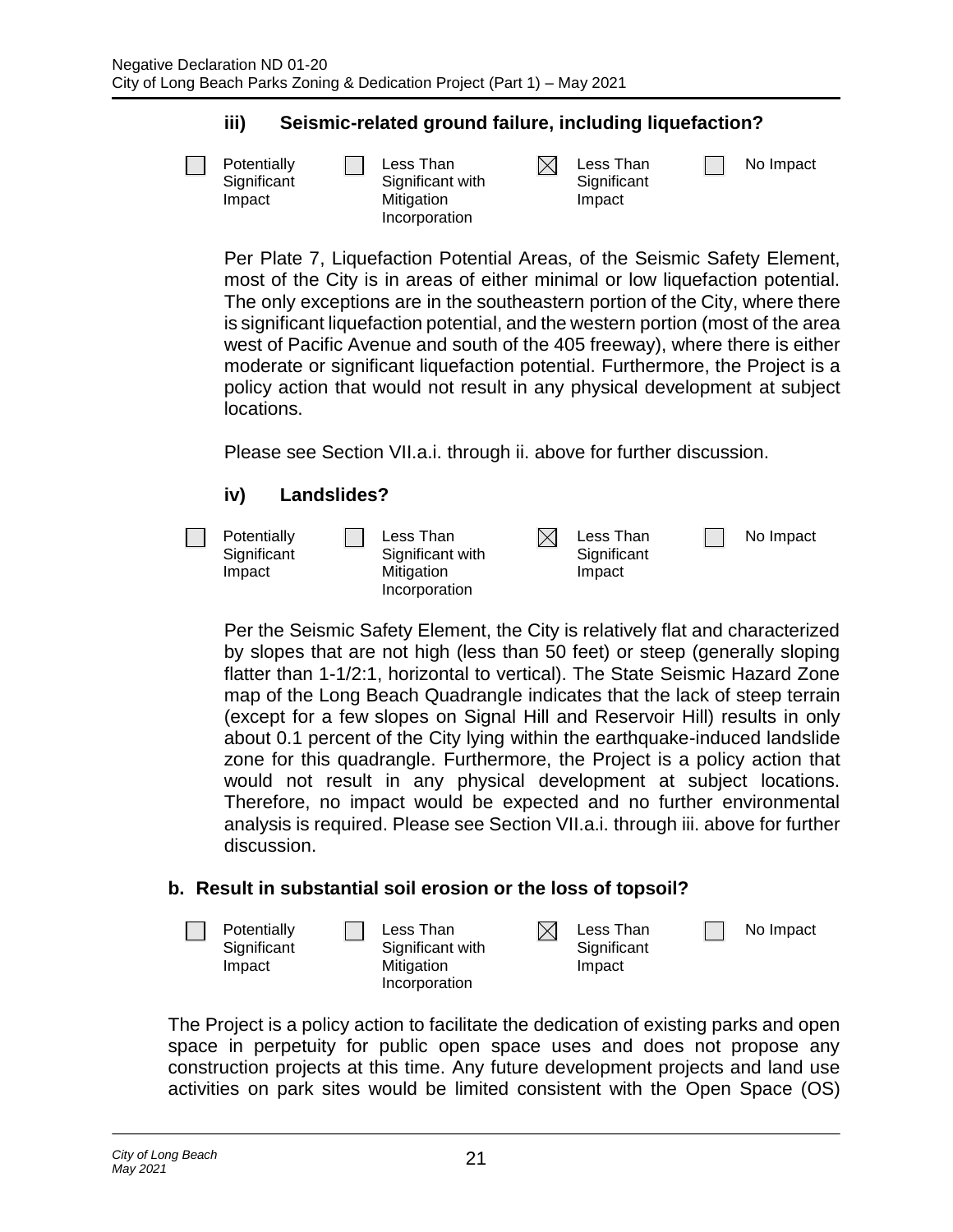PlaceType and Park (P) zoning district and would be evaluated individually and be required to comply with all applicable regulations, including all applicable construction standards regarding erosion control, including best management practices to minimize runoff and erosion impacts from earth-moving activities such as excavation, recontouring and compaction. The Project includes no construction. No further environmental analysis is necessary.

**c. Be located on a geologic unit or soil that is unstable, or that would become unstable as a result of the project, and potentially result in on- or off-site landslide, lateral spreading, subsidence, liquefaction or collapse?** 



Less Than Significant with Mitigation Incorporation

Less Than  $\boxtimes$ **Significant** Impact

No Impact

Please see Section VII.b. above for discussion. All land uses subject to the regulations of the Project would be constructed in compliance with all applicable building code requirements regarding soil stability.

**d. Be located on expansive soil, as defined in Table 18-1-B of the Uniform Building Code (1994), creating substantial direct or indirect risks to life or property?**

**Potentially** Less Than  $\boxtimes$ Less Than No Impact **Significant** Significant with **Significant** Impact Mitigation Impact Incorporation

Please see Sections VII.b. and c. above for explanation.

**e. Have soils incapable of adequately supporting the use of septic tanks or alternative wastewater disposal systems where sewers are not available for the disposal of wastewater?**

|  | Potentially<br>Significant<br>Impact |  | Less Than<br>Significant with<br>Mitigation<br>Incorporation |  | Less Than<br>Significant<br>Impact |  | No Impact |
|--|--------------------------------------|--|--------------------------------------------------------------|--|------------------------------------|--|-----------|
|--|--------------------------------------|--|--------------------------------------------------------------|--|------------------------------------|--|-----------|

The Project involves conducting General Plan amendments to change PlaceTypes to the Open Space (OS) PlaceType, rezoning existing parks and open space to the Park (P) zoning district, merging lots to consolidate park parcels, and dedicating parks to be preserved in perpetuity for public open space use. The entire City is served by an existing sewer system and therefore, has no need for septic tanks or any other alternative wastewater disposal systems. No further environmental analysis is required.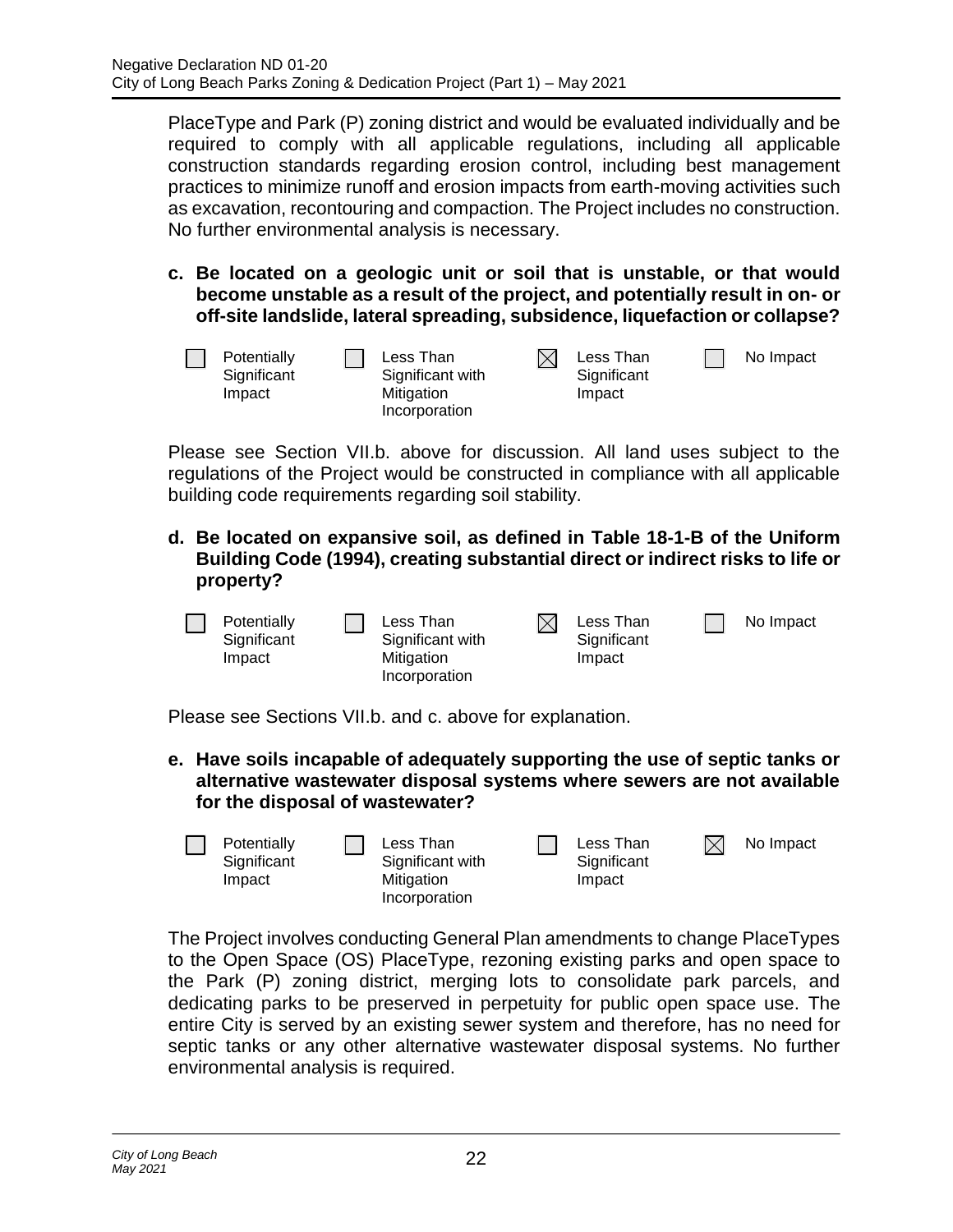$\Box$ 

#### **f. Directly or indirectly destroy a unique paleontological resource or site or unique geologic feature?**

| Potentially<br>Significant |
|----------------------------|
| Impact                     |

Less Than Significant with Mitigation Incorporation

Less Than **Significant** Impact

 $\boxtimes$ No Impact

Since the Project does not propose any excavation or construction it is not expected to adversely impact any paleontological resources or geologic features.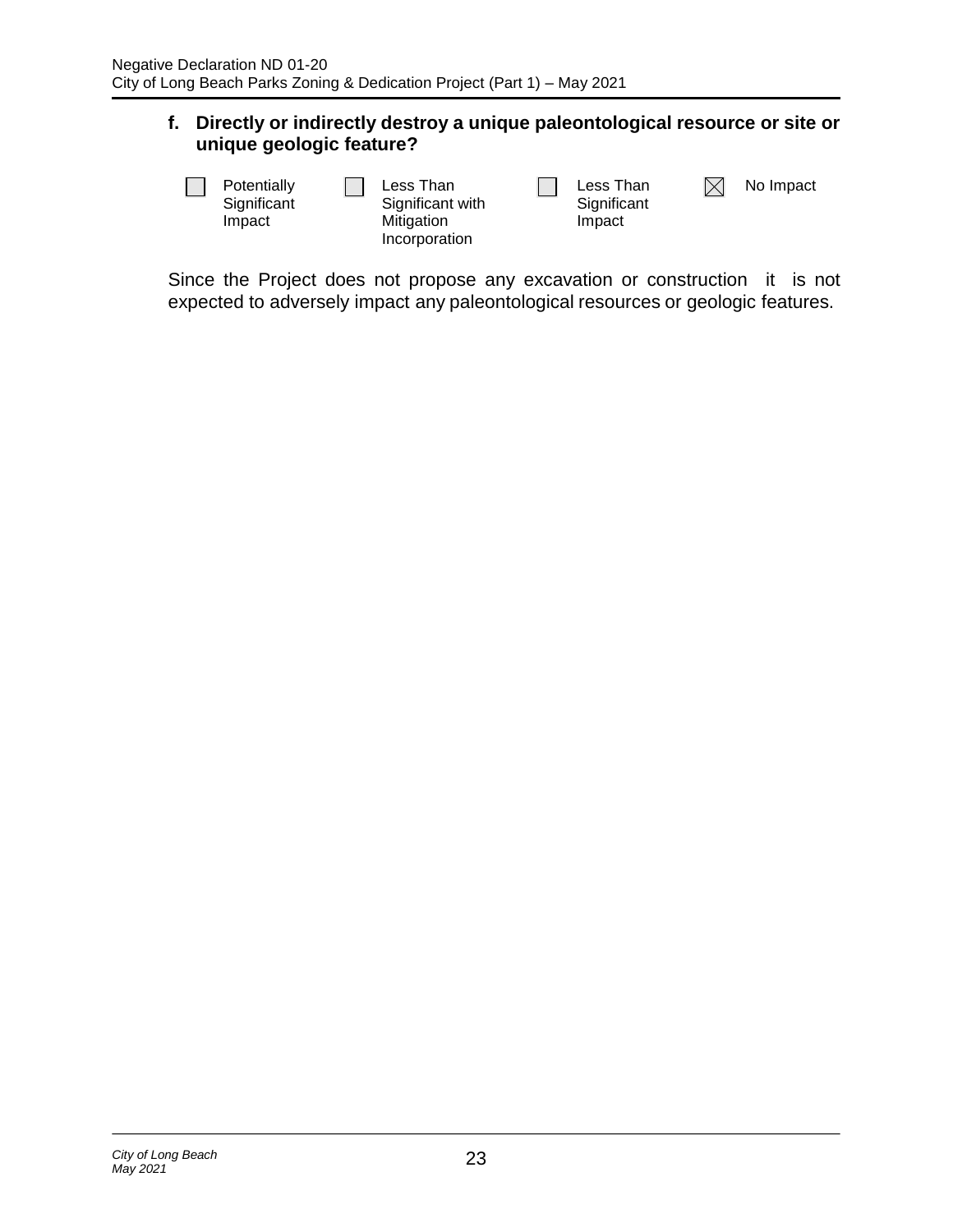## **VIII. GREENHOUSE GAS EMISSIONS.** Would the project?

#### **a. Generate greenhouse gas emissions, either directly or indirectly, that may have a significant impact on the environment?**

- **Potentially Significant** Impact
- Less Than Significant with Mitigation Incorporation
- $\boxtimes$ Less Than **Significant** Impact

No Impact

California is a substantial contributor of global greenhouse gases (GHGs), emitting over 400 million tons of carbon dioxide per year. Climate studies indicate that California is likely to see an increase of three to four degrees Fahrenheit over the next century. Methane is also an important GHG that potentially contributes to global climate change. GHGs are global in their effect. As primary GHGs have a long lifetime in the atmosphere, accumulate over time, and are generally wellmixed, their impact on the atmosphere is mostly independent of the point of emission.

The Project would not result in direct or indirect GHG impacts. The Project would not result in any new construction, nor does it increase development potential in the City. Instead, the Project helps preserve parks and open space, potentially reducing the urban heat island effect. Trees, grasses, and other vegetation cool the air, whereas impervious surfaces absorb more sunlight. Reducing the urban heat island effect may reduce the need for energy resources for air conditioning, thereby reducing GHG emissions. By facilitating the dedication of parks to be preserved in perpetuity for public open space uses, the Project helps enhance the provision of parks in neighborhoods. This could potentially contribute to an overall reduction in Vehicle Miles Traveled (VMT) by residents being able to walk or use active transportation to access local parks, instead of driving to access green spaces. For example, the Project would dedicate C. David Molina Park, which was completed and opened in 2018, to be preserved in perpetuity for public open space use, as part of a larger effort to increase park and open space areas in North Long Beach. No further environmental analysis is required.

#### **b. Conflict with an applicable plan, policy, or regulations adopted for the purpose of reducing the emissions of greenhouse gases?**

**Potentially Significant** Impact

Less Than Significant with Mitigation Incorporation

Less Than **Significant** Impact

No Impact  $\bowtie$ 

Please see Section VIII.a. above for discussion. The Project would not permit any land use operations that would conflict with any plans, policies or regulations related to the reduction of GHG emissions. No further environmental analysis is required.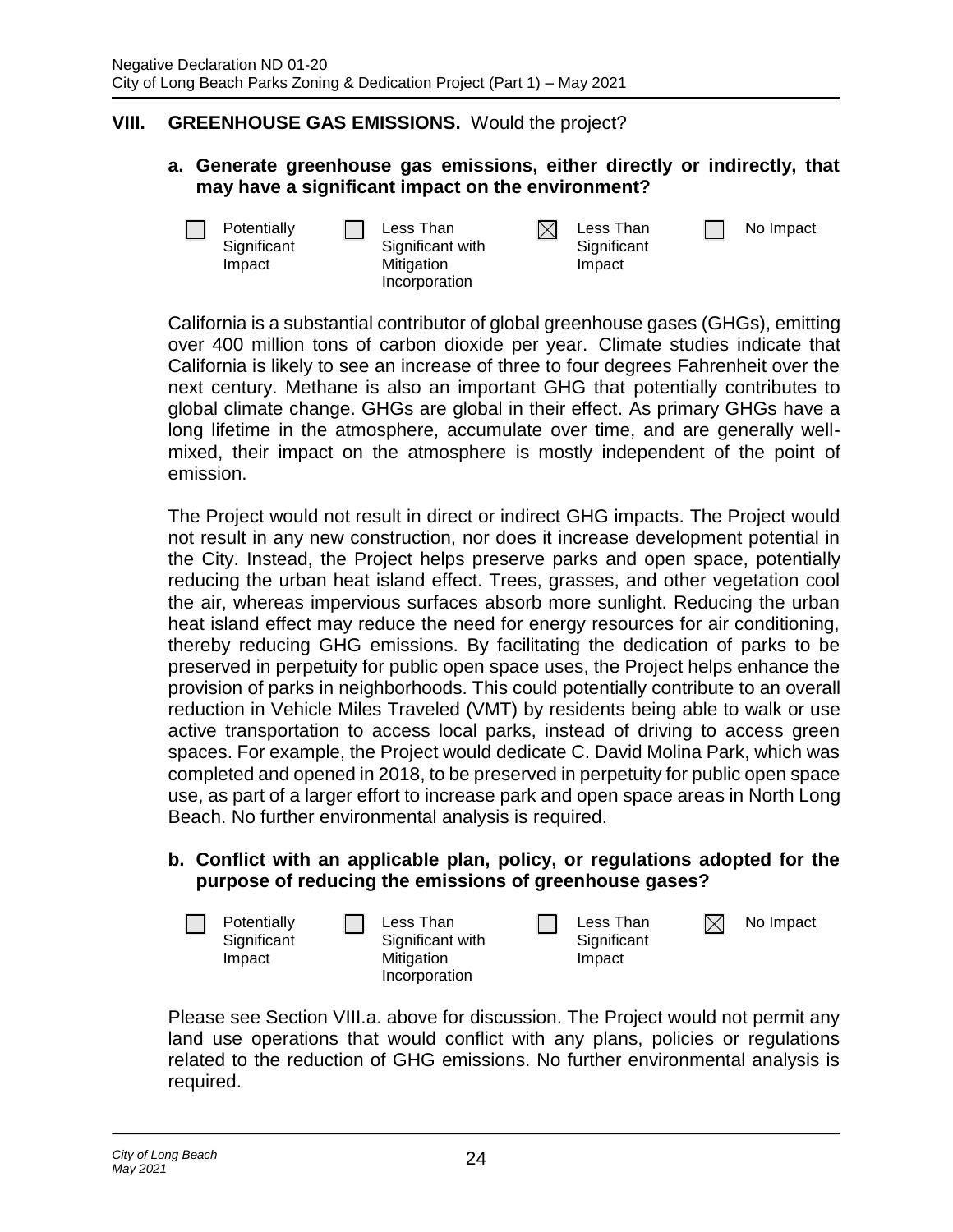#### **IX. HAZARDS AND HAZARDOUS MATERIALS.** Would the project:

#### **a. Create a significant hazard to the public or the environment through the routine transport, use, or disposal of hazardous materials?**

- **Potentially Significant** Impact
- Less Than Significant with Mitigation Incorporation
- $\boxtimes$ Less Than **Significant** Impact

No Impact

The Project involves adopting General Plan amendments to change PlaceTypes to the Open Space (OS) PlaceType, rezoning existing parks and open space to the Park (P) zoning district, merging lots to consolidate park parcels, and dedicating parks to be preserved in perpetuity for public open space use. No significant hazard to the public or the environment through the routine transport, use, or disposal of hazardous materials is anticipated. However, should any future land uses or activities subject to the provisions of this Project involve the handling and disposal of hazardous or potentially hazardous materials, they would be required to fully comply with Long Beach Municipal Code Sections 8.86 through 8.88, as well as all existing State safety regulations. No further environmental analysis is required.

**b. Create a significant hazard to the public or the environment through reasonably foreseeable upset and accident conditions involving the release of hazardous materials into the environment?**

**Potentially Significant** Impact

| Less Than        |
|------------------|
| Significant with |
| Mitigation       |
| Incorporation    |

No Impact

Please see Section IX.a. above for discussion.

**c. Emit hazardous emissions or handle hazardous or acutely hazardous materials, substances, or waste within one quarter-mile of an existing or proposed school?**

| Potentially<br>Significant<br>Impact | Less Than<br>Significant with<br>Mitigation<br>Incorporation | Less Than<br>Significant<br>Impact | No Impact |
|--------------------------------------|--------------------------------------------------------------|------------------------------------|-----------|
|--------------------------------------|--------------------------------------------------------------|------------------------------------|-----------|

Please see Section IX.a. above for discussion. The Project involves land use actions to dedicate parks in perpetuity for public open space use. There is no anticipated hazardous emission or handling of hazardous materials, substances or waste.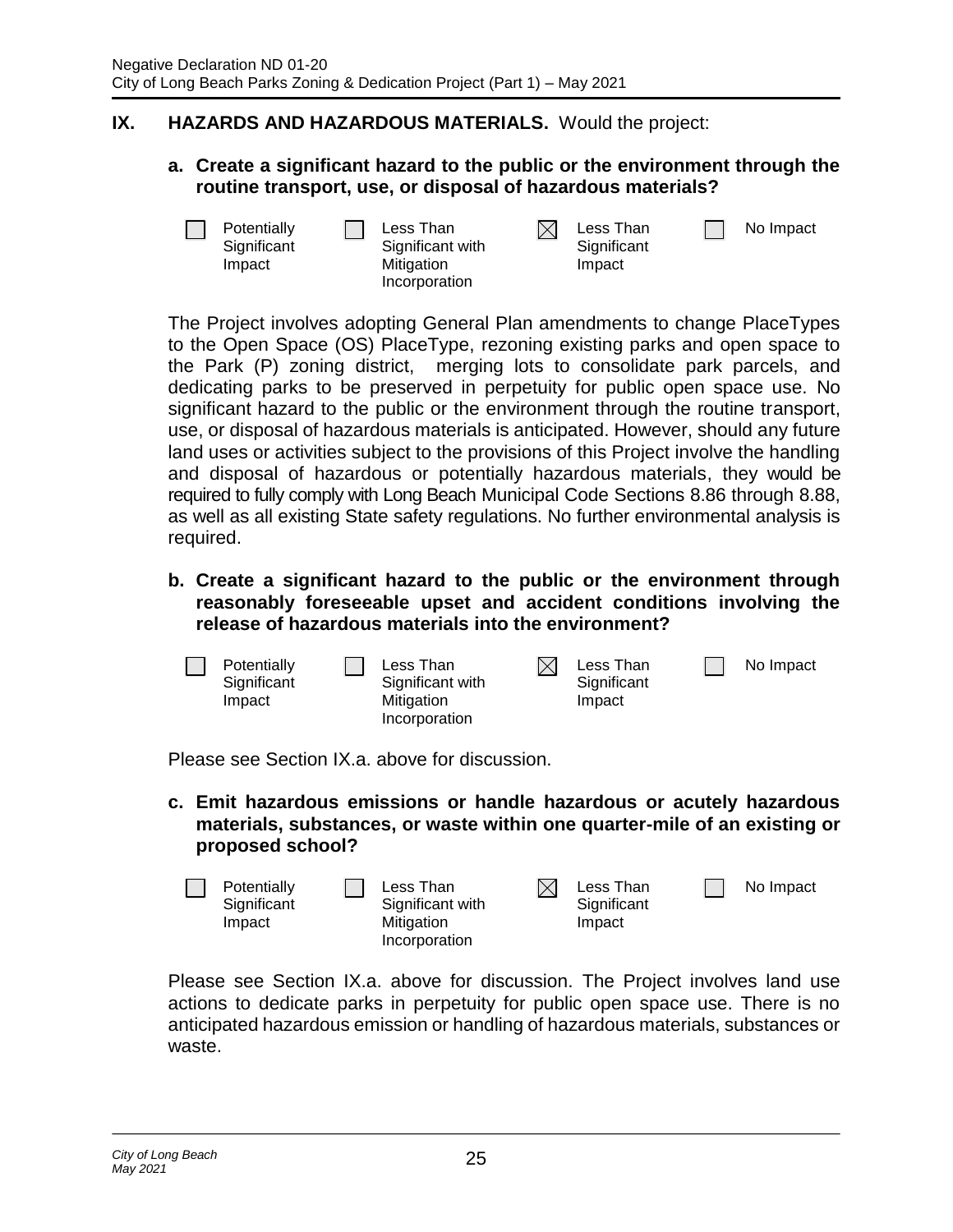- **d. Be located on a site which is included on a list of hazardous materials sites compiled pursuant to Government Code Section 65962.5 and, as a result, would it create a significant hazard to the public or the environment?**
	- **Potentially Significant** Impact
- Less Than Significant with Mitigation Incorporation
- $\boxtimes$ Less Than **Significant** Impact

No Impact

The Hazardous Waste and Substances Sites (Cortese) List is a planning document used by the State, local agencies, and developers to comply with CEQA requirements in providing information about the location of hazardous materials release sites. Any future land uses that would be regulated by the provisions of this Project would not be permitted to create any significant hazards to the public or the environment by operating at a location included in the Cortese List. Please see Section IX.a. above for further discussion.

**e. For a project located within an airport land use plan or, where such a plan has not been adopted, within two miles of a public airport or public use airport, would the project result in a safety hazard for people residing or working in the project area?**

| Potentially<br>Significant<br>Impact | Less Than<br>Significant with<br>Mitigation | Less Than<br>Significant<br>Impact |  | No Impact |
|--------------------------------------|---------------------------------------------|------------------------------------|--|-----------|
|                                      | Incorporation                               |                                    |  |           |

The Long Beach Airport is located within the City, just north of the 405 freeway between Cherry Avenue and Lakewood Boulevard. The Project involves land use actions to change PlaceTypes, re-zone, and dedicate parks in perpetuity for public open space use. Of the parks that are part of the Project, Donald Douglas Plaza is located within two miles of the Long Beach Airport. The Project would change the PlaceType from Regional Serving Facility (RSF) to Open Space (OS) and rezone Douglas Park from Douglas Park (PD-32) to Park (P). This will result in zoning designations and PlaceTypes that are consistent with recreational open space and dedication to preserve in perpetuity for public open space use. The Project would not alrear air traffic patterns or encourage future developments that could conflict with established Federal Aviation Administration (FAA) flight protection zones. Please see Section IX.a. above for further discussion.

**f. Impair implementation of or physically interfere with an adopted emergency response plan or emergency evacuation plan?**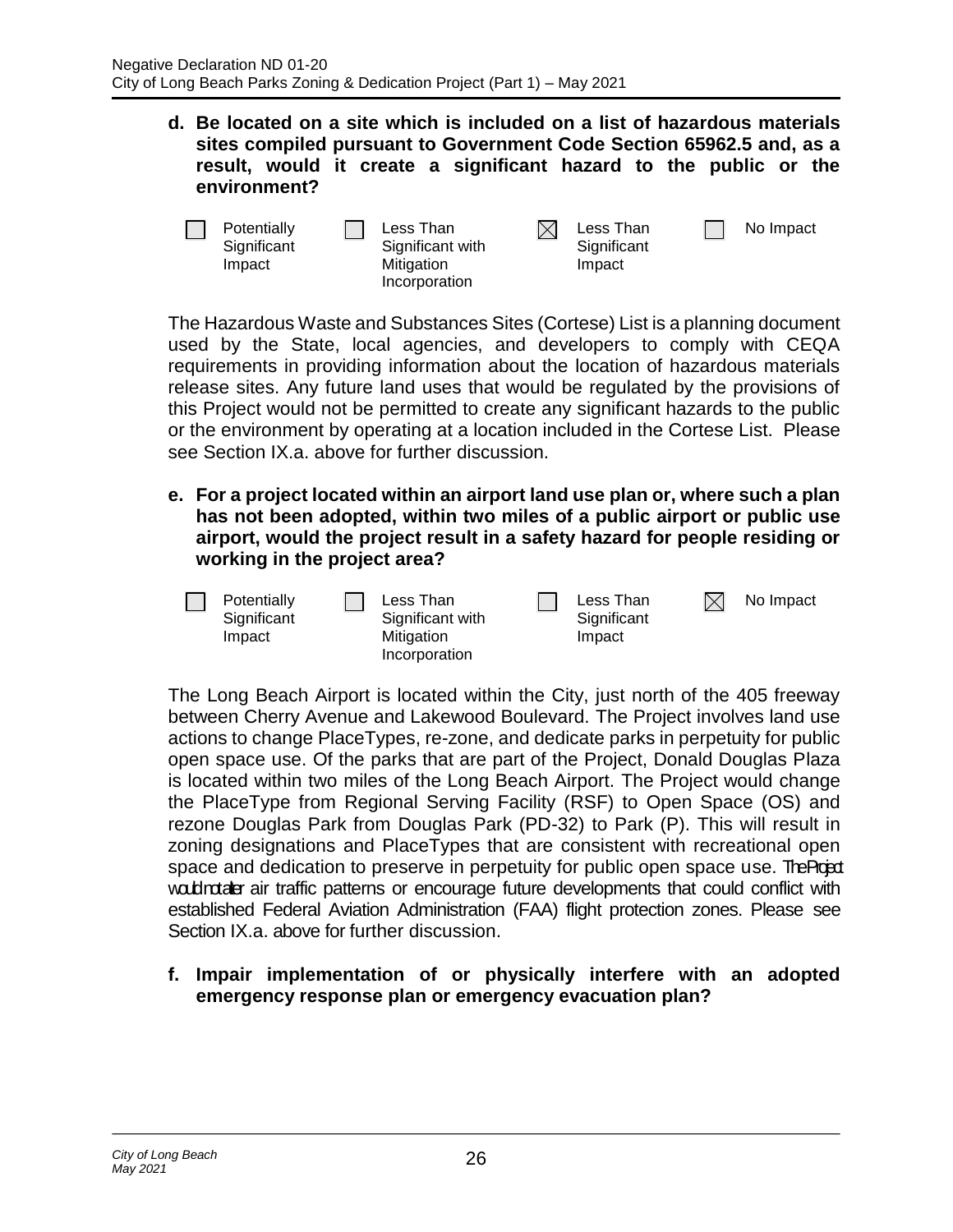

The Project would not encourage or otherwise set forth any policies or recommendations that could potentially impair implementation of or physically interfere with an adopted emergency response plan or emergency evacuation plan. No further environmental analysis is required.

#### **g. Expose people or structures, either directly or indirectly, to a significant risk of loss, injury or death involving wildland fires?**

- **Potentially Significant** Impact
- Less Than Significant with **Mitigation** Incorporation
- Less Than **Significant** Impact

 $\boxtimes$ No Impact

The City is a highly urbanized community and there are no properties located adjacent to wildland areas. The Project involves policy actions to change existing PlaceTypes and zoning districts to be reflective of existing park uses. There is no risk of exposing people or structures to a significant risk of loss, injury or death involving wildland fires. No further environmental analysis is required.

## **X. HYDROLOGY AND WATER QUALITY.** Would the project:

The Federal Emergency Management Agency (FEMA) has produced a series of Flood Insurance Rate Maps (FIRMs) designating potential flood zones (based on the projected inundation limits as well as the 100-year flood as delineated by the U.S. Army Corps of Engineers).

**a. Violate any water quality standards or waste discharge requirements or otherwise substantially degrade surface or groundwater quality?**

**Potentially Significant** Impact

Less Than Significant with **Mitigation** Incorporation

 $\boxtimes$ Less Than **Significant** Impact

No Impact

The Project does not include any physical development that would violate any water quality standards or waste discharge requirements or otherwise substantially degrade surface or groundwater quality. Instead, the Project facilitates the dedication of park land in perpetuity for public open space use. Unlike impervious surfaces, natural vegetation and grass filters water, which can help improve groundwater quality. The Project would be consistent with all chapters of the General Plan, including the Conservation Element. All activities subject to the provisions of this Project would be required to be in full compliance with all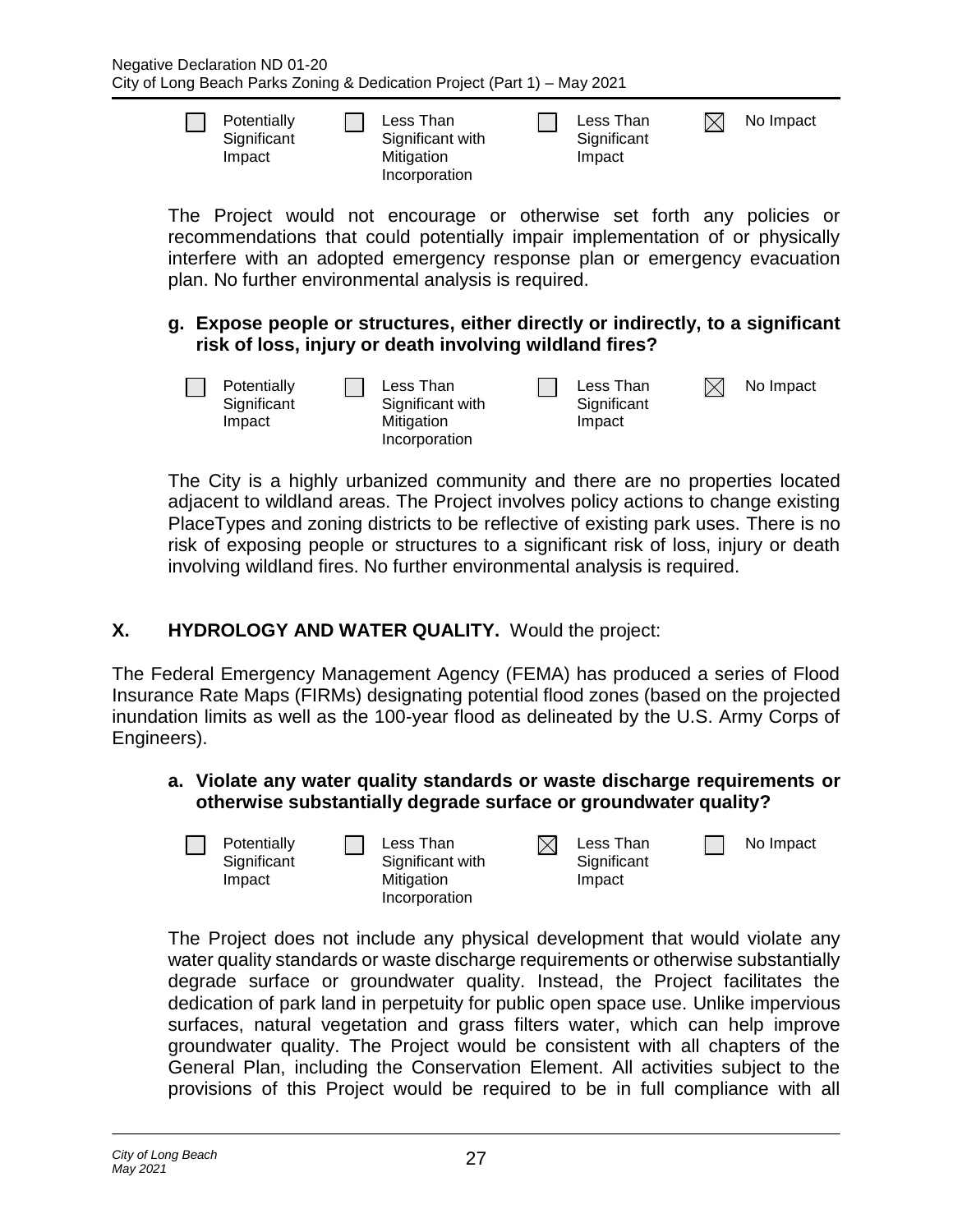applicable federal, State, and local water quality standards and regulations. No further environmental analysis is required.

#### **b. Substantially decrease groundwater supplies or interfere substantially with groundwater recharge such that the project may impede sustainable groundwater management of the basin?**

| Potentially<br>Significant<br>Impact |  | Less Than<br>Significant with<br>Mitigation<br>Incorporation |  | Less Than<br>Significant<br>Impact |  |  | No Impact |
|--------------------------------------|--|--------------------------------------------------------------|--|------------------------------------|--|--|-----------|
|--------------------------------------|--|--------------------------------------------------------------|--|------------------------------------|--|--|-----------|

Please see Section X.a. above for discussion. The City is a highly urbanized community with the water system infrastructure fully in place to accommodate future development consistent with the General Plan.

**c. Substantially alter the existing drainage pattern of the site or area, including through the alteration of the course of a stream or river or through the addition of impervious surfaces, in a manner which would:**

**i) result in a substantial erosion or siltation on- or off-site;**

| Potentially |
|-------------|
| Significant |
| Impact      |

| Less Than        |
|------------------|
| Significant with |
| Mitigation       |
| Incorporation    |

| Less Than   |
|-------------|
| Significant |
| Impact      |
|             |

No Impact  $\boxtimes$ 

The Project does not encourage or enable any alterations to existing draining patterns, the course of streams or rivers, or the addition of impervious surfaces. Please see Section X.a. above for discussion.

**ii) substantially increase the rate or amount of surface runoff in a manner which would result in flooding on- or off-site;**

**Potentially Significant** Impact

| Less Than        |
|------------------|
| Significant with |
| Mitigation       |
| Incorporation    |

Less Than **Significant** Impact

No Impact  $\boxtimes$ 

Please see Sections X.a. and c. above for discussion. This Project does not propose any development, and future development will continue to be subject to all applicable regulations that require new development and redevelopment projects that create, add, or replace 500 square feet or more to comply with Low Impact Development (LID) to manage stormwater runoff.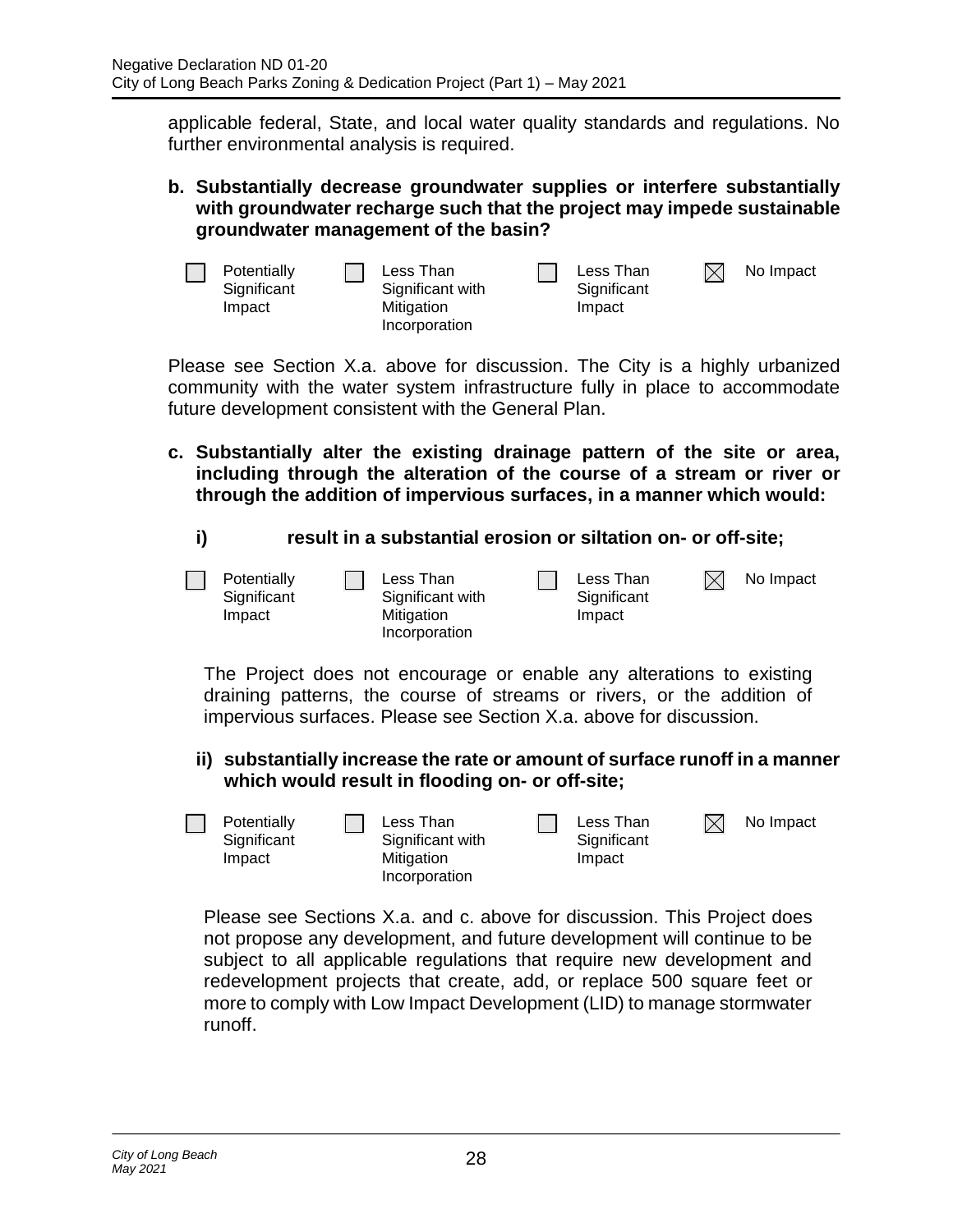**iii) create or contribute runoff water which would exceed the capacity of existing or planned stormwater drainage systems or provide substantial sources of polluted runoff; or Potentially** Less Than Less Than  $\boxtimes$ No Impact **Significant** Significant with **Significant** Impact Mitigation Impact Incorporation Please see Sections X.a. and c. above for discussion. The City's existing storm water drainage system is adequate to accommodate runoff from any future land uses subject to the provisions of this Project. The Project would not adversely affect provisions for retention and infiltration of stormwater consistent with the City's LID policies. **iv) impede or redirect flood flows? Potentially** No Impact Less Than Less Than  $\boxtimes$ **Significant** Significant with **Significant** Impact Mitigation Impact Incorporation Please see Section X.a. and c. above for discussion. **d. In flood hazard, tsunami, or seiche zones, would the project risk release of pollutants due to project inundation?**

| Potentially<br>Significant<br>Impact | Less Than<br>Significant with<br>Mitigation<br>Incorporation | Less Than<br>Significant<br>Impact |  | No Impact |
|--------------------------------------|--------------------------------------------------------------|------------------------------------|--|-----------|
|--------------------------------------|--------------------------------------------------------------|------------------------------------|--|-----------|

According to Plate 11, Areas of Potential Flooding, of the Public Safety Element, most of Long Beach is not within a zone susceptible to tsunami run up or seiche and strong currents. Potential tsunami hazards would be limited to properties and public improvements near the coastline, while harbor and channel areas would be susceptible to seiche and strong currents. While the identified areas can be susceptible to inundation associated with such natural events, assigning the Park (P) zoning district and Open Space (OS) PlaceType to existing parks and open space protects these areas from development, thereby preserving permeable surfaces and other features that facilitate water absorption and filtration of pollutants. Additionally, any future park-related development project would be subject to the regulations of the Park (P) zoning district where it is located and undergo its own environmental clearance as required. Development standards are in place to help mitigate flood risk for development projects located in flood zones, such as measuring height from Base Flood Elevation. The Project itself, which consists of dedicating park land in perpetuity for public open space uses, does not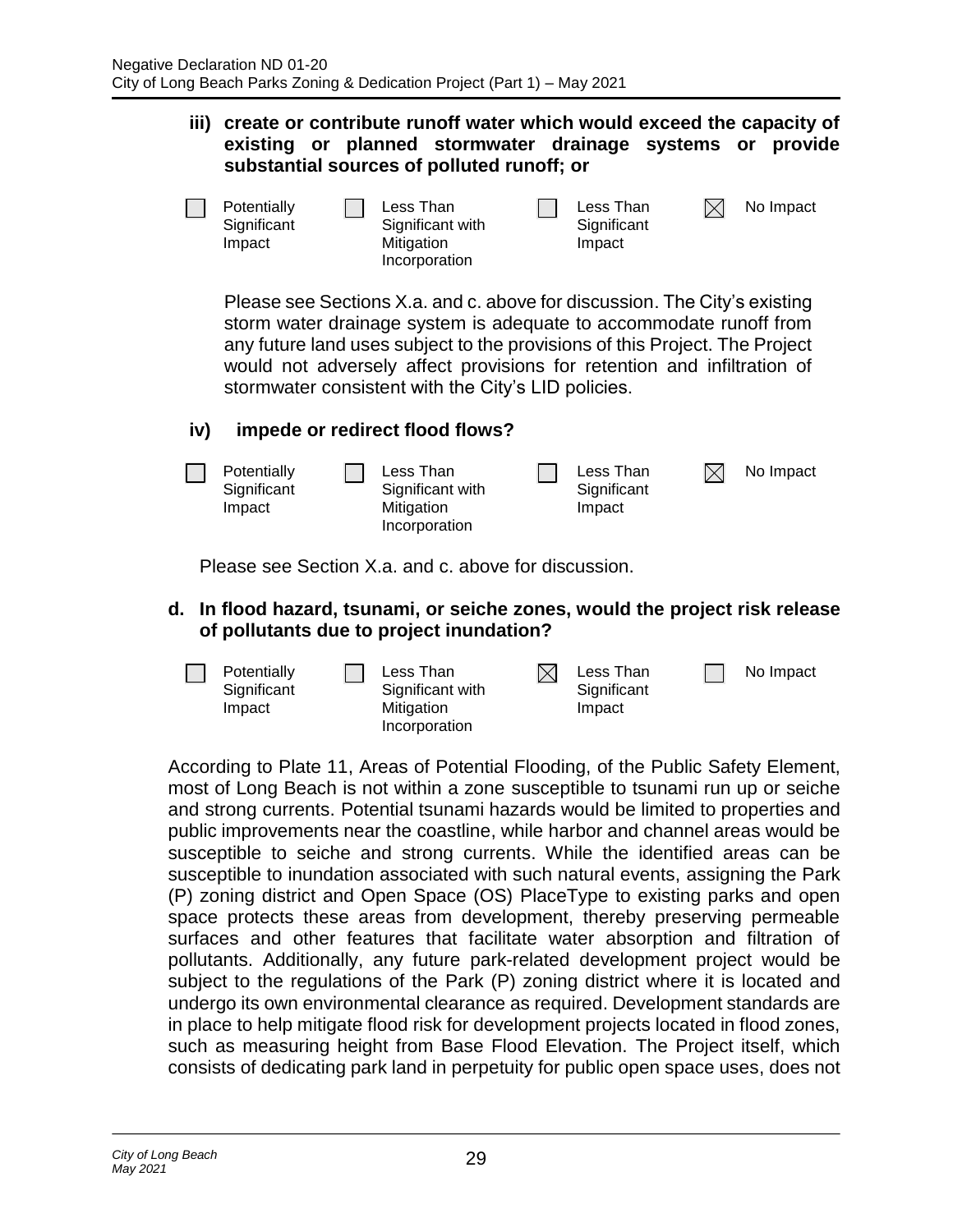propose any development and would not risk release of pollutants due to project inundation; therefore, no further environmental analysis is required.

#### **e. Conflict with or obstruct implementation of a water quality control plan or sustainable groundwater management plan?**

| Potentially |
|-------------|
| Significant |
| Impact      |

| Less Than        |
|------------------|
| Significant with |
| Mitigation       |
| Incorporation    |

| Less Than   |
|-------------|
| Significant |
| Impact      |

No Impact  $\boxtimes$ 

The Project does not propose any development and would not directly or indirectly conflict with or obstruct implementation of a water quality control plan or sustainable groundwater management plan—see Section X.a. above.

## **XI. LAND USE AND PLANNING.** Would the project:

#### **a. Physically divide an established community?**

|  | Potentially<br>Significant<br>Impact |  | Less Than<br>Significant with<br>Mitigation<br>Incorporation |  | Less Than<br>Significant<br>Impact |  | No Impact |
|--|--------------------------------------|--|--------------------------------------------------------------|--|------------------------------------|--|-----------|
|--|--------------------------------------|--|--------------------------------------------------------------|--|------------------------------------|--|-----------|

The Project would not directly or indirectly divide any established community as a result of these changes. No further environmental analysis is required.

**b. Cause a significant environmental impact due to conflict with any land use plan, policy, or regulation adopted for the purpose of avoiding or mitigating an environmental effect?**

| Potentially<br>Significant<br>Impact | Less Than<br>Significant with<br>Mitigation<br>Incorporation |  | Less Than<br>Significant<br>Impact |  | No Impact |
|--------------------------------------|--------------------------------------------------------------|--|------------------------------------|--|-----------|
|--------------------------------------|--------------------------------------------------------------|--|------------------------------------|--|-----------|

The Project does not conflict with any land use plans, policies, or regulations. Rather, the Project is consistent with goals and objectives in the existing General Plan Open Space and Recreation Element (OSRE) and Land Use Element (LUE), as well as extreme heat adaptation strategies contained in the City's draft Climate Action and Adaptation Plan (CAAP). The Project advances the Open Space and Recreation Element (OSRE) by dedicating parks and open space in perpetuity for public open space uses, thereby helping the City achieve the established goal of eight (8) acres of parkland for each 1,000 residents and requiring that any conversion of parkland to another use be replaced at a 2:1 ratio. The Project advances the Land Use Element (LUE) by providing for the preservation of land that has distinctive scenic, natural or cultural features and supports recreational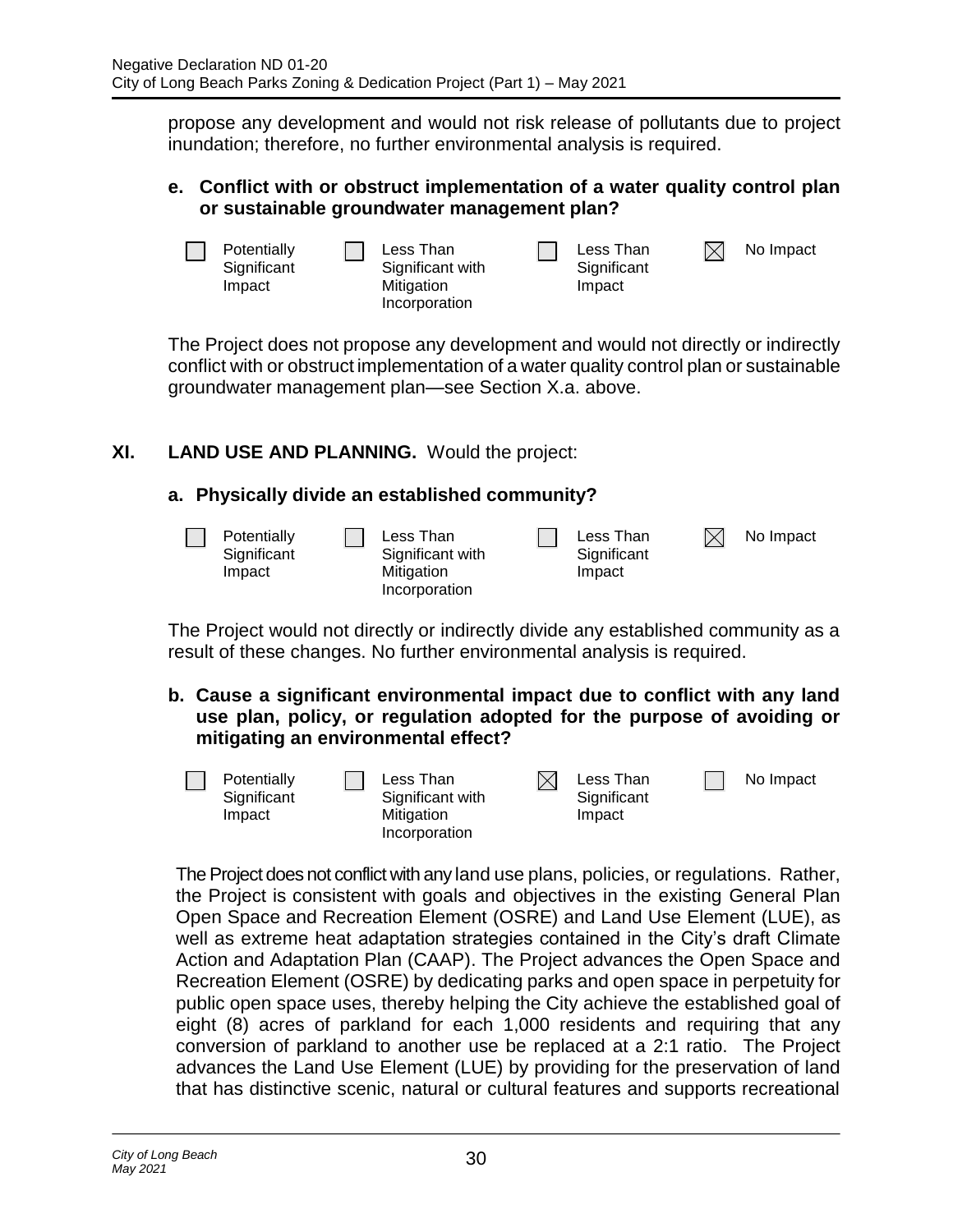open space, applying to areas that are undeveloped, generally free from development or developed with very low-intensity uses. The Project advances the Urban Forest Management Plan, Sustainable City Action Plan, and draft Climate Action and Adaptation Plan (CAAP) by protecting existing vegetative cover, helping reduce the urban heat island effect, potentially resulting in lower energy demand for air conditioning and thus fewer emissions from energy consumption. Impacts to existing local regulations would, therefore, be less than significant.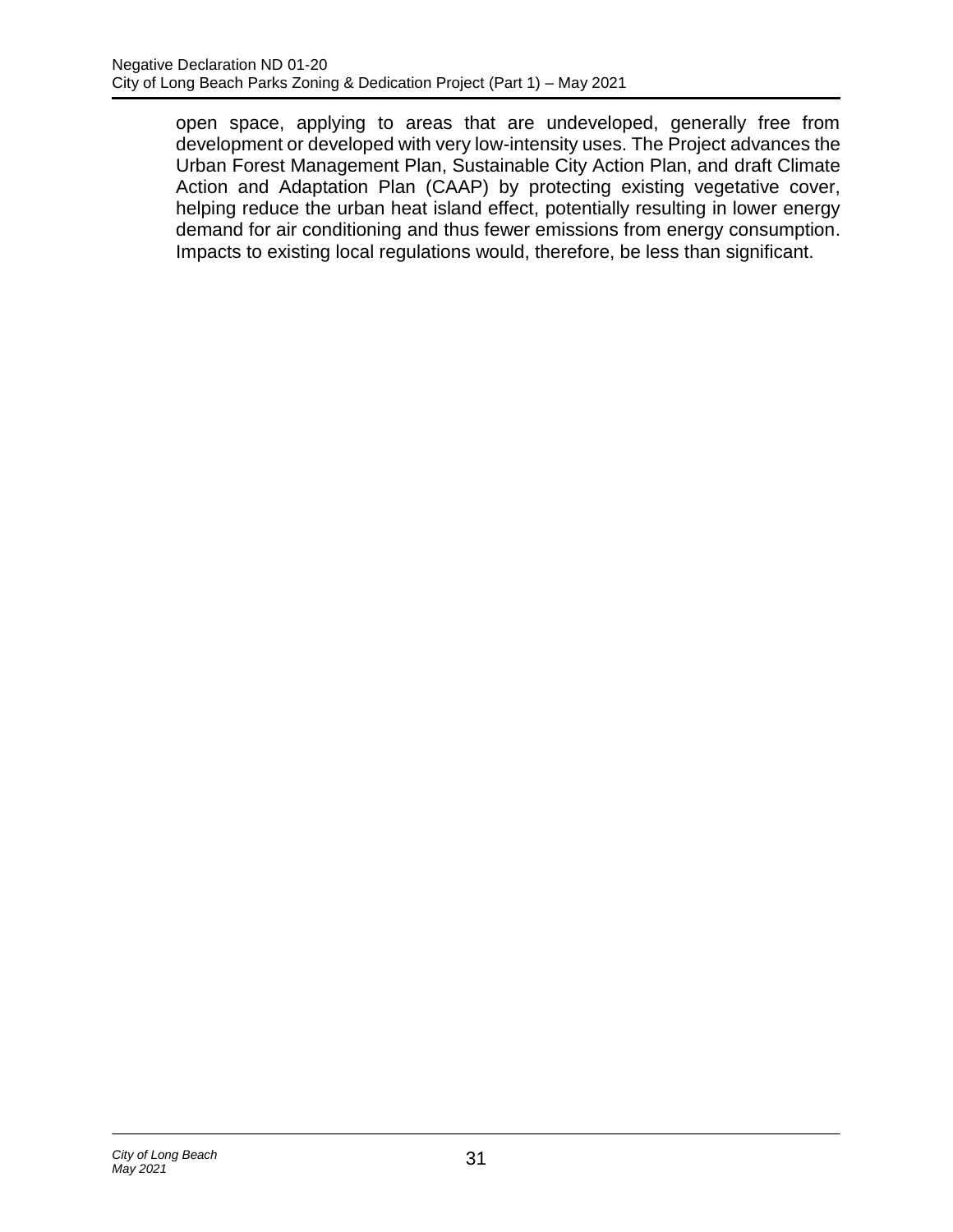## **XII. MINERAL RESOURCES.** Would the project:

Historically, the primary mineral resources within the City of Long Beach have been oil and natural gas. However, oil and gas extraction operations have diminished over the last century as the resources have become depleted. Today, extraction operations continue but on a reduced scale compared to past levels.

#### **a. Result in the loss of availability of a known mineral resource that would be of value to the region and the residents of the state?**

| Potentially<br>Significant<br>Impact | Less Than<br>Significant with<br>Mitigation<br>Incorporation | Less Than<br>Significant<br>Impact | No Impact |
|--------------------------------------|--------------------------------------------------------------|------------------------------------|-----------|
|                                      |                                                              |                                    |           |

The Project does not propose any alteration of local mineral resource land uses, and there are no mineral resource activities that would be altered or displaced by Project implementation. No further discussion is required.

**b. Result in the loss of availability of a locally-important mineral resource recovery site delineated on a local general plan, specific plan or other land use plan?**

| Mitigation<br>Impact<br>Impact<br>Incorporation |  | Potentially<br>Significant | Less Than<br>Significant with |  | Less Than<br>Significant |  |  | No Impact |  |
|-------------------------------------------------|--|----------------------------|-------------------------------|--|--------------------------|--|--|-----------|--|
|-------------------------------------------------|--|----------------------------|-------------------------------|--|--------------------------|--|--|-----------|--|

Please see Section XII.a. above for discussion.

**XIII. NOISE.** Would the project result in:

Noise is defined as unwanted sound that disturbs human activity. Environmental noise levels typically fluctuate over time, and different types of noise descriptors are used to account for this variability. Noise level measurements include intensity, frequency, and duration, as well as time of occurrence.

Some land uses are considered more sensitive to ambient noise levels than other uses due to the amount of noise exposure and the types of activities involved. Residences, motels, hotels, schools, libraries, churches, nursing homes, auditoriums, parks and outdoor recreation areas are more sensitive to noise than are commercial and industrial land uses.

**a. Generation of a substantial temporary or permanent increase in ambient noise levels in the vicinity of the project in excess of standards**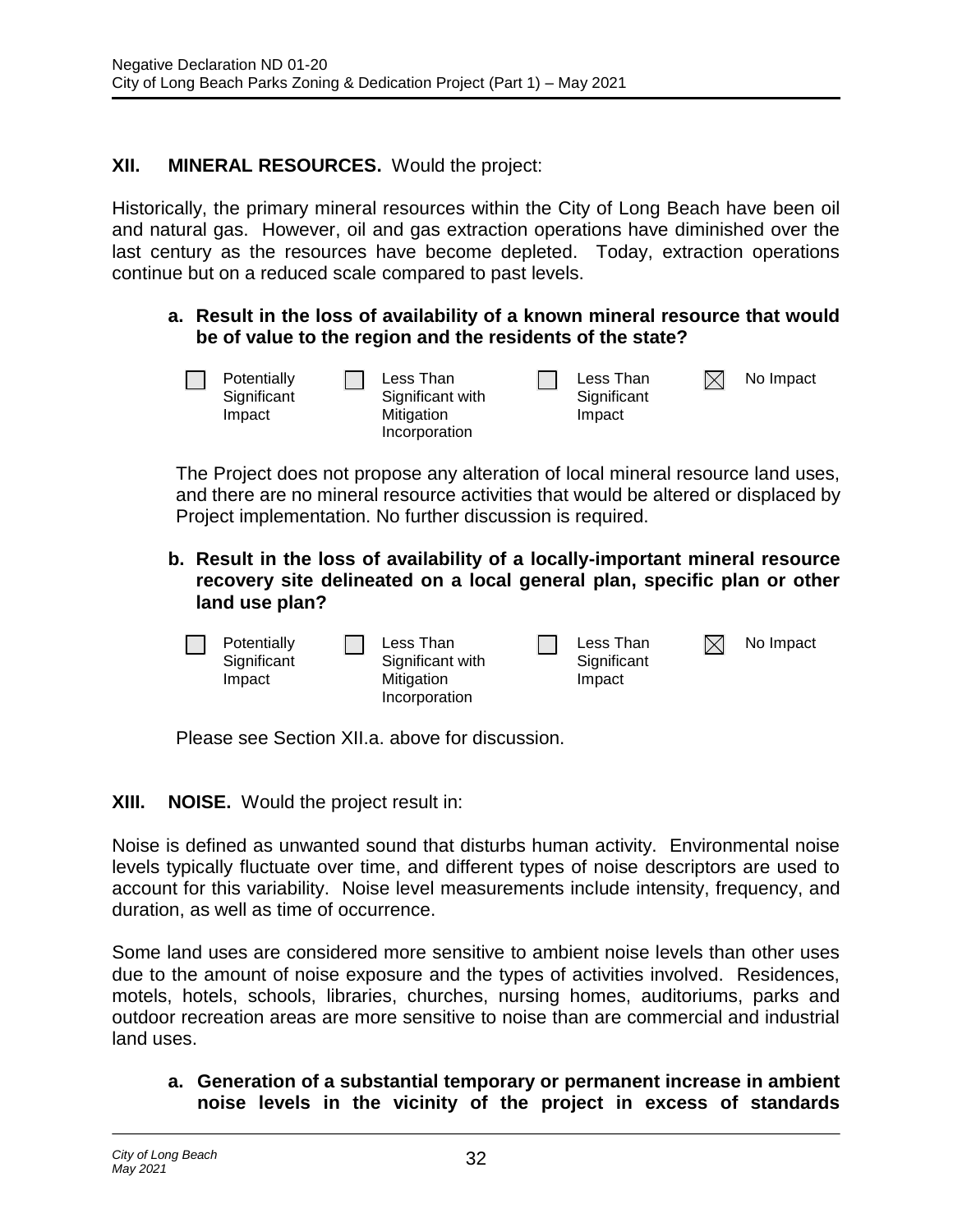#### **established in the local general plan or noise ordinance, or applicable standards of other agencies?**



- Less Than Significant with **Mitigation** Incorporation
- $\boxtimes$ Less Than **Significant** Impact

No Impact

The Project involves policy actions to facilitate the dedication of existing parks and open space in perpetuity for public open space uses and does not propose any construction projects at this time. New land uses that may be permitted as a result of the Project would be accompanied by operational performance standards and conditions consistent with the Park (P) zoning designation and would be required to undergo its own environmental clearance. Any future park-related development and park activities would be required to comply with the noise regulations contained in the Noise Ordinance.

Future construction activities related to park development consistent with the Park (P) zoning district could involve various types of short-term noise impacts from trucks, earth-moving equipment, and paving equipment. However, future projects would undergo their own review as required by CEQA, and all future construction activities and land use operations must be performed in compliance with the City's Noise Ordinance. Project implementation would not alter the Noise Ordinance provisions or exempt any future land uses or improvements from local noise controls. The local Noise Ordinance would continue to regulate all future land use construction and operational noise levels. No further environmental analysis of this issue is necessary.

#### **b. Generation of excessive groundborne vibration or groundborne noise levels?**

**Potentially Significant** Impact

Less Than Significant with Mitigation Incorporation

| $\boxtimes$ | Less Than   |
|-------------|-------------|
|             | Significant |
|             | Impact      |

No Impact

Please see Section XIII.a. above for discussion. Project implementation would occur in compliance with local noise and vibration controls.

**c. For a project located within the vicinity of a private airstrip or airport land use plan or, where such a plan has not been adopted, within two miles of a public airport or public use airport, would the project expose people residing or working in the project area to excessive noise levels?**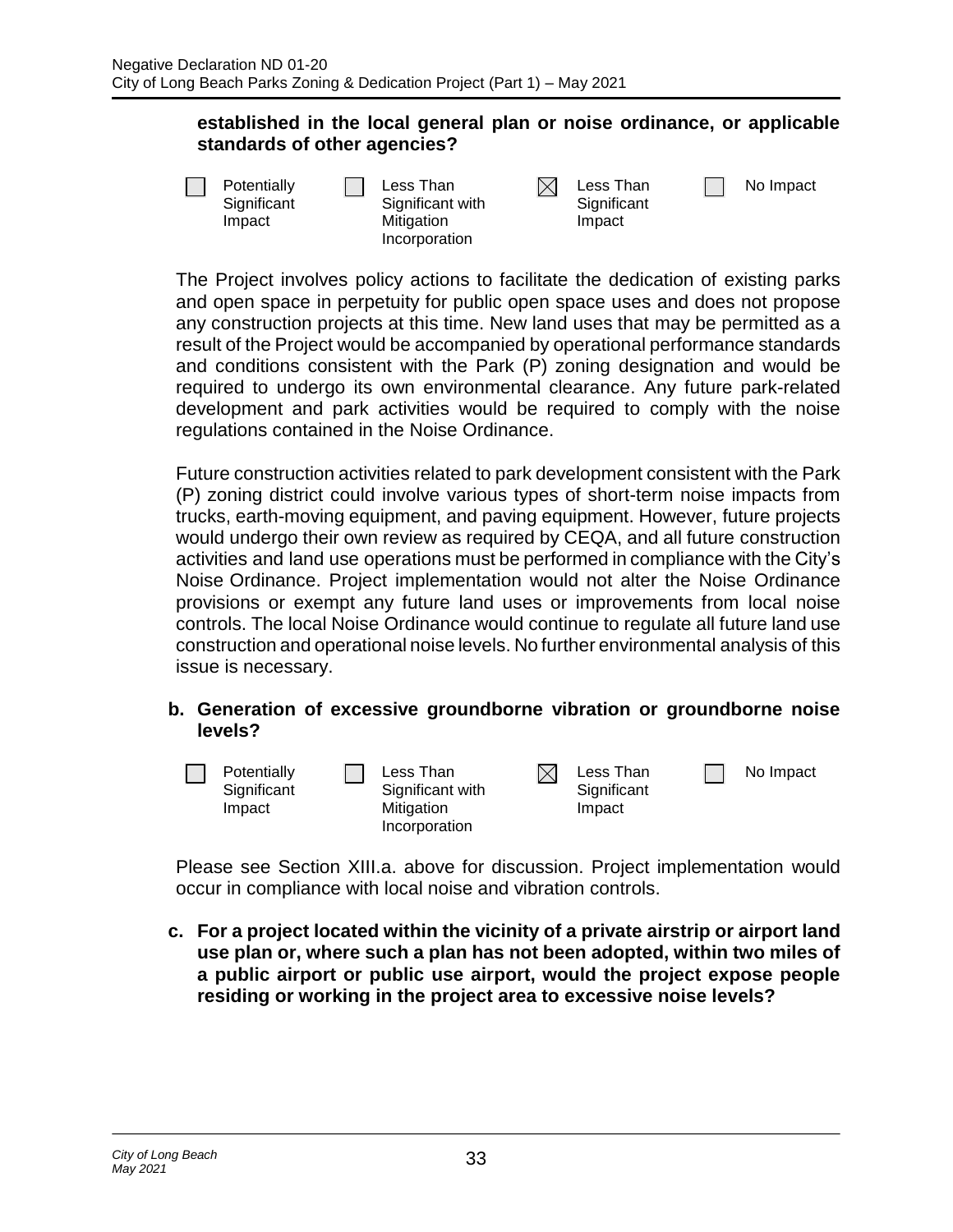

The Long Beach Airport is located within the City just north of the 405 freeway between Cherry Avenue and Lakewood Boulevard. Of all the parks that are part of the Project, Donald Douglas Plaza is the only one located within two miles of the Long Beach Airport. The Project would provide a General Plan amendment to change the PlaceType from Regional Serving Facility (RSF) to Open Space (OS) rezone from Douglas Park (PD-32) to Park (P), and dedicate Douglas Park. This will result in a PlaceType and zoning district that are less intensive than current PlaceTypes and zoning designations and consistent with recreational open space and therefore would not expose people living or working in the project area to excessive noise levels. Any future development near the Long Beach Airport would be in compliance with all applicable local and FAA requirements. The Project would not alter air traffic patterns or encourage developments that could conflict with established Federal Aviation Administration (FAA) flight protection zones. No further environmental analysis is necessary.

## **XIV. POPULATION AND HOUSING.** Would the project:

**a. Induce substantial population growth in an area, either directly (for example, by proposing new homes and businesses) or indirectly (for example, through extension of roads or other infrastructure)?**

|  | Potentially<br>Significant<br>Impact |  | Less Than<br>Significant with<br>Mitigation<br>Incorporation |  | Less Than<br>Significant<br>Impact |  | No Impact |
|--|--------------------------------------|--|--------------------------------------------------------------|--|------------------------------------|--|-----------|
|--|--------------------------------------|--|--------------------------------------------------------------|--|------------------------------------|--|-----------|

The Project involves General Plan amendments to change current PlaceTypes to the Open Space (OS) PlaceType, rezoning to Park (P), and dedicating existing parks and open space to be preserved in perpetuity for public open space use (see Project Description). The Project does not represent an increase in density or intensification of use, rather the resulting zoning district and PlaceType changes would provide for less intensive uses than existing land use designations. Future park-related developments would be required to undergo their own environmental clearance as required. As appropriate, future park-related developments would be accompanied by performance standards, to minimize potential impacts and further ensure harmony among new and existing development. In some cases, future park-related developments would be accompanied by conditions of approval applied through the site plan review process. Additionally, future park-related developments may also require additional environmental review where mitigations may be included to address potential environmental impacts. The Project does not propose any development and is not expected to directly or indirectly induce population growth. No further environmental analysis is required.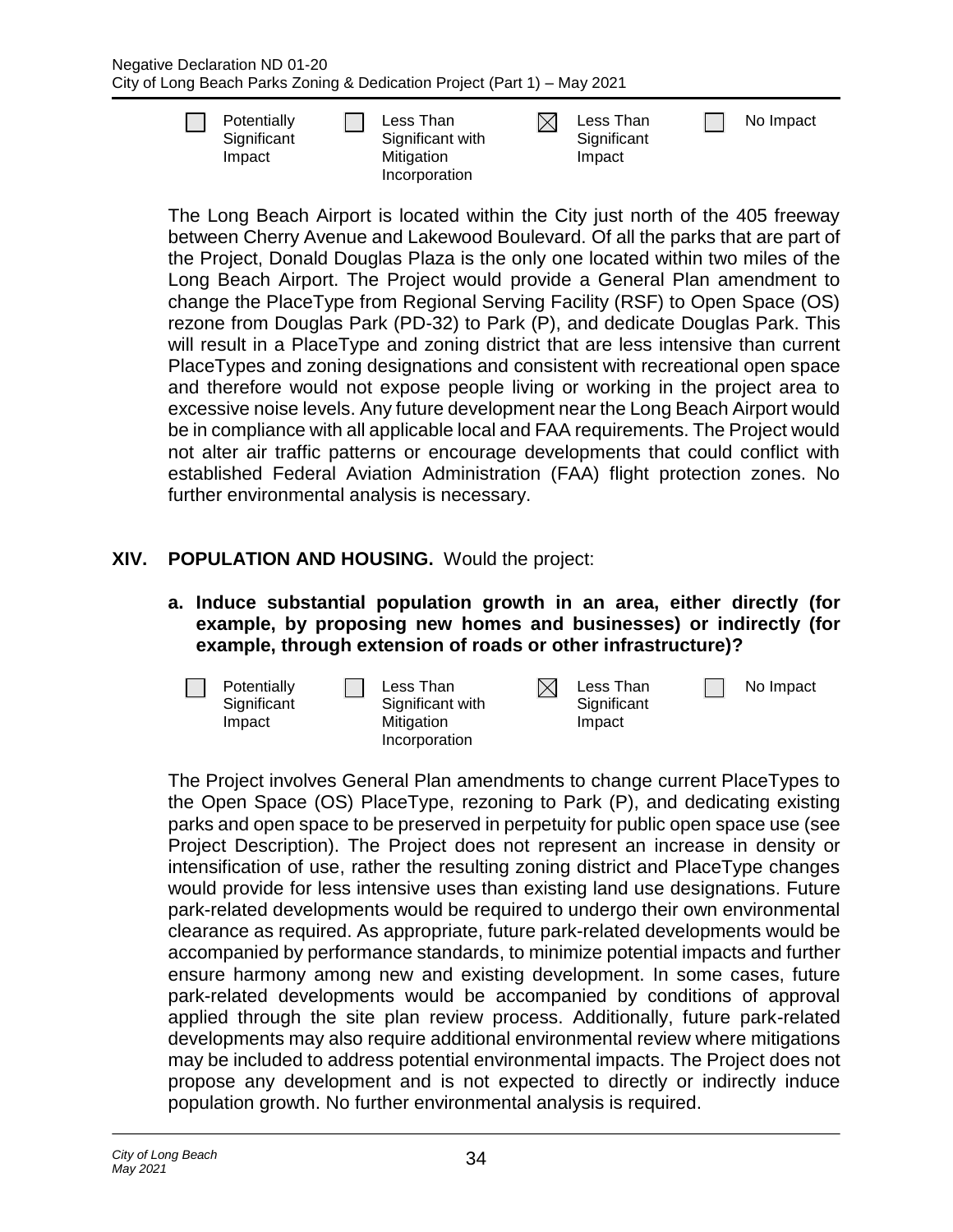#### **b. Displace substantial numbers of existing people or housing, necessitating the construction of replacement housing elsewhere?**



Less Than Significant with Mitigation Incorporation

Less Than  $\boxtimes$ **Significant** Impact

No Impact

The Project does not set forth or encourage any policies, activities or implementation measures that would directly or indirectly displace existing residential units in the City. No further environmental analysis is required.

## **XV. PUBLIC SERVICES.** Would the project:

Fire protection would be provided by the Long Beach Fire Department. The Department has 23 stations in the City. The Department is divided into bureaus of Fire Prevention, Fire Suppression, the Bureau of Instruction, and the Bureau of Technical Services. The Fire Department is accountable for medical, paramedic, and other first aid rescue calls from the community.

Police protection would be provided by the Long Beach Police Department. The Department is divided into bureaus of Administration, Investigation, and Patrol. The City is divided into four Patrol Divisions: East, West, North and South.

The City of Long Beach is served by the Long Beach Unified School District, which also serves the City of Signal Hill, Catalina Island and a large portion of the City of Lakewood.

**Result in substantial adverse physical impacts associated with the provision of new or physically altered governmental facilities, need for new or physically altered governmental facilities, the construction of which could cause significant environmental impacts, in order to maintain acceptable service ratios, response times or other performance objectives for any of the public services:**

#### **a. Fire protection?**

| I | Potentially<br>Significant |
|---|----------------------------|
|   | Impact                     |

Less Than Significant with Mitigation Incorporation

| $\boxtimes$ | Less Than   |
|-------------|-------------|
|             | Significant |
|             | Impact      |

No Impact

The Project involves General Plan amendments to change current PlaceTypes to the Open Space (OS) PlaceType, rezoning parcels to Park (P), and dedicating existing parks and open space to be preserved in perpetuity for public open space use. The Project is not intended to directly or indirectly induce population growth that could result in increased demand for fire protection services or fire protection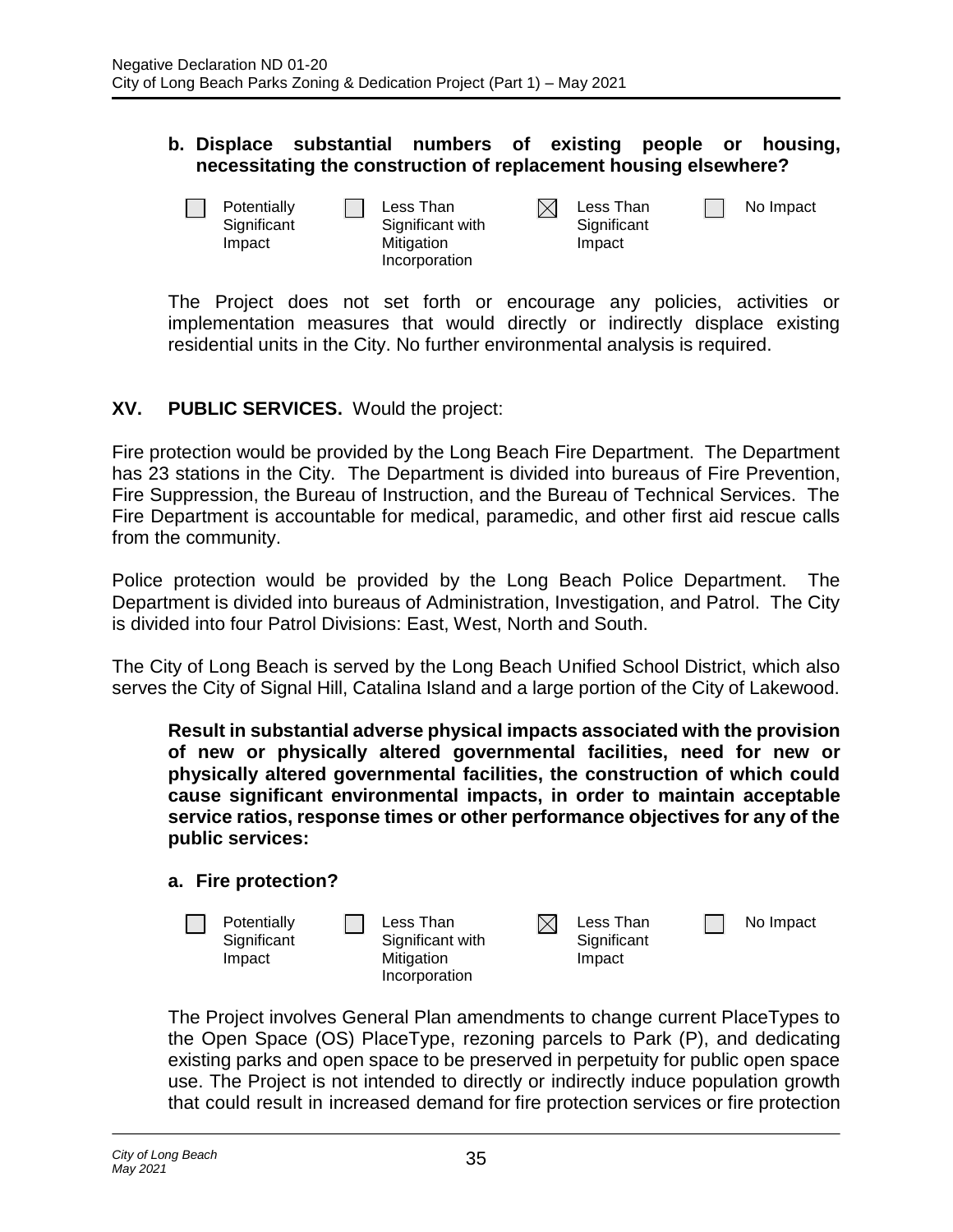facilities. All new development, including park-related developments will continue to be subject to fire code review during the building plan check process. As parks and open space that are affected by the Project are City-owned, it is not anticipated to have any effect on fire facilities impact fees. No further environmental analysis is required.

#### **b. Police protection?**





Since the Project is not intended to directly or indirectly induce population growth, the Project would not generate any significant additional demand for provision of park services or facilities by the City. As parks and open space that are affected by the Project are City-owned, it is not anticipated to have any effect on Park Impact Fees.

## **e. Other public facilities?**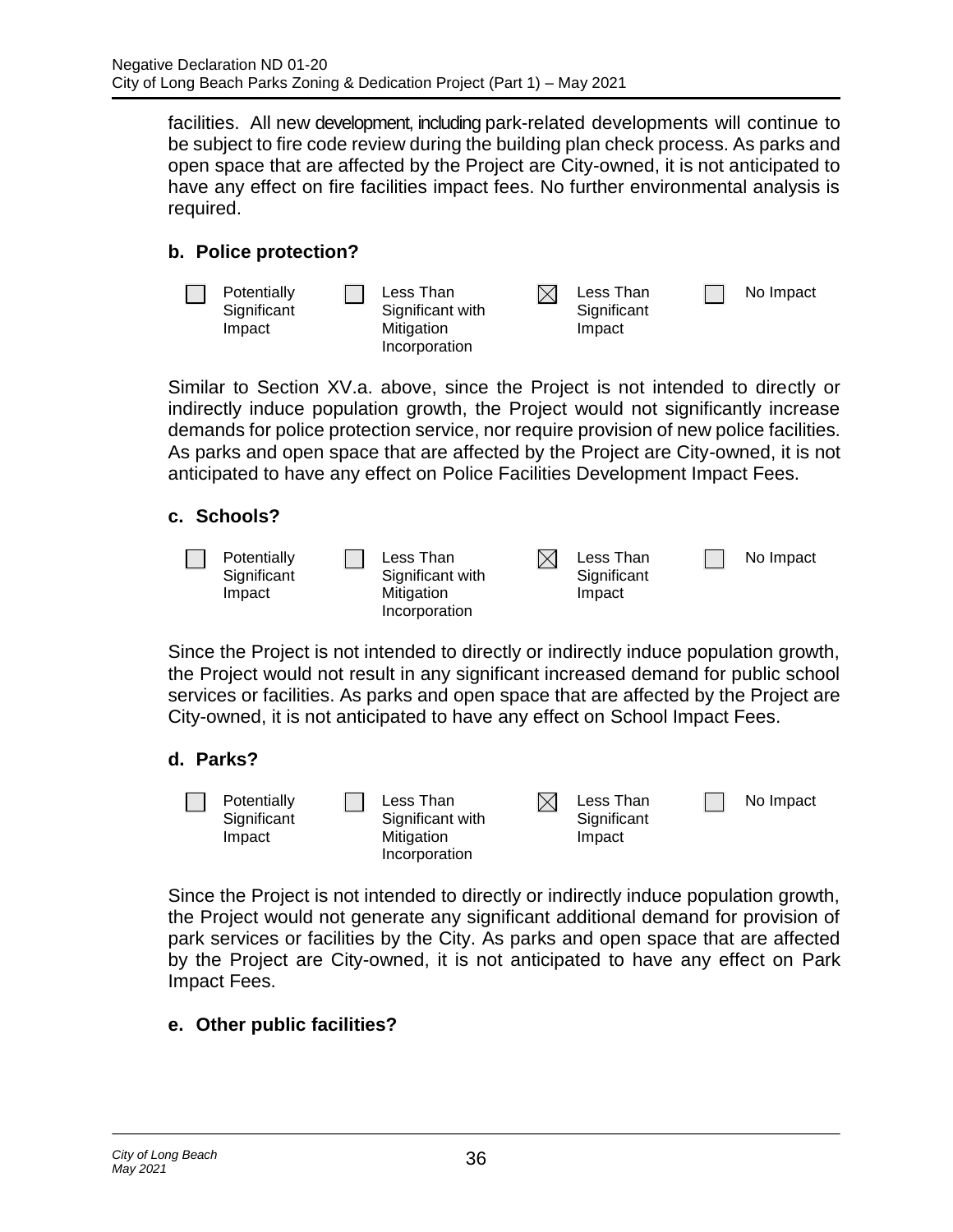

No other impacts have been identified that would require the provision of new or physically-altered governmental facilities. As parks and open space that are affected by the Project are City-owned, it is not anticipated to have any effect on sewer, transportation, and storm water impact fees. New park-related developments would be subject to review by the applicable departments during the development review process to upgrade facilities, as necessary.

#### **XVI. RECREATION**

**a. Would the project increase the use of existing neighborhood and regional parks or other recreational facilities such that substantial physical deterioration of the facility would occur or be accelerated?**

| Potentially<br>Significant<br>Mitigation<br>Impact | Less Than<br>Significant with<br>Incorporation | Less Than<br>Significant<br>Impact |  | No Impact |
|----------------------------------------------------|------------------------------------------------|------------------------------------|--|-----------|
|----------------------------------------------------|------------------------------------------------|------------------------------------|--|-----------|

The Project does not alter land use regulations that would increase population density or facilitate population growth and is not intended to directly or indirectly induce population growth that could result in increased demand for recreational facilities. No further environmental analysis is required.

**b. Does the project include recreational facilities or require the construction or expansion of recreational facilities which might have an adverse physical effect on the environment?**

|  | Potentially<br>Significant<br>Impact |  | Less Than<br>Significant with<br>Mitigation<br>Incorporation |  | Less Than<br>Significant<br>Impact |  | No Impact |
|--|--------------------------------------|--|--------------------------------------------------------------|--|------------------------------------|--|-----------|
|--|--------------------------------------|--|--------------------------------------------------------------|--|------------------------------------|--|-----------|

Please see Section XVI.a. above. No further environmental analysis is required.

#### **XVII. TRANSPORTATION.** Would the project:

**a. Conflict with a program, plan, ordinance or policy addressing the circulation system, including transit, roadway, bicycle and pedestrian facilities?**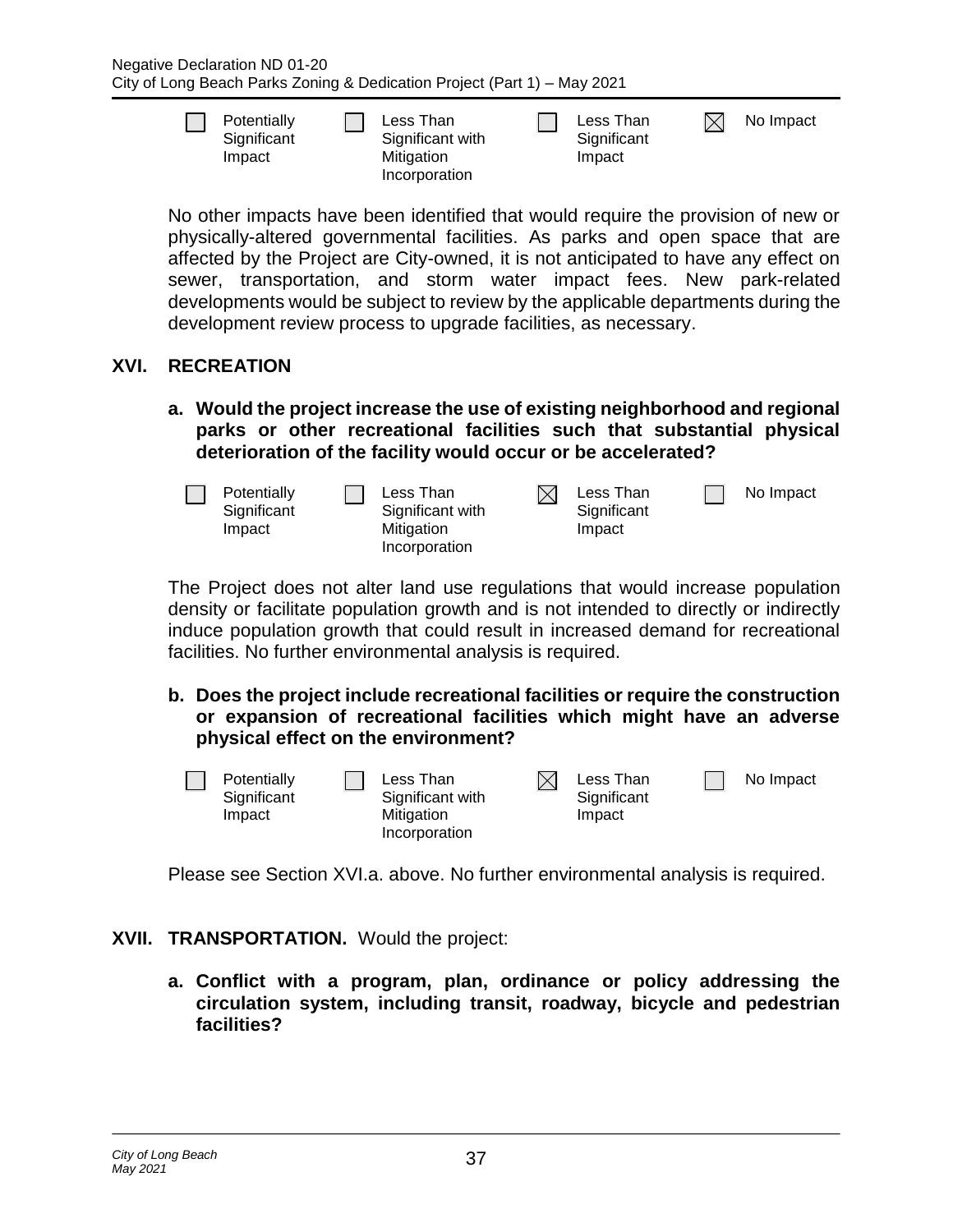

The Project involves General Plan amendments to change current PlaceTypes to the Open Space (OS) PlaceType, rezoning parcels to Park (P), and dedicating existing parks and open space to be preserved in perpetuity for public open space use (see Project Description). The Project involves PlaceType and zone changes to create more consistency between PlaceTypes, zoning districts and existing park uses and will not conflict with a program plan, ordinance or policy addressing the circulation system. Of the parks addressed as part of this Project, Jenni Rivera Memorial Park and Pacific Electric Railway Greenbelt are Greenway Parks that enhance bicycle connectivity and bicycle and pedestrian infrastructure. These greenway parks are consistent with the vision and goals of the General Plan Mobility Element to develop a multi-modal network. Specifically, the bicycle and pedestrian connectivity facilitated by these greenway parks implements a measure in the Mobility Element that calls for reconfiguring surplus rights-of-way to greenbelts with bicycles and pedestrian facilities. By facilitating the dedication of parks and open space to be preserved in perpetuity for public open space uses, the Project helps enhance the provision of green space in neighborhoods, which could potentially contribute to an overall reduction in Vehicle Miles Traveled (VMT) by providing residents options for being able to walk or use active transportation to access local parks, instead of driving to access green spaces. The Project is intended to implement the City's Land Use strategies/policies, Open Space and Recreation Element (OSRE), and strategies contained in the Sustainable City Action Plan. No further environmental analysis is required.

#### **b. Conflict with or be inconsistent with CEQA Guidelines § 15064.3, subdivision (b)?**

- **Potentially Significant** Impact
- Less Than Significant with Mitigation

Incorporation

Less Than  $\boxtimes$ **Significant** Impact

No Impact

Please see Section XVII.a. for discussion. Since the Project consists of policy changes that are consistent with existing land uses, there would be no new Vehicle Miles Traveled (VMT) impacts created. Because two parks that are affected by this Project, Jenni Rivera Memorial Park and Pacific Electric Railway Greenbelt, involve reconfiguring surplus right-of-way to greenbelts with bicycles and pedestrian facilities, the Project could minimally help reduce Vehicle Miles Traveled (VMT) by enhancing bicycle and pedestrian infrastructure. The Project helps enhance the provision of parks in neighborhoods and could potentially contribute to an overall reduction in VMT by residents being able to walk or use active transportation to access local parks, instead of driving to access green spaces, which may lead to a decrease in VMT and idling of local traffic. Overall, the Project would encourage the long-term provision of parks throughout the City.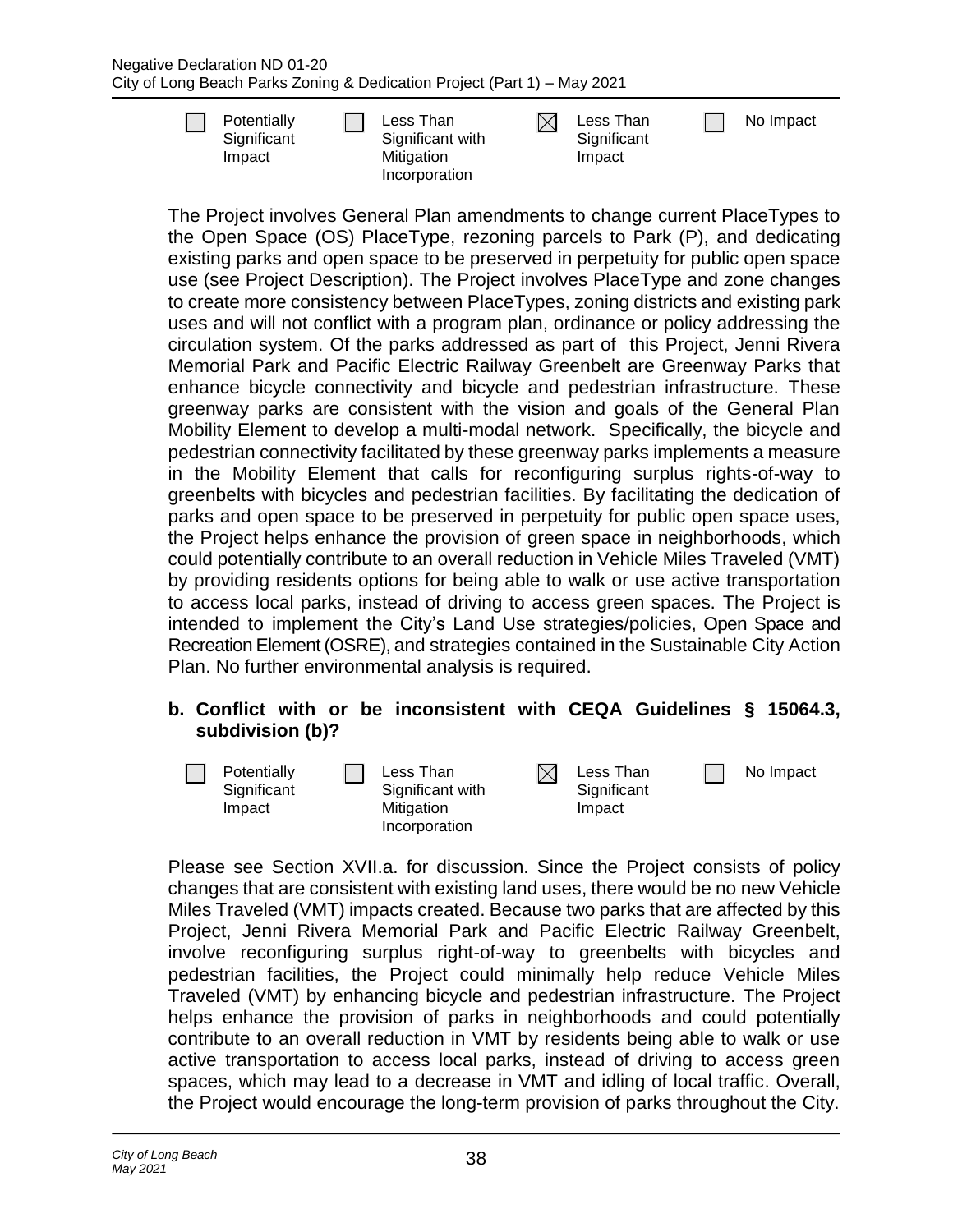#### **c. Substantially increase hazards due to a geometric design feature (e.g., sharp curves or dangerous intersections) or incompatible uses (e.g., farm equipment)?**

| Potentially<br>Significant |
|----------------------------|
| Impact                     |

| Less Than<br>Significant with |
|-------------------------------|
| Mitigation                    |
| Incorporation                 |

Less Than **Significant** Impact

 $\boxtimes$ No Impact

The Project does not include any development and would not create or encourage any hazardous transportation-related design features or incompatible uses. No further environmental analysis is required.

#### **d. Result in inadequate emergency access?**

| Potentially |
|-------------|
| Significant |
| Impact      |

Less Than Significant with Mitigation Incorporation

Less Than **Significant** Impact

No Impact  $\bowtie$ 

The Project does not propose or encourage any specific land uses, developments or transportation network modifications that would have the potential to result in deficient or inadequate emergency access routes. Additionally, any future land uses within the City would be evaluated individually and would comply with existing development standards that ensure emergency access. No further environmental analysis is required.

#### **XVIII. TRIBAL CULTURAL RESOURCES**

- **a. Would the project cause a substantial adverse change in the significance of a tribal cultural resource, defined in Public Resources Code Section § 21074 as either a site, feature, place, cultural landscape that is geographically defined in terms of the size and scope of the landscape, sacred place, or object with cultural value to a California Native American tribe, that is:**
	- **i. Listed or eligible for listing in the California Register of Historic Resources, or in a local register of historic resources as defined in Public Resources Code Section 5020.1(k), or**



Less Than Significant with Mitigation Incorporation

 $\boxtimes$ Less Than **Significant** Impact

No Impact

Please see Section V. (Cultural Resources) above. Project implementation would not result in any construction activities including any specific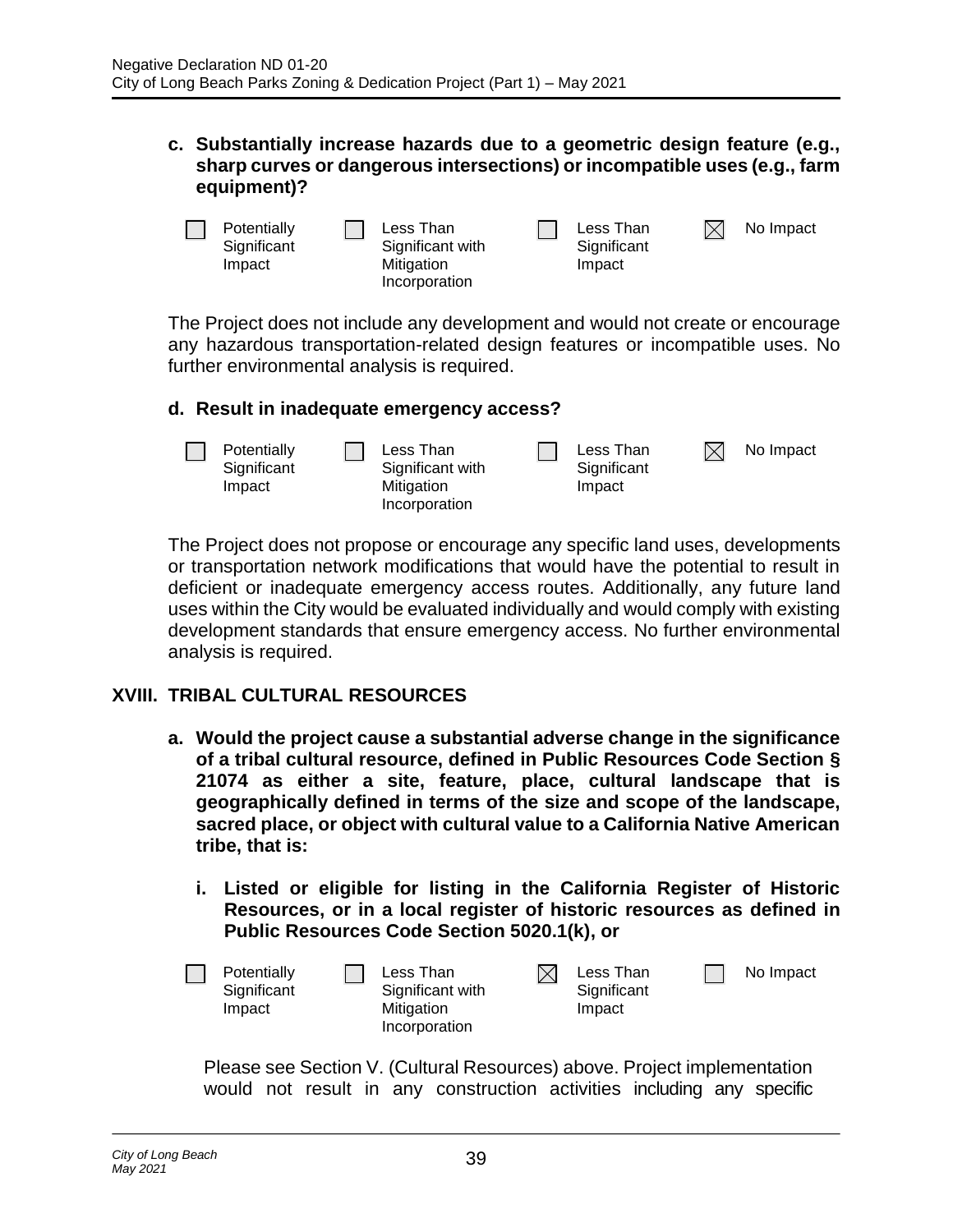construction activities involving extensive excavation, and therefore would not be anticipated to significantly affect or destroy any Native American tribal cultural resources. In some cases, the Project changes existing PlaceTypes and zoning districts to the less-intensive Open Space (OS) PlaceType and Park (P) zoning district in order to dedicate existing parks and open space in perpetuity as public open space. This decreases the development potential of affected parcels. While parks may be developed to a maximum percentage of site coverage, the probability of encountering a tribal cultural resource or human remains is low, and any occurrence o r discovery is subject to existing protections under California law. No further environmental analysis is required.

**ii. A resource determined by the lead agency, in its discretion and supported by substantial evidence, to be significant pursuant to criteria set forth in subdivision (c) of Public Resources Code Section 5024.1? In applying the criteria set forth in subdivision (c) of Public Resources Code Section 5024.1, the lead agency shall consider the significance of the resource to a California Native American tribe.** 

| Potentially<br>Significant<br>Impact | Less Than<br>Significant with<br>Mitigation<br>Incorporation | Less Than<br>Significant<br>Impact |  | No Impact |
|--------------------------------------|--------------------------------------------------------------|------------------------------------|--|-----------|
|--------------------------------------|--------------------------------------------------------------|------------------------------------|--|-----------|

Please see Section XVIII.a. above. The City has no substantial evidence of any significant resource impacted by the land use actions facilitating the dedication of existing parks and open space to preserve as public open space. During the discretionary review of individual, park-related development projects, the City will provide locational information to potentially impacted tribal officials and will conduct formal consultation, as may be required. No further environmental analysis is required at this time.

#### **XIX. UTILITIES AND SERVICE SYSTEMS.** Would the project:

**a. Require or result in the relocation or construction of new or expanded water, wastewater treatment or storm water drainage, electric power, natural gas, or telecommunications facilities, the construction or relocation of which could cause significant environmental effects?** 

 $\boxtimes$ 

**Potentially Significant** Impact

Less Than Significant with Mitigation Incorporation

Less Than **Significant** Impact

No Impact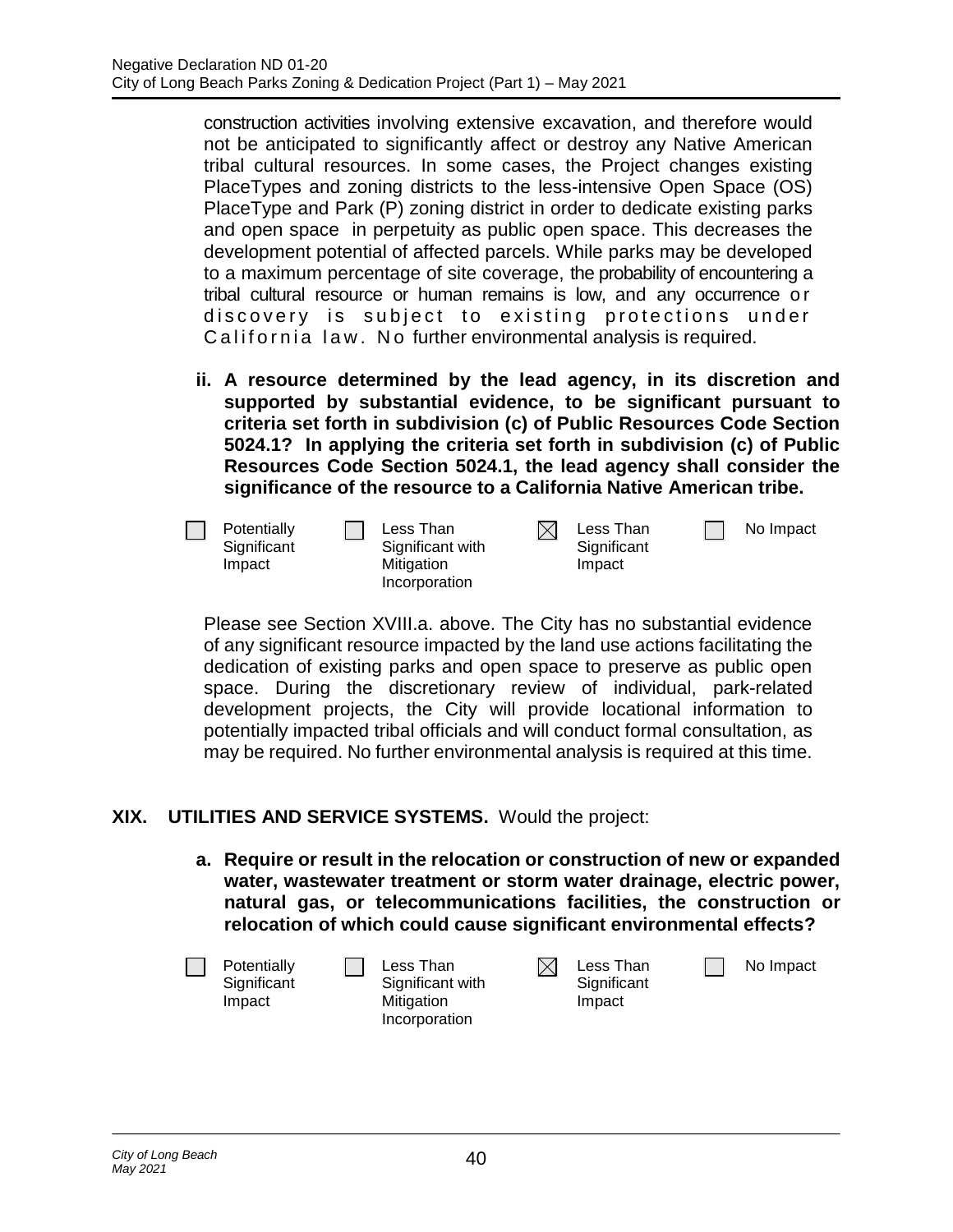| multiple dry years?                  | b. Have sufficient water supplies available to serve the project and<br>reasonably foreseeable future development during normal, dry and                                                                                 |             |                                    |           |
|--------------------------------------|--------------------------------------------------------------------------------------------------------------------------------------------------------------------------------------------------------------------------|-------------|------------------------------------|-----------|
| Potentially<br>Significant<br>Impact | Less Than<br>Significant with<br>Mitigation<br>Incorporation                                                                                                                                                             | $\boxtimes$ | Less Than<br>Significant<br>Impact | No Impact |
| commitments?                         | c. Result in a determination by the waste water treatment provider, which<br>serves or may serve the project that has adequate capacity to serve<br>the project's projected demand in addition to the providers existing |             |                                    |           |
| Potentially<br>Significant<br>Impact | Less Than<br>Significant with<br>Mitigation<br>Incorporation                                                                                                                                                             | $\bowtie$   | Less Than<br>Significant<br>Impact | No Impact |
|                                      |                                                                                                                                                                                                                          |             |                                    |           |
|                                      | d. Generate solid waste in excess of state or local standards, or in<br>excess of the capacity of local infrastructure, or otherwise impair the<br>attainment of solid waste reduction goals?                            |             |                                    |           |
| Potentially<br>Significant<br>Impact | Less Than<br>Significant with<br>Mitigation<br>Incorporation                                                                                                                                                             | $\boxtimes$ | Less Than<br>Significant<br>Impact | No Impact |
|                                      | e. Comply with federal, state, and local management and reduction<br>statutes and regulations related to solid waste?                                                                                                    |             |                                    |           |
| Potentially<br>Significant<br>Impact | Less Than<br>Significant with<br>Mitigation<br>Incorporation                                                                                                                                                             | $\boxtimes$ | Less Than<br>Significant<br>Impact | No Impact |

For Sections XIX.a. through e.: The Project would facilitate the dedication of existing parks and open space in perpetuity for public open space uses. The Project does not represent an increase in density or intensification of uses, rather it will decrease the future development potential of existing parks and open space. While park-related development is allowed by the Park (P) zoning district, there is a maximum site coverage allowed up to ten percent (10%) depending on park type. These modifications reduce the development potential from that which is allowed under the current zoning designations of existing parks and open space affected by this Project. The Project would not be expected to place any undue burden on any utility or service system.

The City of Long Beach is an urbanized setting with all utilities and services fully in place. Future demands for utilities and service systems have been anticipated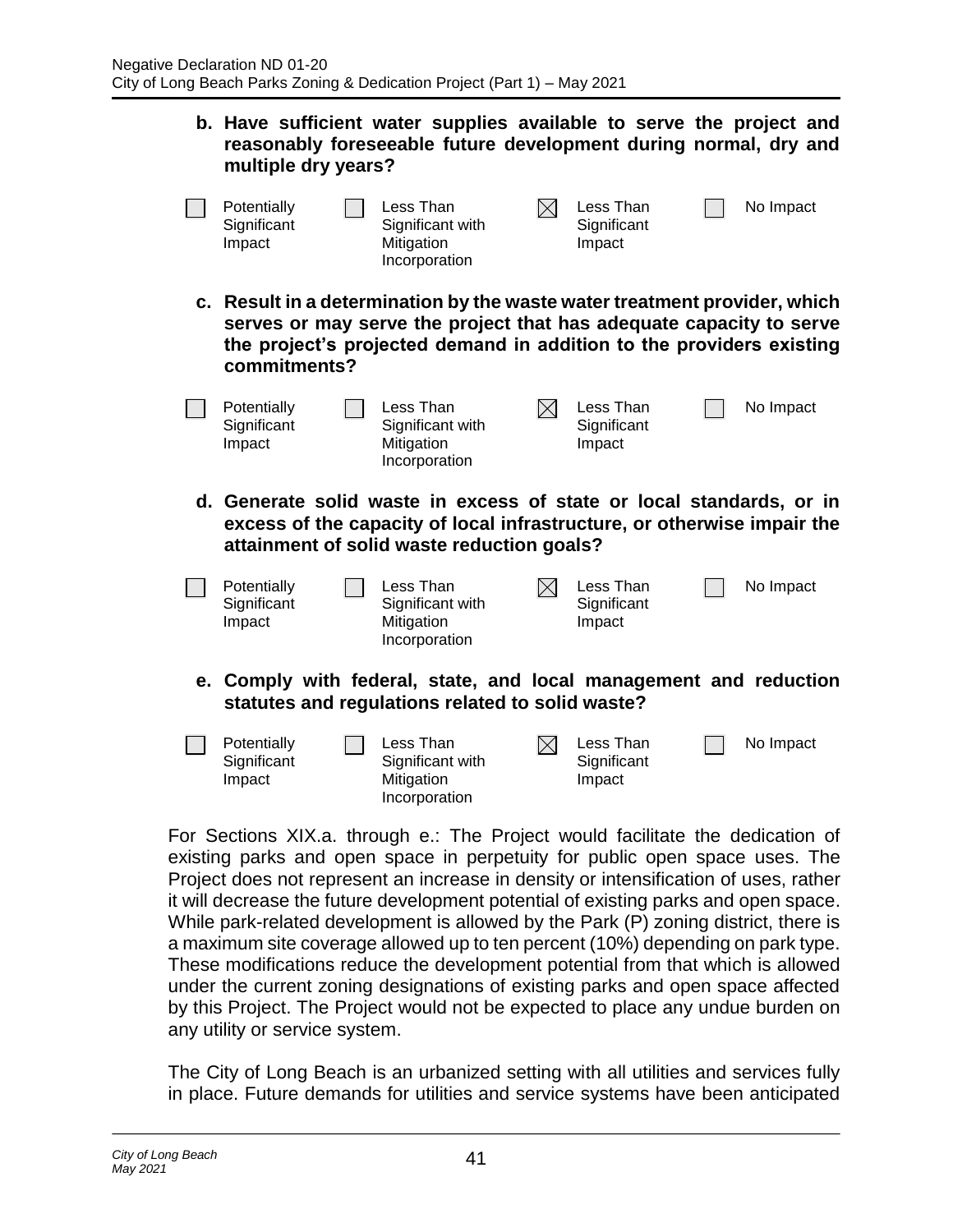in the General Plan goals, policies, and programs for future growth. Any future discretionary project would be evaluated individually and as appropriate, would require project-specific utilities and service systems modifications. However, all utilities are projected to be able to meet demand. No further environmental analysis is necessary.

#### **XX. WILDFIRE**

**If located in or near state responsibility areas or lands classified as very high fire hazard severity zones, would the project:**

**a. Substantially impair an adopted emergency response plan or emergency evacuation plan?**

| Potentially<br>Significant<br>Impact | Less Than<br>Mitigation<br>Incorporation | Significant with | Less Than<br>Significant<br>Impact | No Impact |  |
|--------------------------------------|------------------------------------------|------------------|------------------------------------|-----------|--|
|                                      |                                          |                  |                                    | . .       |  |

**b. Due to slope, prevailing winds, and other factors, exacerbate wildfire risks, and thereby expose project occupants to pollutant concentrations from a wildfire or the uncontrolled spread of a wildfire?**

| Potentially<br>Significant<br>Impact | Less Than<br>Significant with<br>Mitigation<br>Incorporation | Less Than<br>Significant<br>Impact |  | No Impact |
|--------------------------------------|--------------------------------------------------------------|------------------------------------|--|-----------|
|--------------------------------------|--------------------------------------------------------------|------------------------------------|--|-----------|

**c. Require the installation or maintenance of associated infrastructure (such as roads, fuel breaks, emergency water sources, power lines or other utilities) that may exacerbate fire risk or that may result in temporary or ongoing impacts to the environment?**

**Potentially Significant** Impact

Less Than Significant with Mitigation Incorporation

Less Than  $\boxtimes$ **Significant** Impact

No Impact

- **d. Expose people or structures to significant risks, including downslope or downstream flooding or landslides, as a result of runoff, post-fire slope instability, or drainage changes?**
	- **Potentially Significant** Impact
- Less Than Significant with Mitigation Incorporation
- $\boxtimes$ Less Than **Significant** Impact

No Impact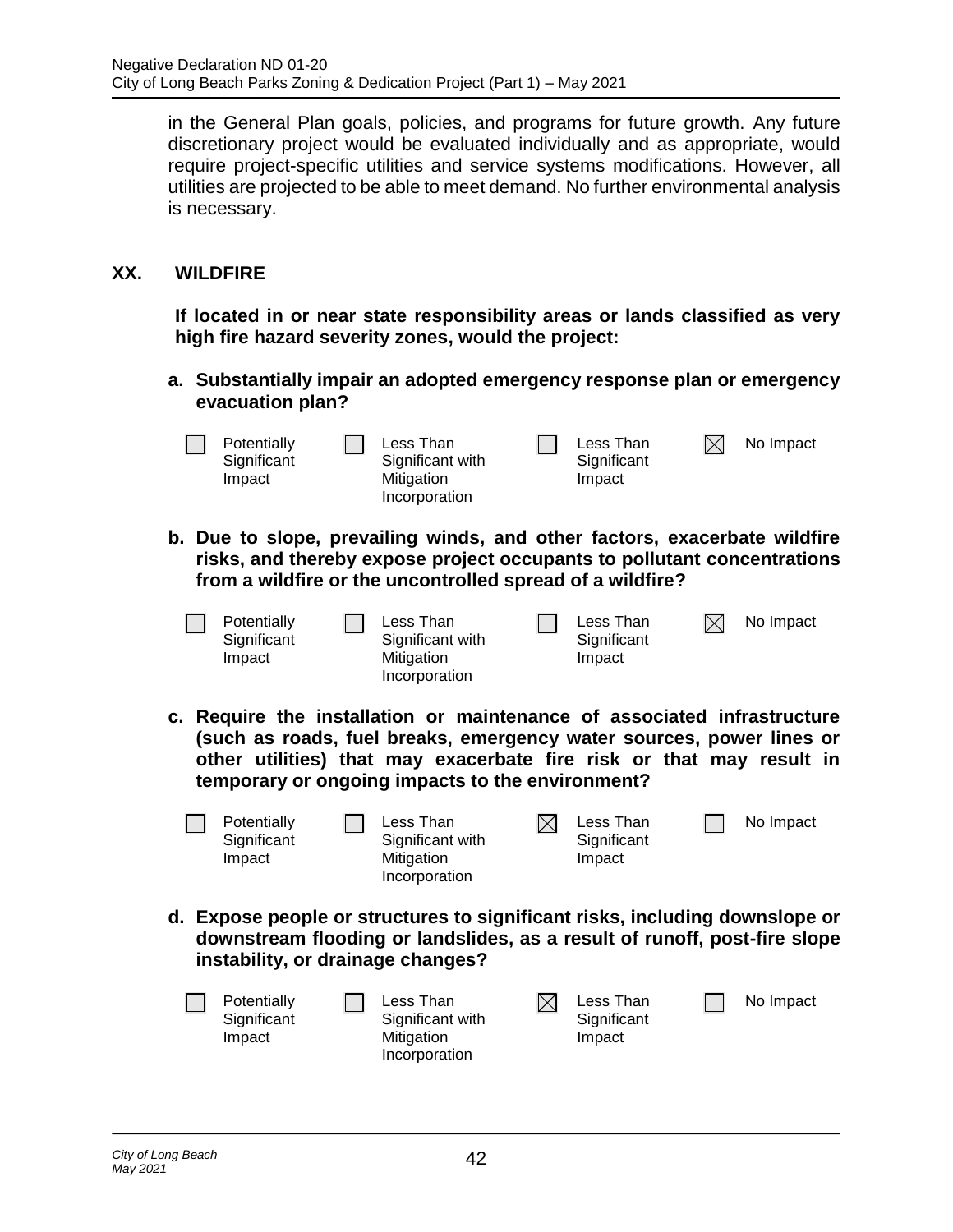For Sections XX.a. through d.: The City of Long Beach has not been identified as a Very High Fire Hazard Severity Zone Project by CAL Fire, nor is the City in or near a State Responsibility Area. The Project involves changing current PlaceTypes to the Open Space (OS) PlaceType, rezoning existing parks and open space to Park (P), and dedicating to preserve areas in perpetuity for public open space use, and would not be expected to impair emergency plans, exacerbate wildfire risks and expose project occupants to pollutant concentrations from a wildfire or the uncontrolled spread of a wildfire place. The Project would not require the installation or maintenance of associated infrastructure (such as roads, fuel breaks, emergency water sources, power lines or other utilities) that may exacerbate fire risk or that may result in temporary or ongoing impacts to the environment. Lastly, as discussed in Section VII.iv. above, the City is relatively flat and characterized by slopes that are not high (less than 50 feet) or steep (generally sloping flatter than 1-1/2:1, horizontal to vertical). The Project would not be expected to expose people or structures to significant risks, including downslope or downstream flooding or landslides, as a result of runoff, post-fire instability, or drainage changes. No further environmental analysis is necessary.

## **XXI. MANDATORY FINDINGS OF SIGNIFICANCE**

**a. Does the project have the potential to degrade the quality of the environment, substantially reduce the habitat of a fish or wildlife species, cause a fish or wildlife population to drop below self-sustaining levels, threaten to eliminate a plant or animal community, reduce the number or restrict the range of a rare or endangered plant or animal or eliminate important examples of the major periods of California history or prehistory?**



As determined in Section IV. Biological Resources and Section V. Cultural Resources, the Project would have no significant adverse impacts on biologicalor cultural resources. The Project would not degrade the quality of the environment, impact any natural habitats, affect any fish or wildlife populations, threaten any plant or animal communities, alter the number or restrict the range of any rare or endangered plants or animals, or eliminate any examples of the major periods of California history or prehistory.

**b. Does the project have impacts that are individually limited, but cumulatively considerable? ("Cumulatively considerable" means that the incremental effects of a project are considerable when viewed in connection with the effects of past projects, the effects of other current projects, and the effects of probable future projects)?**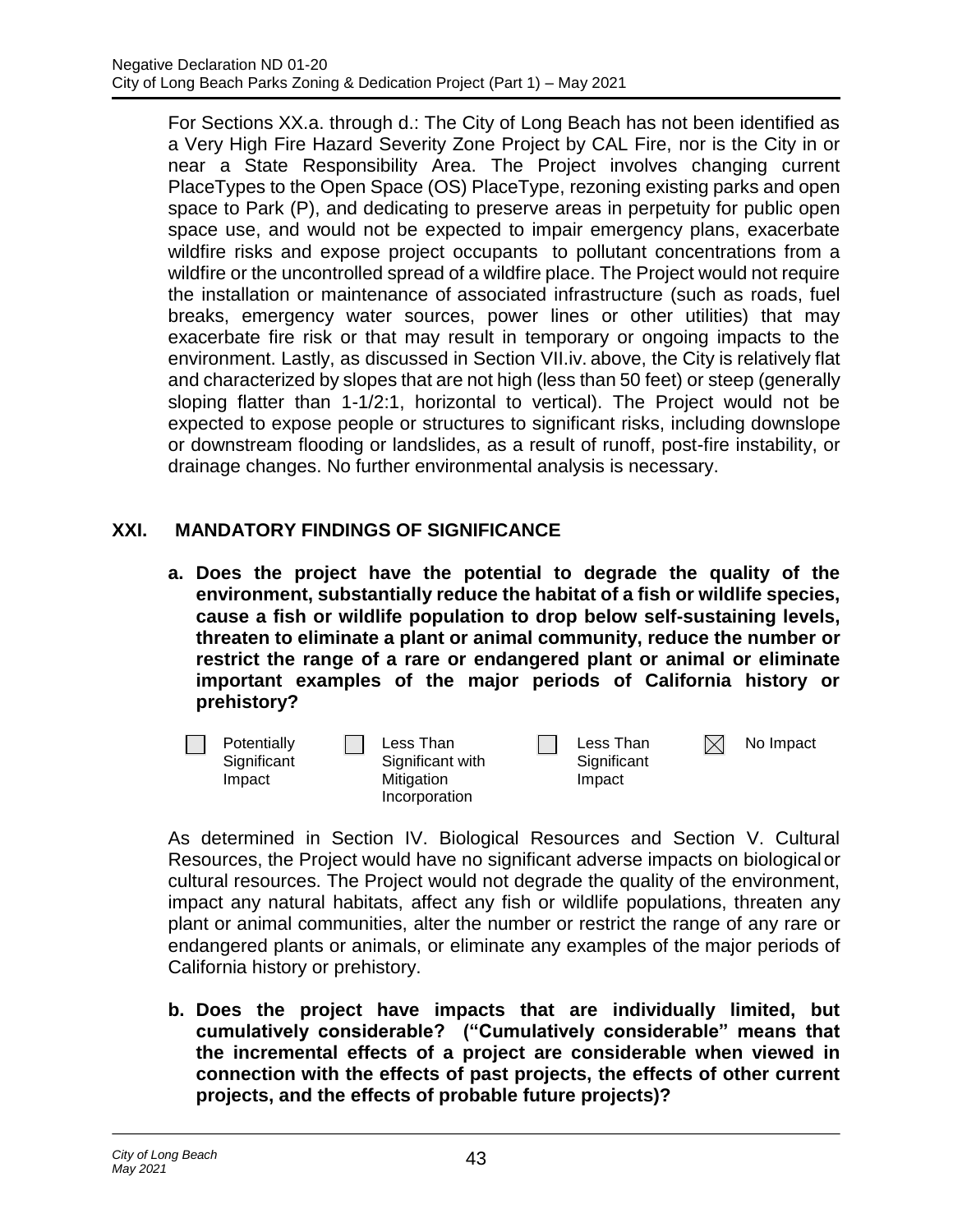

The Project does not propose any development and would not contribute to any cumulative growth effects beyond what is anticipated for the City's future in the General Plan.

- **c. Does the project have environmental effects which will cause substantial adverse effects on human beings, either directly or indirectly?**
	- **Potentially Significant** Impact

Less Than Significant with Mitigation Incorporation

Less Than **Significant** Impact

 $\boxtimes$ No Impact

The Project would not directly or indirectly cause any substantial adverse effects on human beings. For this reason, the City has concluded that this Project can be implemented without causing significant adverse environmental effects and determined that the Negative Declaration is the appropriate type of CEQA documentation.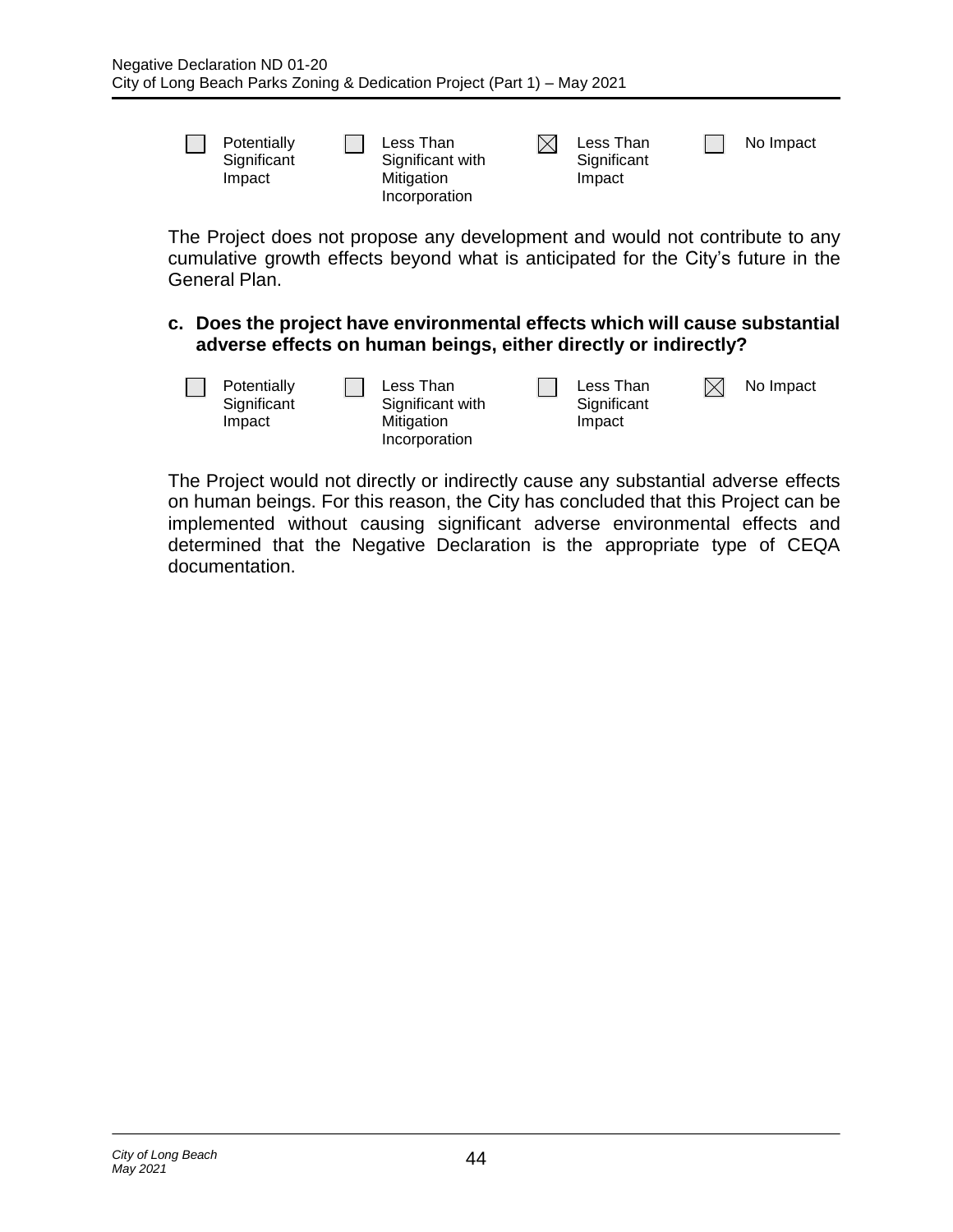# **REFERENCES**

Board of Forestry and Fire Protection. 2019. State Responsibility Area Viewer. https://bofdata.fire.ca.gov/projects-and-programs/state-responsibility-area-viewer/ (accessed November 22, 2019).

California Building Standards Code. 2019 Triennial Edition of Title 24.

California Department of Forestry and Fire Protection (CAL FIRE). 2019. Fire Hazard Severity Zones Map. https://osfm.fire.ca.gov/divisions/wildfire-preventionplanning-engineering/wildland-hazards-building-codes/fire-hazard-severityzones-maps/ (accessed November 22, 2019).

California Department of Toxic Substances Control (DTSC). 2019. https://dtsc.ca.gov/dtscs-cortese-list/ (accessed November 22, 2019).

City of Long Beach. 2018. Climate Change Vulnerability Assessment Results. November.

City of Long Beach. 2019. Draft Climate Action and Adaptation Plan. May.

City of Long Beach. 1973. General Plan Conservation Element. April.

City of Long Beach. 2019. General Plan Land Use Element. December.

City of Long Beach. 2013. General Plan Mobility Element. October.

City of Long Beach. 1988. General Plan Seismic Safety Element. October.

City of Long Beach. 1980. Local Coastal Program (LCP). February.

City of Long Beach. 2010. Sustainable City Action Plan. February.

City of Long Beach. 2016. Urban Water Management Plan. June.

City of Long Beach Municipal Code. Section 18.74. Low Impact Development Standards.

City of Long Beach Municipal Code. Section 8.80. Noise Ordinance.

City of Long Beach Municipal Code. Section 8.86. Hazardous Materials Release Response Plans and Inventory.

City of Long Beach Municipal Code. Section 8.88. Hazardous Materials—Cleanup.